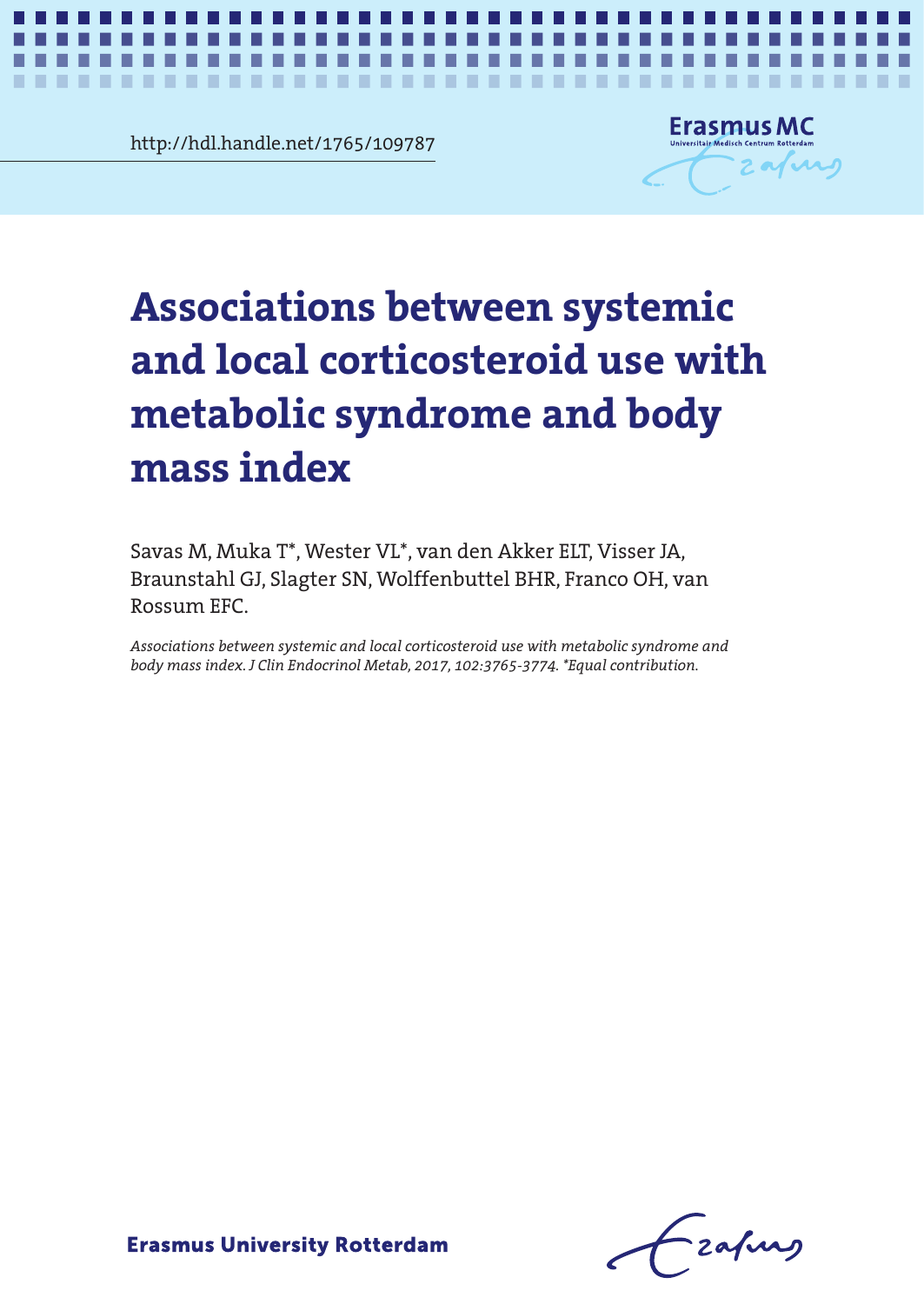#### **Abstract**

**Context**: Use of systemic corticosteroids may induce adverse cardiometabolic alterations potentially leading to obesity and metabolic syndrome (MetS). Although evidence is accumulating that local corticosteroids have considerable systemic effects, their effects on cardiometabolic factors in the general population remains unclear.

**Objective**: To investigate the association between overall corticosteroid use and specific corticosteroid types with MetS, body mass index (BMI), and other cardiometabolic traits.

**Design**: Cross-sectional cohort study.

**Setting**: General population from the northern Netherlands.

**Participants**: 140 879 adult participants in the population-based Lifelines Cohort Study.

**Main Outcome Measures**: BMI, waist circumference, systolic and diastolic blood pressure, fasting metabolic serum parameters, and a comprehensive set of potential confounding factors.

**Results**: In women, overall, systemic, and local corticosteroid use was associated with higher odds of having MetS. Among local female users, only nasal (OR 1.20 [95% CI, 1.06 to 1.36]) and inhaled corticosteroids (1.35 [95% CI, 1.24 to 1.49]) users were more likely to have MetS. In men, no association was found between overall and specific corticosteroid use and presence of MetS. Use of only local corticosteroids in women, specifically inhaled corticosteroids in both sexes, was associated with higher BMI.

**Conclusions**: Use of local corticosteroids, particularly inhaled types, as well as systemic corticosteroids, was associated with higher likelihood of having MetS, higher BMI, and other adverse cardiometabolic traits, especially among women. Since the inhaled agents are the main group of prescribed corticosteroids this might be a substantial risk to public health in case of a, yet to be proven, causal relationship.

frafing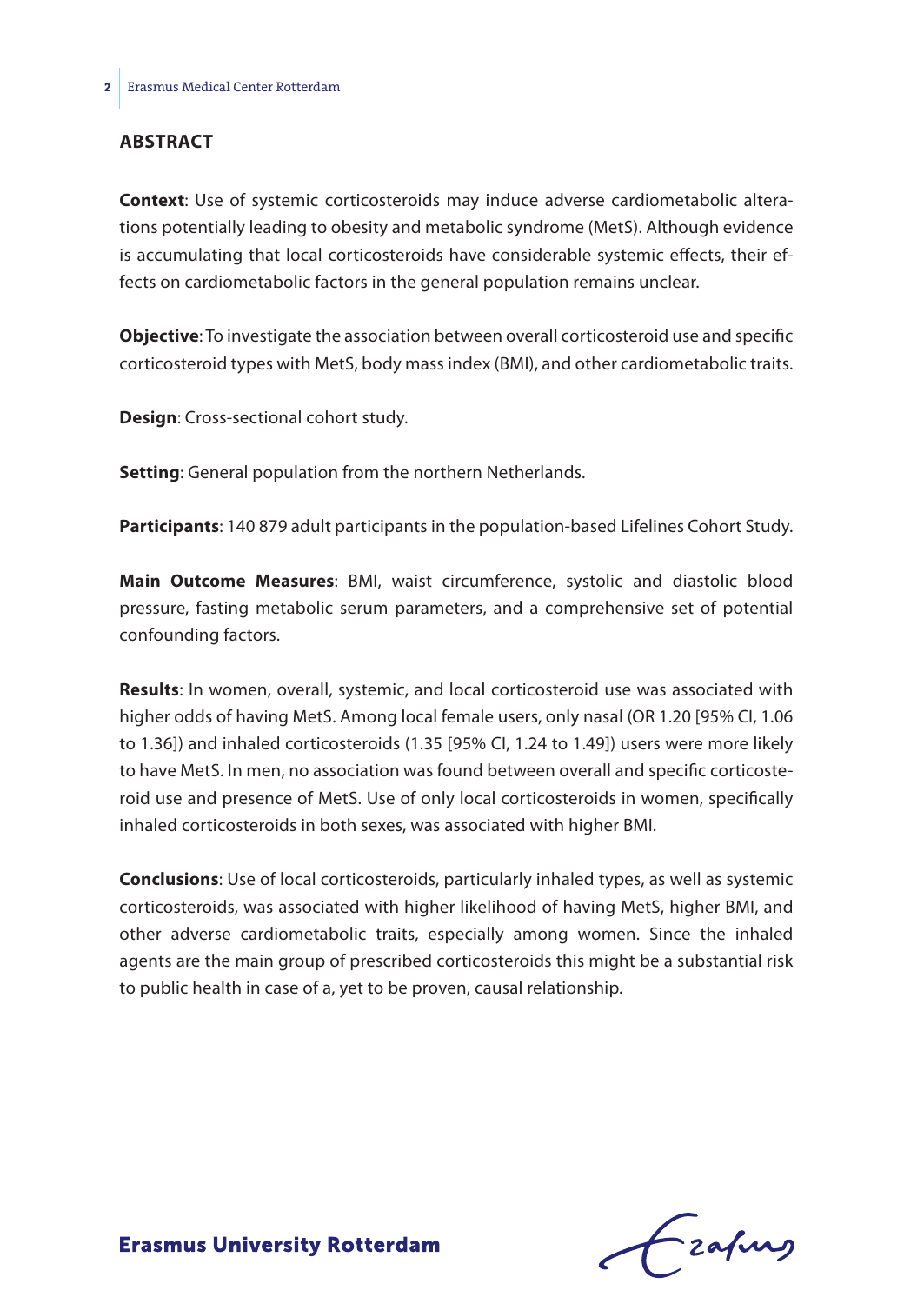#### **Introduction**

Synthetic glucocorticoids, also known as corticosteroids (CS), are widely used potent anti-inflammatory drugs with multiple indications and many administration forms used for both systemic and local disorders [1]. Due to the increased prevalence of diseases frequently requiring CS therapy, prescriptions of CS have increased markedly in the last decades [2, 3]. There are increasing concerns that use of systemic administration forms can lead to supraphysiological glucocorticoid exposure and induce adverse cardiometabolic changes such as obesity, diabetes, dyslipidemia and hypertension, all of which are components of the metabolic syndrome (MetS) [4, 5]. The relationship between high glucocorticoid exposure and induction of various cardiometabolic alterations has been consistently reported in patients with Cushing's syndrome who frequently develop these adverse metabolic changes during the course of the disease [6]. Because of these known adverse events, systemic CS users are generally well-monitored after starting treatment [5], in contrast to users of the various local administration forms in whom systemic absorption is usually less expected. However, a recent meta-analysis suggests that local CS may also be associated with an increased systemic glucocorticoid exposure exemplified by the increased risk of adrenal insufficiency in users of local types [7]. Since many of the CS users are often prescribed a local administration form, it could be hypothesized that use of local CS is a contributing factor to MetS and obesity in the general population. Nevertheless, most studies on this topic have been focused on systemic CS therapies [4] and evidence regarding the effect of local CS use on MetS and its components in the general population is scarce. Hence, we assessed the associations between overall CS use and specific CS types with MetS, body mass index (BMI), and other cardiometabolic risk factors in a large population-based cohort study.

#### **Methods**

#### **Study design and population**

Lifelines is a multi-disciplinary prospective population-based cohort study examining in a unique three-generation design the health and health-related behaviours of 167 729 persons living in the North of The Netherlands [8]. It employs a broad range of investigative procedures in assessing the biomedical, socio-demographic, behavioural, physical and psychological factors which contribute to the health and disease of the general population, with a special focus on multi-morbidity and complex genetics. For this study, we included baseline information on 152 180 adult participants. Subjects with incomplete report on drug use, non-fasting laboratory blood values, or missing information on any of the MetS components or BMI were excluded from the analyses

Frahing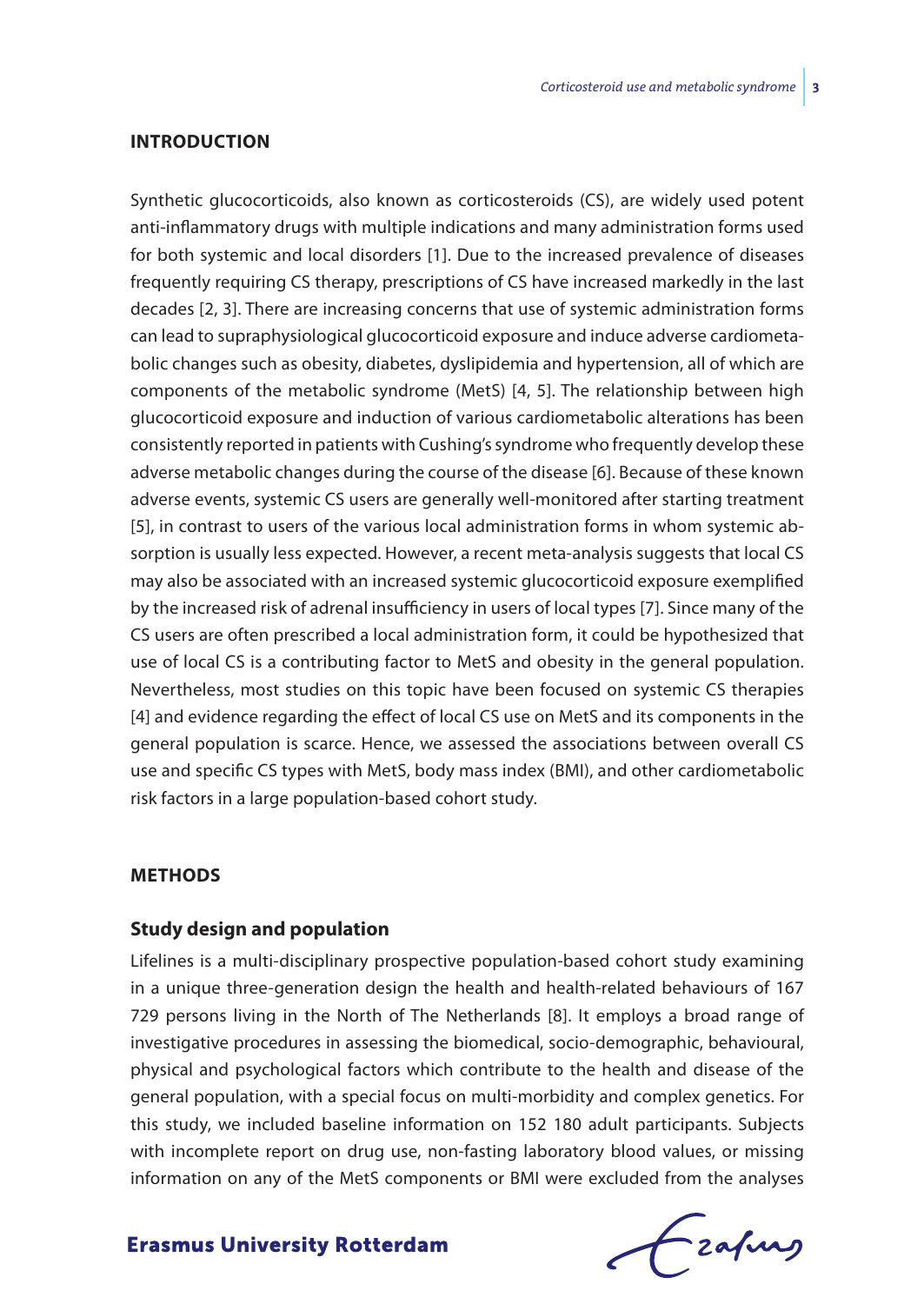which resulted in a total study sample size of 140 879 participants. Informed consent and ethical approval of the study protocol was obtained as according the principles of the Declaration of Helsinki and in accordance with the research code of the University Medical Center Groningen.

#### **Assessment of drug use**

Drug use was evaluated with a self-reported questionnaire and a visual drug container inspection. All prescribed drugs were coded according the WHO ATC classification system. Concurring with the ATC methodology, we classified CS into the following categories of administration forms: systemic (i.e. oral and parenteral, including intra-articular injections), topical (i.e. dermatological), nasal, inhaled, otological, ocular, intestinal, local oral, hemorrhoidal, and gynaecological forms. The last three forms were combined as "other CS" due to their low prescription numbers. For assessment of the presence of MetS and its components, we assessed the use of antihypertensives, blood glucose-lowering drugs, and lipid-modifying drugs. We also determined the use of hormonal replacement therapy (HRT) in women, and the use of other exogenous sex hormones and potentially weight-inducing psychotropics [9, 10] in all subjects in order to adjust for their potential metabolic alterations (see Supplemental Table 1 for further details).

#### **Measures of metabolic syndrome risk factors**

All measurements were done consistently following standardized operating protocols by trained technicians. Body weight (in kg) and height (in cm) were measured without shoes and accurately to the nearest half unit. BMI was calculated by dividing body weight by height in meters squared. Waist circumference (WC) was measured in an upright position and in the middle between the front edge of the lower ribs and the iliac crest. Blood pressure was measured ten times with a one-minute interval with an automatic blood pressure monitor (DinaMap Monitor, GE Healthcare, Freiburg, Germany) and proper sized cuff. The last two successive measurements most representative of resting blood pressure were used to calculate mean systolic blood pressure (SBP) and diastolic blood pressure (DBP). Blood samples were taken in the morning after an overnight fast and were processed for measurements on the same day. Measurements for triglycerides, HDL-cholesterol, and glucose were performed on a Roche Modular P chemistry analyzer (Roche, Basel, Switzerland) by using enzymatic colorimetric and hexokinase methods. Data on BMI, WC, SBP, DBP, and fasting serum levels of triglycerides, HDL-cholesterol, and glucose were complete for all subjects.

#### **Assessment of metabolic syndrome**

MetS was defined according to the joint interim statement criteria [11]. The diagnosis could be established if at least three of the following components were present: 1. WC

Frahing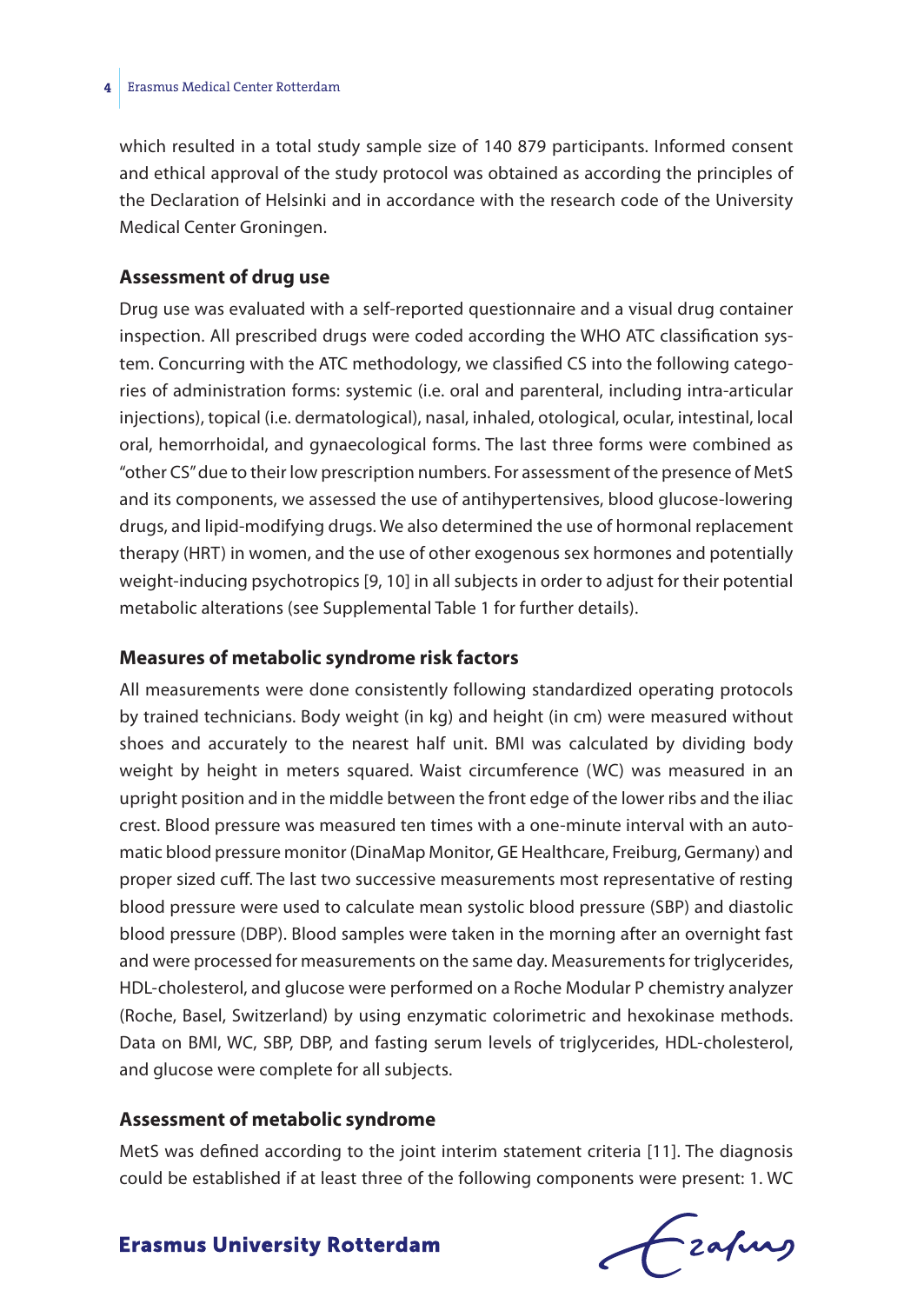≥88 cm in women and ≥102 cm in men; 2. SBP ≥130 mm Hg, DBP ≥85 mm Hg, and/ or use of antihypertensives in patients with known hypertension; 3. triglycerides ≥1.7 mmol/L and/or use of lipid-modifying drugs; 4. HDL-cholesterol <1.3 mmol/L in women and <1.0 mmol/L in men and/or use of lipid-modifying drugs; 5. fasting serum glucose ≥5.6 mmol/L and/or use of blood glucose-lowering drugs.

### **Assessment of covariates**

In order to adjust for factors that might influence the outcome of the analyses, we assessed data for various potential covariates. Ethnicity was grouped into two categories (i.e. Dutch natives and others) and was based on the reported country of birth of both parents. Education was based on the highest completed level and was classified as no education, primary education, lower or preparatory vocational education, lower general secondary education, intermediate vocational education or apprenticeship, higher general secondary education or pre-university secondary education, higher vocational education, university, and others. Smoking was categorized under the following three statuses: non-smokers (i.e. not smoked in the past month and never smoked for a full year), former smokers (i.e. stopped smoking, had not smoked in the past month but did ever smoke for a full year or more), and current smokers (i.e. currently smoking or smoked in the past month). Alcohol use was based on self-reported drinking frequency of alcoholic beverages in the past month and the average amount per drinking day and was computed into categories of non-users and users of ≤1 drink/day, 1-2 drinks/day, or >2 drinks/day. Physical activity was assessed by the reported average days per week of at least half an hour of doing odd jobs, gardening, bicycling, or exercises combined and classified into three categories: inactives (0 days per week), semi-actives (1 to 4 days per week), and norm-actives (≥5 days per week). In women, we additionally assessed their menstrual status (yes/no currently menstruating) at the moment of inclusion.

Diabetes mellitus was defined according the definition of WHO/IDF [12] and was deemed present in case of fasting serum glucose level ≥7.0 mmol/L and/or use of blood glucoselowering drugs. Corresponding to the report of the 7th Joint National Committee on Prevention, Detection, Evaluation, and Treatment of High Blood Pressure [13], hypertension was defined as systolic blood pressure ≥140 mm Hg, diastolic blood pressure ≥90 mm Hg, and/or use of antihypertensives. Cardiovascular diseases were assessed by self-reported health-questionnaire items and were defined as a history of stroke and/or coronary heart disease(s) (i.e., myocardial infarction, balloon angioplasty and/or bypass surgery in the past). The other weight-related comorbidities (i.e. cancer, osteoarthritis, chronic obstructive pulmonary disease, and asthma) were all deemed present if the subject had indicated to be known with the diagnosis and which was confirmed by a doctor in the case of asthma.

Czafing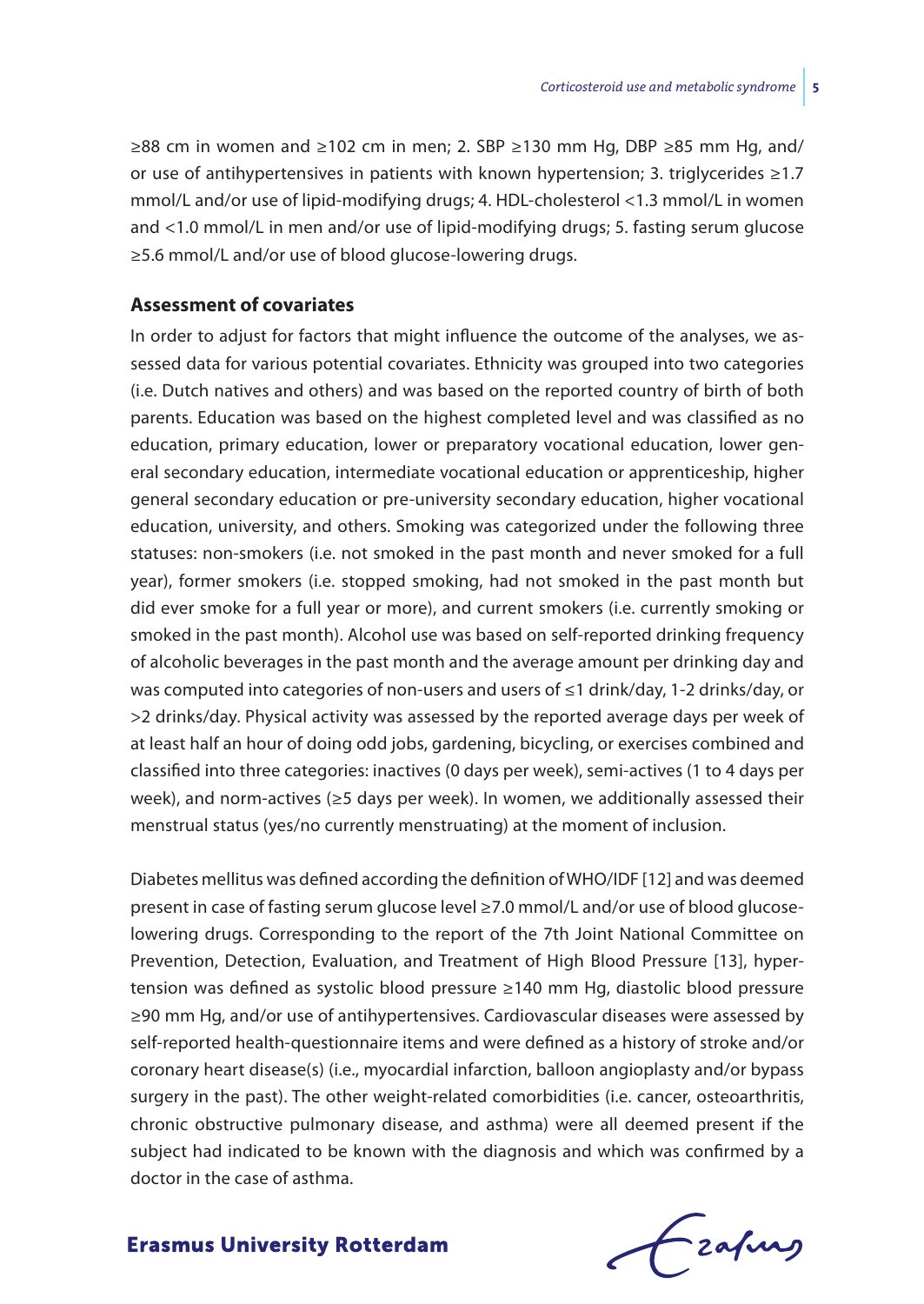#### **Statistical analysis**

Crude differences in continuous variables were assessed with ANOVAs and in categorical variables with X2-tests. Triglyceride levels were positively skewed and were therefore log10-transformed to achieve normal distribution. Initial inferential analyses showed strong interaction effect (Pint <0.001) for sex, hence we decided to stratify all analyses for women and men. We used multivariable logistic regression models to assess the relation of overall and specific CS use with the presence of MetS. Considering the multiple potential combinations of the five components required for the diagnosis, we also analyzed the association of CS use with each component separately and with all possible combinations. CS users were analyzed combining all types of CS, and into systemic users (i.e. systemic only or combined with local forms) and local only users (i.e. any of the forms except the systemic). Further, we additionally performed analyses for single type users, and multiple administration forms, since the last has been previously shown to be associated with substantial risk on adrenal insufficiency [7]. In the first model, the association between CS use (total and specified groups) and MetS was adjusted for age. In the second model, we concurrently adjusted for all covariates. We used ANCOVAs to assess the association of CS use with BMI and other cardiometabolic traits. Adjustments were done similarly as in the second logistic regression model, with additional corrections for diabetes mellitus, use of lipid-modifying drugs, and antihypertensive use. Data on the covariates were missing in <4% of the subjects, except for physical activity (5.9%), alcohol use (7.1%), and menstrual status (8.2%). Missing data were iteratively imputed in five imputation data sets by using the Markov Chain Monte Carlo method. All analyses were conducted 2-sided with 0.05 as level of significance and performed with IBM SPSS Statistics (IBM Corp., Armonk, NY) version 21.0.01.

#### **Sensitivity analyses**

Adjustment of the main analysis for menstrual status did likely not fully differentiate the effect of menopause on MetS diagnosis. Due to the expected higher prevalence of MetS in postmenopausal women and with increasing age, we repeated these analyses stratified for age below, and equal or above fifty years. To explore the presence of confounding by indication, we additionally repeated the analysis in both sexes in subjects with and without osteoarthritis, asthma, and/or COPD. Moreover, since adiposity is evidently related to MetS and adverse cardiometabolic traits we also stratified our main analysis by obesity levels (BMI <30.0 and  $\geq$ 30.0 kg/m2).

Frafing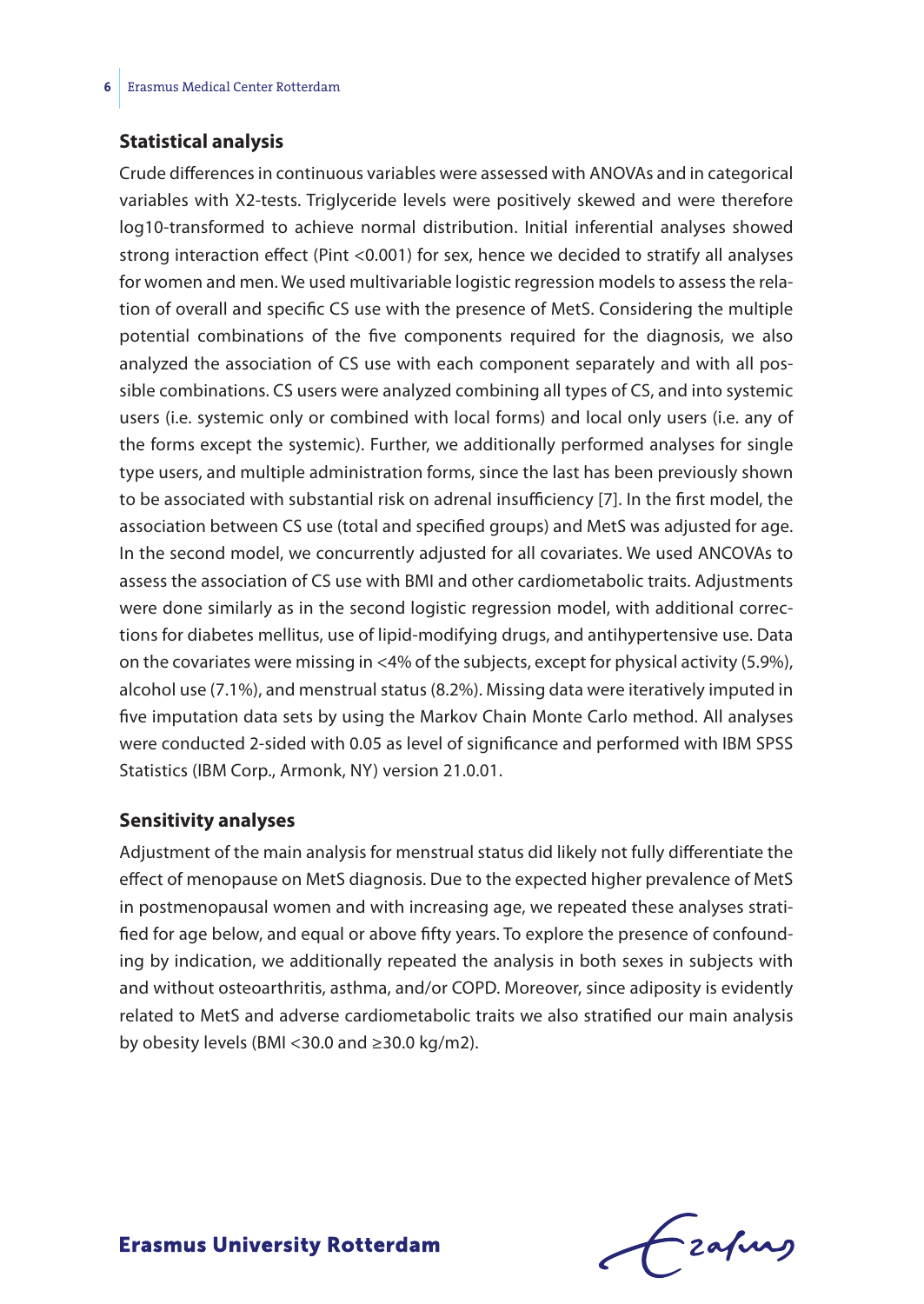#### **Results**

Overall, 58.5% of the subjects were women and a total of 10.9% was currently using any form of CS. All descriptive characteristics for both sexes and stratified for CS use are shown in Table 1. CS use was present in 11.7% and 9.8% of female and male subjects, respectively, and comprised predominantly the use of only local administration forms (95.4% and 95.3%) and single type users (81.9% and 84.8%). The most prescribed CS in both single and multiple type users were inhaled, nasal, and topical agents consecutively (Table 2). MetS was in users as in non-users higher prevalent in men when compared to women. Both male and female CS users were more likely to have MetS when compared to non-users, but the relative difference in women was much higher than in men (+5.3% vs. +2.7%, P<0.001).

#### **Corticosteroid use and metabolic syndrome diagnosis**

Female CS users had higher likelihood of having MetS in comparison to non-users, which remained statistically significant after full adjustments for covariates (odds ratio [OR] 1.24 [95% CI 1.17 to 1.32], P<0.001; Table 3). Stratified analyses for systemic and local only female CS users revealed increased odds for both group of users, with the strongest association in users of systemic agents (ORs 1.68 [95% CI 1.34 to 2.10]; 1.22 [95% CI 1.14 to 1.30], both P<0.001, respectively). The associations in female users of local only CS were mainly driven by subjects using nasal (OR 1.20 [95% CI 1.06 to 1.36], P=0.005) and inhaled CS (OR 1.35 [95% CI 1.24 to 1.49], P<0.001). In contrast, for men there was no association between CS use, neither for systemic nor local only use, and MetS.

#### **Corticosteroid use and metabolic syndrome components**

CS use in women was associated with significantly higher odds for each of the five MetS components and all of the possible combinations required for MetS diagnosis in women (Figure 1). These findings were consistent for both users of systemic and local only CS, except for the reduced HDL-cholesterol component in the former group (OR 1.20 [95% CI 0.96 to 1.49], P=0.102). In men, CS use was only associated with the elevated WC component (OR 1.14 [95% CI 1.06 to 1.21], P<0.001]). Considering administration route, the relation with WC component in men remained in only local users (OR 1.15 [95% CI 1.07 to 1.23], P<0.001]) whereas systemic CS use was associated with decreased odds of having the elevated fasting glucose component (OR 0.57 [95% CI 0.41 to 0.80], P=0.001]). Moreover, in men, an inverse relation was found between systemic CS use and nearly all MetS combinations consisting of at least the HDL-cholesterol and fasting glucose component.

frafing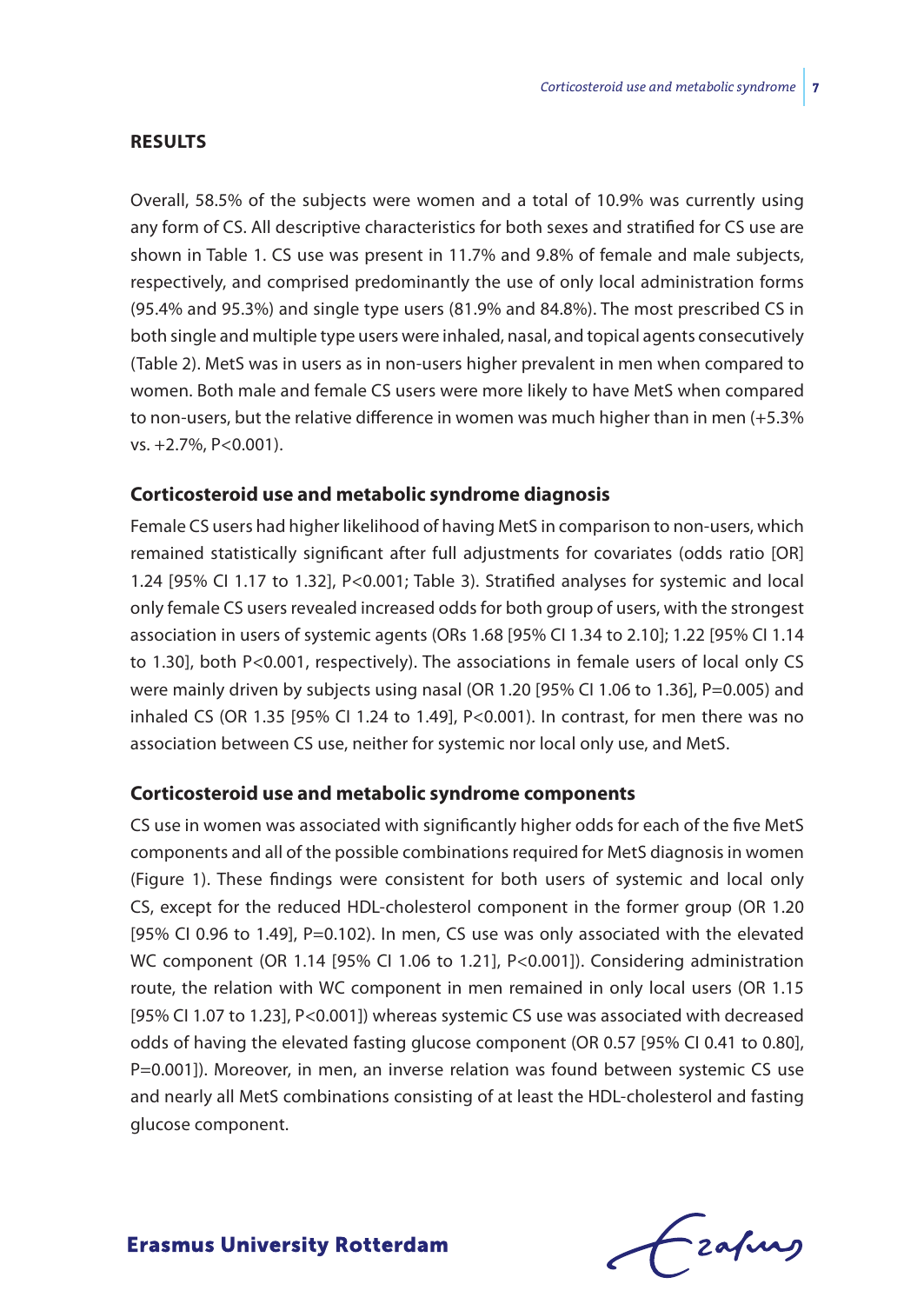| Table 1. Descriptive characteristics of the study population             |                |              |         |                |              |       |
|--------------------------------------------------------------------------|----------------|--------------|---------|----------------|--------------|-------|
|                                                                          | Women          |              |         | Men            |              |       |
|                                                                          | (N=82443)      |              |         | $(N=58436)$    |              |       |
|                                                                          | Non-CS users   | CS users     | Pdiff   | Non-CS users   | CS users     | Pdiff |
| Numbers                                                                  | 72 832 (88.3%) | 9611 (11.7%) |         | 52 719 (90.2%) | 5717 (9.8%)  |       |
| Age (years)                                                              | 44.2 (13.0)    | 45.6 (13.4)  | 001     | 45.3 (13.1)    | 47.4 (13.6)  | 5001  |
| Ethnicity                                                                |                |              |         |                |              |       |
| Dutch native                                                             | 68 707 (94.3%) | 9028 (93.9%) | 0.110   | 50 239 (95.3%) | 5397 (94.4%) | 0.003 |
| Others                                                                   | 4125 (5.7%)    | 583 (6.1%)   |         | 2480 (4.7%)    | 320 (5.6%)   |       |
| <b>Education level</b>                                                   |                |              |         |                |              |       |
| No education                                                             | 343 (0.5%)     | 70 (0.7%)    | $000 -$ | 286 (0.5%)     | 40 (0.7%)    | 5001  |
| Primary education                                                        | 1562 (2.1%)    | 279 (2.9%)   |         | 1077 (2.0%)    | 169 (3.0%)   |       |
| <b>education</b><br>Lower or preparatory vocational                      | 8471 (11.6%)   | 1258 (13.1%) |         | 8282 (15.7%)   | 892 (15.6%)  |       |
| Lower general secondary education                                        | 11 141 (15.3%) | 1513 (15.7%) |         | 6000 (11.4%)   | 668 (11.7%)  |       |
| ion for apprenticeship<br>Intermediate vocational educati                | 21 879 (30.0%) | 2839 (29.5%) |         | 16 286 (30.9%) | 1603 (28.0%) |       |
| Higher general secondary education or pre-university secondary education | 7227 (9.9%)    | 890 (9.3%)   |         | 3730 (7.1%)    | 393 (6.9%)   |       |
| Higher vocational education                                              | 16815 (23.1%)  | 2057 (21.4%) |         | 12 600 (23.9%) | 1443 (25.2%) |       |
| University                                                               | 3821 (5.2%)    | 467 (4.9%)   |         | 3699 (7.0%)    | 412 (7.2%)   |       |
| Other education                                                          | 1573 (2.2%)    | 238 (2.5%)   |         | 759 (1.4%)     | 97 (1.7%)    |       |
| Smoking                                                                  |                |              |         |                |              |       |
| Non-smoker                                                               | 35 502 (48.7%) | 4779 (49.7%) | 5001    | 22 793 (43.2%) | 2540 (44.4%) | 5001  |
| Former smoker                                                            | 22 356 (30.7%) | 3151 (32.8%) |         | 17037 (32.3%)  | 2126 (37.2%) |       |
| Current smoker                                                           | 14974 (20.6%)  | 1681 (17.5%) |         | 12889 (24.4%)  | 1051 (18.4%) |       |
| Alcohol use                                                              |                |              |         |                |              |       |
| None                                                                     | 20 308 (27.9%) | 2935 (30.5%) | 5001    | 5652 (10.7%)   | 683 (11.9%)  | 0.003 |
| $\leq 1$ drink/day                                                       | 39 501 (54.2%) | 5016 (52.2%) |         | 23 279 (44.2%) | 2582 (45.2%) |       |

**8** Erasmus Medical Center Rotterdam

**Erasmus University Rotterdam** 

-<br>Eafurs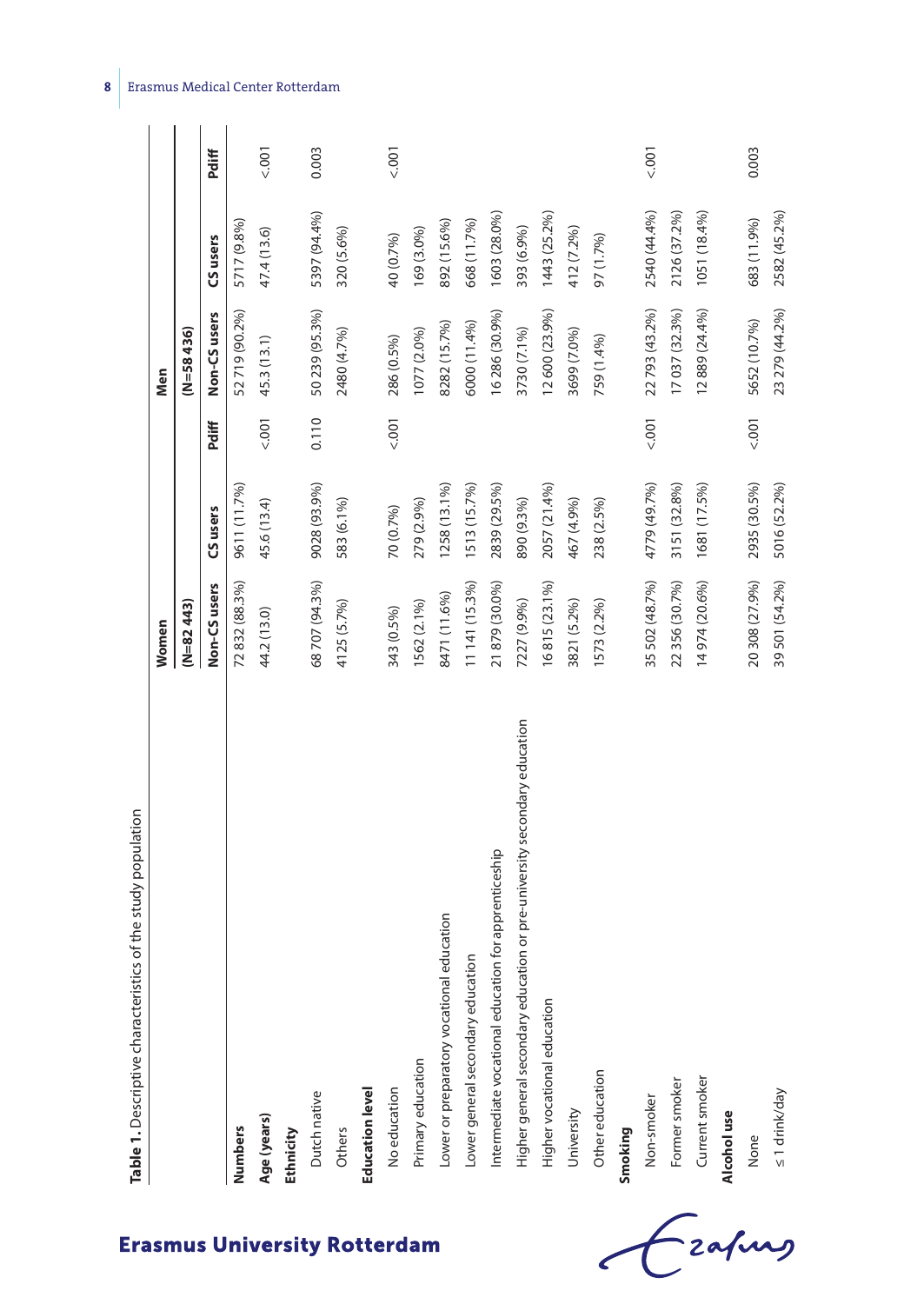| <b>Lable 1:</b> Descriptive cristine study population (collinious) | Women          |              |             | Men            |                      |              |
|--------------------------------------------------------------------|----------------|--------------|-------------|----------------|----------------------|--------------|
|                                                                    | (N=82443)      |              |             | $(N=58436)$    |                      |              |
|                                                                    | Non-CS users   | CS users     | Pdiff       | Non-CS users   | CS users             | Pdiff        |
| 1-2 drinks/day                                                     | 10814 (14.8%)  | 1350 (14.0%) |             | 15 348 (29.1%) | 1579 (27.6%)         |              |
| >2 drinks/day                                                      | 2209 (3.0%)    | 310 (3.2%)   |             | 8440 (16.0%)   | 873 (15.3%)          |              |
| Physical activity                                                  |                |              |             |                |                      |              |
| Inactive                                                           | 4390 (6.0%)    | 639 (6.6%)   | 0.042       | 2218 (4.2%)    | 227 (4.0%)           | 0.078        |
| Semi-active                                                        | 32 837 (45.1%) | 4265 (44.4%) |             | 25 137 (47.7%) | 2651 (46.4%)         |              |
| Norm-active                                                        | 35 605 (48.9%) | 4707 (49.0%) |             | 25 364 (48.1%) | 2839 (49.7%)         |              |
| Menstrual status                                                   |                |              |             |                |                      |              |
| Menstruating                                                       | 45 678 (62.7%) | 5556 (57.8%) | 5001        | $\leq$         | $\frac{4}{\sqrt{2}}$ |              |
| Not menstruating                                                   | 27 154 (37.3%) | 4055 (42.2%) |             | $\leq$         | $\frac{4}{\sqrt{2}}$ |              |
| Comorbidities                                                      |                |              |             |                |                      |              |
| Diabetes mellitus                                                  | 1588 (2.2%)    | 347 (3.6%)   | 5001        | 1927 (3.7%)    | 254 (4.4%)           | 0.003        |
| Hypertension                                                       | 15 451 (21.2%) | 2602 (27.1%) | $500 - 700$ | 16916 (32.1%)  | 2144 (37.5%)         | 5001         |
| Stroke                                                             | 495 (0.7%)     | 72 (0.7%)    | 0.438       | 476 (0.9%)     | 70 (1.2%)            | 0.016        |
| Coronary heart disease                                             | 564 (0.8%)     | $125(1.3\%)$ | 5001        | 1686 (3.2%)    | 237 (4.1%)           | 5001         |
| Cancer                                                             | 3757 (5.2%)    | 544 (5.7%)   | 0.038       | 1919 (3.6%)    | 280 (4.9%)           | 5001         |
| Osteoarthritis                                                     | 5970 (8.2%)    | 1113 (11.6%) | $500 - 700$ | 2916 (5.5%)    | 405 (7.1%)           | 5001         |
| Chronic obstructive pulmonary disease                              | 2071 (2.8%)    | 2371 (24.7%) | 5001        | 1623 (3.1%)    | 1469 (25.7%)         | $500 - 7001$ |
| Asthma                                                             | 3459 (4.7%)    | 3584 (37.3%) | 5001        | 2721 (5.2%)    | 1917 (33.5%)         | 5001         |
| Drug use*                                                          |                |              |             |                |                      |              |
| Antihypertensives                                                  | 8643 (11.9%)   | 1649 (17.2%) | $500 - 700$ | 6809 (12.9%)   | 1011 (17.7%)         | $500 - 700$  |
| Blood glucose-lowering drugs                                       | 1126 (1.5%)    | 244 (2.5%)   | 5001        | 1254 (2.4%)    | 181 (3.2%)           | 5001         |
| Lipid-modifying drugs                                              | 3555 (4.9%)    | 687 (7.1%)   | 5001        | 4618 (8.8%)    | 642 (11.2%)          | 5.001        |



*Corticosteroid use and metabolic syndrome* **9**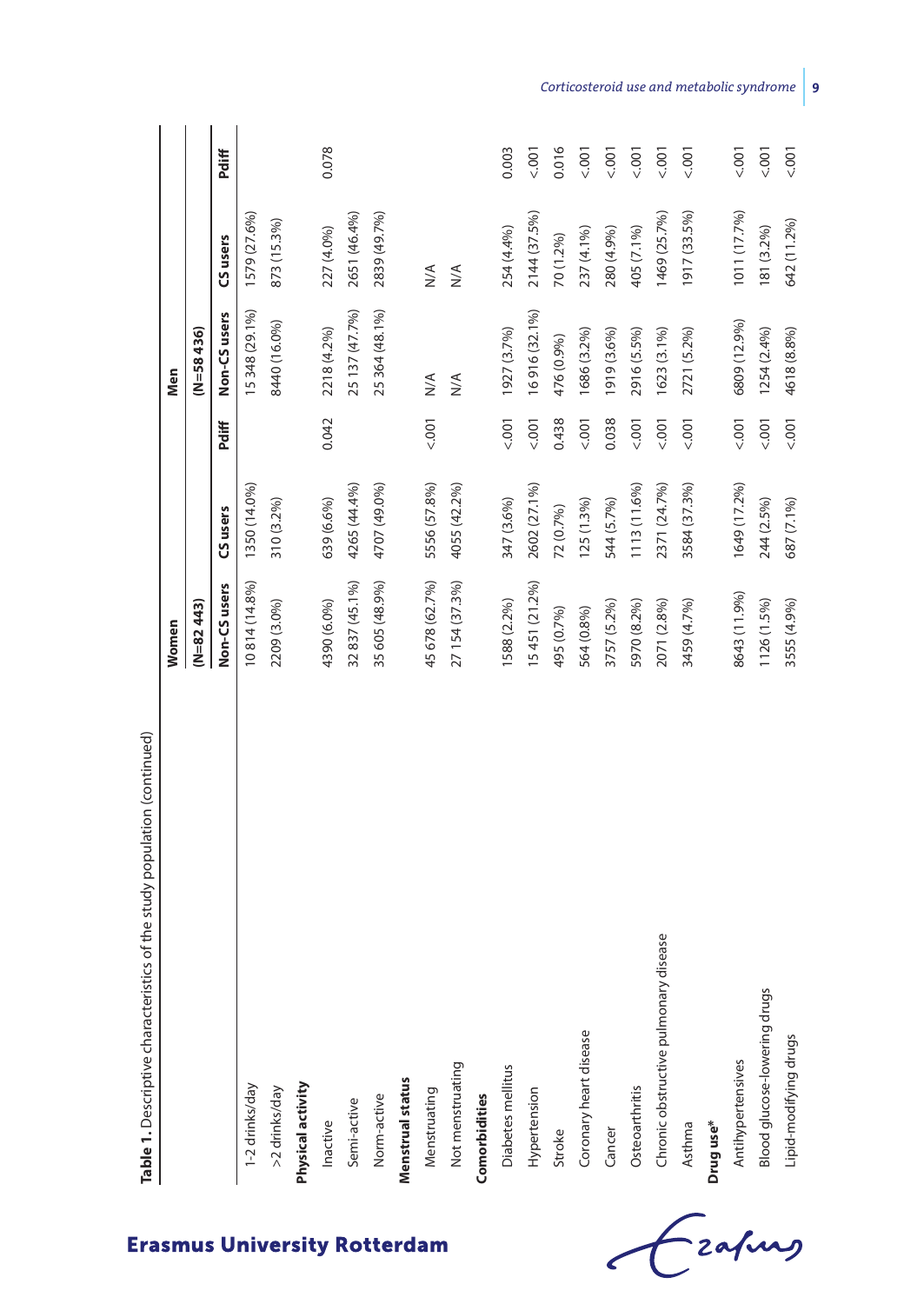|                                  | Women          |              |            | Men            |              |             |
|----------------------------------|----------------|--------------|------------|----------------|--------------|-------------|
|                                  | (N=82 443)     |              |            | (N=58436)      |              |             |
|                                  | Non-CS users   | CS users     | Pdiff      | Non-CS users   | CS users     | Pdiff       |
| HRT, only female sex hormones    | 13 054 (17.9%) | 1957 (20.4%) | 5001       | $\frac{1}{2}$  | $\leq$       |             |
| HRT, other sex hormones          | 824 (1.1%)     | 144 (1.5%)   | 0.002      | 85 (0.2%)      | 30 (0.5%)    | 5001        |
| Psychotropics                    | 4829 (6.6%)    | 868 (9.0%)   | 001        | 1870 (3.5%)    | 261 (4.6%)   | 5001        |
| Cardiometabolic traits           |                |              |            |                |              |             |
| Body mass index (kg/m2)          | 25.7 (4.6)     | 26.7 (5.3)   | 1001       | 26.4 (3.7)     | 26.7 (3.9)   | 001         |
| Waist circumference (cm)         | 86.4 (12.1)    | 89.1 (13.4)  | 001        | 95.0 (10.8)    | 96.7 (11.5)  | 5001        |
| Systolic blood pressure (mm Hg)  | 121.9(15.3)    | 123.5(15.4)  | $500 - 75$ | 130.3(14.1)    | 131.1(14.2)  | $500 - 700$ |
| Diastolic blood pressure (mm Hg) | 71.7(8.8)      | 72.0 (8.7)   | 001        | 76.4 (9.4)     | 77.2 (9.3)   | 5001        |
| Triglycerides (mmol/L)+,#        | 1.02(0.58)     | 1.08(0.61)   | 5001       | 1.40(1.02)     | 1.40 (0.93)  | 0.298       |
| HDL-cholesterol (mmol/L)#        | 1.62(0.40)     | 1.61 (0.40)  | 0.026      | 1.31(0.32)     | 1.32(0.33)   | 0.011       |
| Glucose (mmol/L)#                | 4.89 (0.76)    | 4.96 (0.86)  | 5001       | 5.18 (0.90)    | 5.20 (0.92)  | 0.100       |
| Metabolic syndrome               | 10323 (14.2%)  | 1874 (19.5%) | 5001       | 11 020 (20.9%) | 1348 (23.6%) | $500 - 700$ |

untransformed data; #Values can be converted to conventional units (i.e. mg/dL) by dividing by the following conversion factors: 0.0113 for triglycerides, 0.0259 for HDLuntransformed data; ‡Values can be converted to conventional units (i.e. mg/dL) by dividing by the following conversion factors: 0.0113 for triglycerides, 0.0259 for HDLcholesterol, and 0.0555 for glucose. Abbreviations: CS, corticosteroids; HDL, high density lipoprotein; HRT, hormone replacement therapy; N/A, not applicable. cholesterol, and 0.0555 for glucose. Abbreviations: CS, corticosteroids; HDL, high density lipoprotein; HRT, hormone replacement therapy; N/A, not applicable.

- zafung

#### **10** Erasmus Medical Center Rotterdam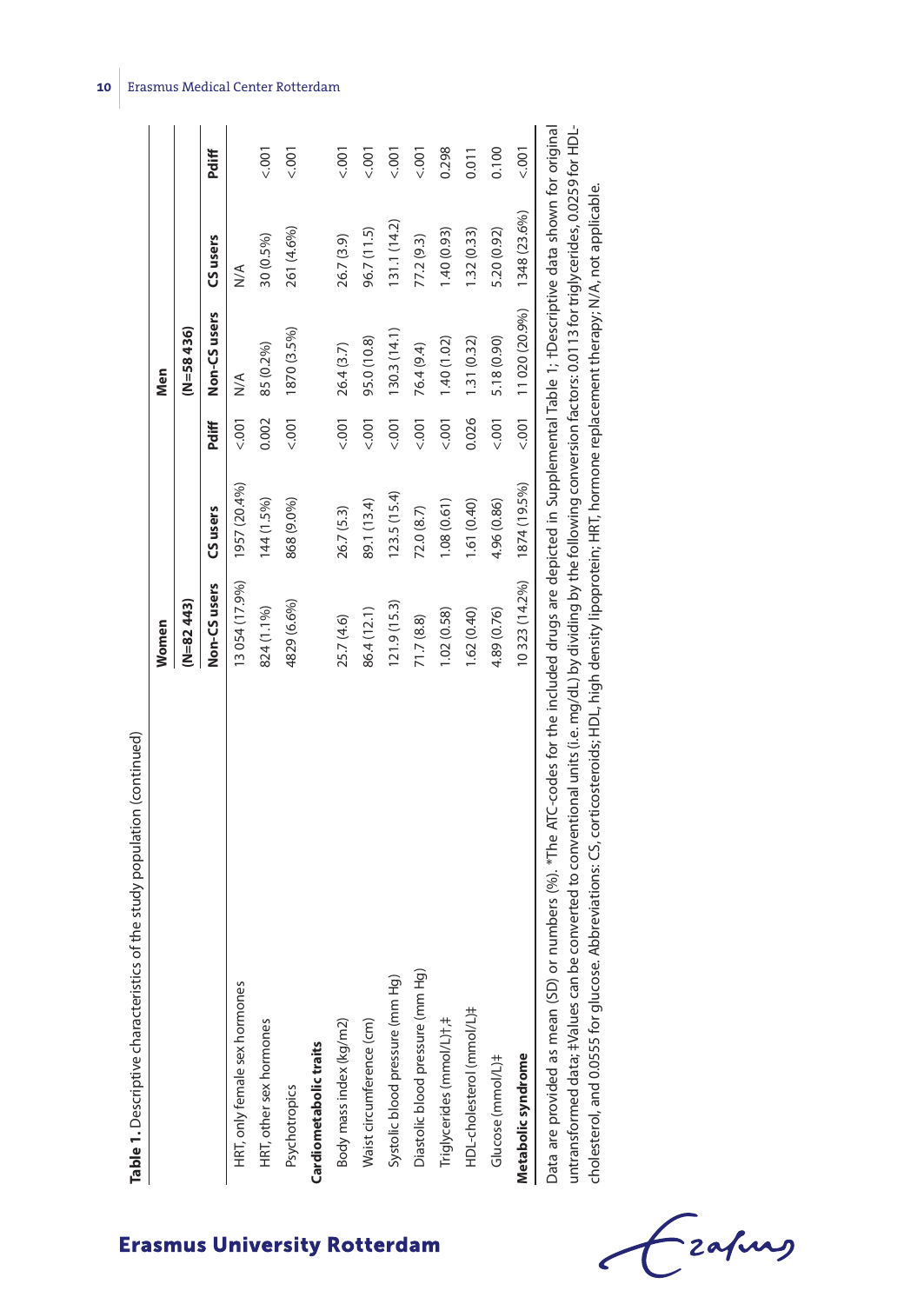|                                |                | Female corticosteroid users (N=9611) |                    |                | Male corticosteroid users (N=5717) |                    |
|--------------------------------|----------------|--------------------------------------|--------------------|----------------|------------------------------------|--------------------|
| <b>Administration route</b>    | Local only use | Systemic use*                        |                    | Local only use | Systemic use*                      |                    |
|                                | 9170 (95.4%)   | 441 (4.6%)                           |                    | 5451 (95.3%)   | 266 (4.7%)                         |                    |
| Number of types                | All userst     | Single type use‡                     | Multiple type use§ | All userst     | Single type use#                   | Multiple type uses |
| Systemic corticosteroids       | 441 (4.6%)     | 311(3.9%)                            | 130 (7.5%)         | 266 (4.7%)     | 192 (4.0%)                         | 74 (8.5%)          |
| Topical corticosteroids        | 2122 (22.1%)   | 1566 (19.9%)                         | 556 (32.0%)        | 1428 (25.0%)   | 1124 (23.2%)                       | 304 (35.1%)        |
| Nasal corticosteroids          | 3566 (37.1%)   | 2201 (27.9%)                         | 1365 (78.7%)       | 1965 (34.4%)   | 1321 (27.2%)                       | 644 (74.3%)        |
| Inhaled corticosteroids        | 4969 (51.7%)   | 3529 (44.8%)                         | 1440 (83.0%)       | 2750 (48.1%)   | 2032 (41.9%)                       | 718 (82.8%)        |
| Otological corticosteroids     | 109 (1.1%)     | $61(0.8\%)$                          | 48 (2.8%)          | 59 (1.0%)      | 37 (0.8%)                          | 22 (2.5%)          |
| Ocular corticosteroids         | 134(1.4%)      | $102(1.3\%)$                         | 32 (1.8%)          | 102 (1.8%)     | 89 (1.8%)                          | 13(1.5%)           |
| Intestinal corticosteroids     | 88 (0.9%)      | 66 (0.8%)                            | 22 (1.3%)          | 38 (0.7%)      | 32 (0.7%)                          | 6(0.7%)            |
| Others                         | 75 (0.8%)      | 40 (0.5%)                            | 35 (2.0%)          | 49 (0.9%)      | 23 (0.5%)                          | 26 (3.0%)          |
| Hemorrhoidal corticosteroids   | 40 (0.4%)      | 23 (0.3%)                            | 17 (1.0%)          | 32 (0.6%)      | $14(0.3\%)$                        | 18 (2.1%)          |
| Local oral corticosteroids     | 35 (0.4%)      | $17(0.2\%)$                          | 18 (1.0%)          | $(7(0.3\%)$    | $9(0.2\%)$                         | 8 (0.9%)           |
| Gynaecological corticosteroids | $(0.0\%)$      | $0(0.0\%)$                           | 0(0.0%)            | $0(0.0\%)$     | $0(0.0\%)$                         | 0(0.0%)            |
| <b>Total users</b>             | 9611 (100.0%)  | 7876 (81.9%)                         | 1735 (18.1%)       | 5717 (100.0%)  | 4850 (84.8%)                       | 867 (15.2%)        |

| Í<br>i<br>ś<br>١<br>ţ<br>d<br>i<br>١<br>ׇ֚֬֡<br>l<br>l<br>J<br>F<br>i<br>١<br>i<br>1<br>Į<br>J<br>¢<br>١<br>Ì<br>ׇ֖֖֖ׅ֚֚֚֚֚֚֚֚֚֚֚֚֚֚֚֚֚֚֚֚֚֚֚֚֚֡֡֬֡֡֡֡֡֡֡֡֡֬֝֓֞֡֡֬<br>I<br>֠<br>ı<br>į<br>¢<br>I<br>j<br>I<br>J<br>١<br>l<br>١<br>J<br>I<br>į<br>ţ<br>į |
|---------------------------------------------------------------------------------------------------------------------------------------------------------------------------------------------------------------------------------------------------------|
|                                                                                                                                                                                                                                                         |
|                                                                                                                                                                                                                                                         |
|                                                                                                                                                                                                                                                         |
|                                                                                                                                                                                                                                                         |
|                                                                                                                                                                                                                                                         |
|                                                                                                                                                                                                                                                         |
|                                                                                                                                                                                                                                                         |
|                                                                                                                                                                                                                                                         |
|                                                                                                                                                                                                                                                         |
|                                                                                                                                                                                                                                                         |
|                                                                                                                                                                                                                                                         |
|                                                                                                                                                                                                                                                         |

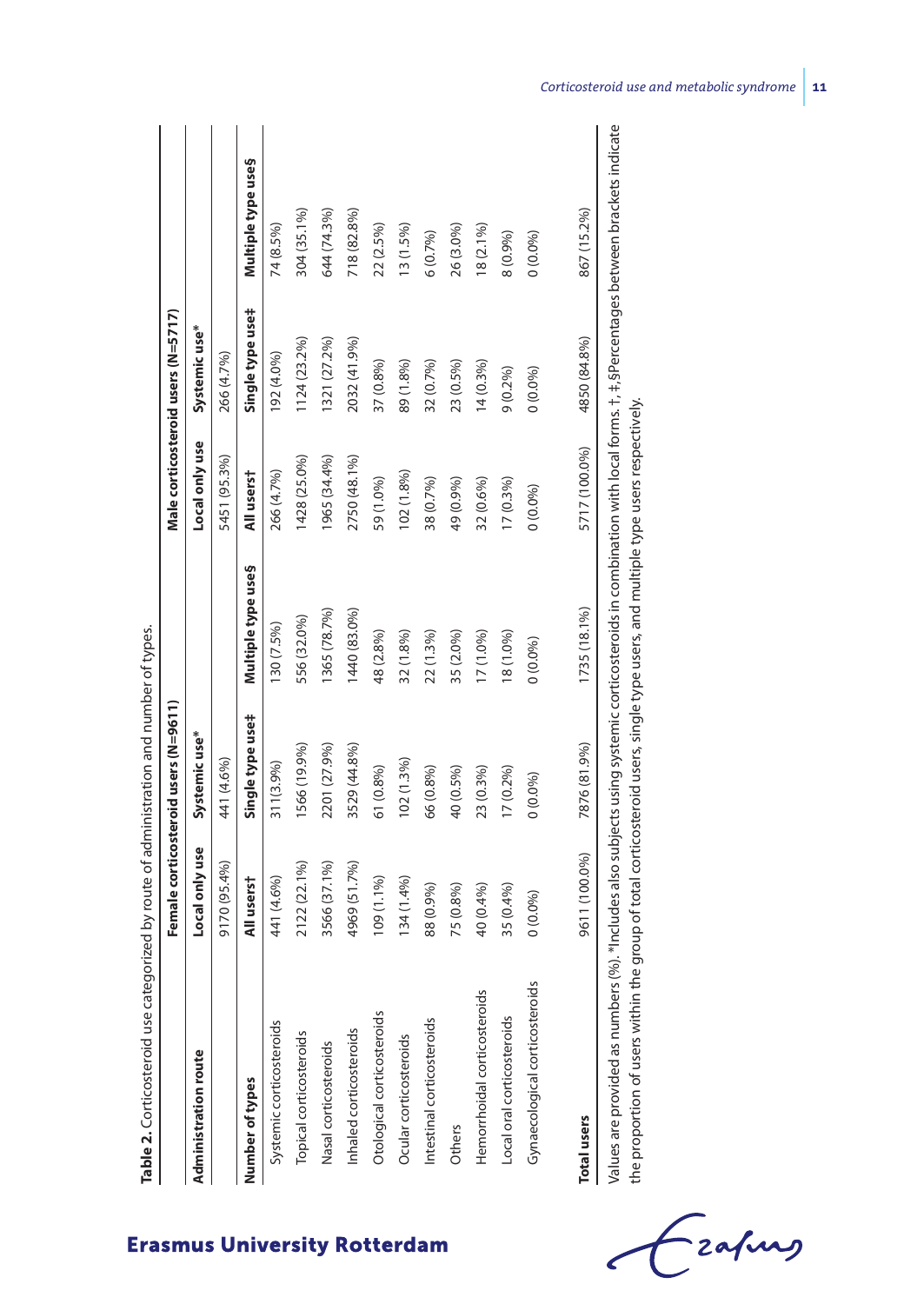|                                                                                                                                                                                                                                                                                                                                                             |                 | Women (N=82443) |                                      |                                    |      | Men (N=58 436) |                                    |                               |
|-------------------------------------------------------------------------------------------------------------------------------------------------------------------------------------------------------------------------------------------------------------------------------------------------------------------------------------------------------------|-----------------|-----------------|--------------------------------------|------------------------------------|------|----------------|------------------------------------|-------------------------------|
|                                                                                                                                                                                                                                                                                                                                                             |                 |                 | Metabolic syndrome                   |                                    |      |                | Metabolic syndrome                 |                               |
|                                                                                                                                                                                                                                                                                                                                                             | z               | MetS*           | Model 1                              | Model 2                            | z    | MetS*          | Model 1                            | Model 2                       |
| Total corticosteroid use                                                                                                                                                                                                                                                                                                                                    | 9611            | 1874 (19.5%)    | $1.38(1.30 to 1.46)***$              | $1.24(1.17 to 1.32)$ ***           | 5717 | 1348 (23.6%)   | $1.05(0.98 \text{ to } 1.12)$      | 1.00 (0.93 to 1.08)           |
| Local only use                                                                                                                                                                                                                                                                                                                                              | 9170            | 1731 (18.9%)    | $1.35(1.27 to 1.44)$ ***             | $1.22(1.14 to 1.30)$ ***           | 5451 | 1265 (23.2%)   | 1.04 (0.97 to 1.12)                | 1.00 (0.93 to 1.08)           |
| Systemic use                                                                                                                                                                                                                                                                                                                                                | 41              | 143 (32.4%)     | $1.97(1.59$ to $2.45$ <sup>***</sup> | $1.68(1.34 to 2.10)$ ***           | 266  | 83 (31.2%)     | 1.15(0.88 to 1.52)                 | $0.97(0.72 \text{ to } 1.30)$ |
|                                                                                                                                                                                                                                                                                                                                                             |                 |                 |                                      |                                    |      |                |                                    |                               |
| Multiple type use                                                                                                                                                                                                                                                                                                                                           | 1735            | 341 (19.7%)     | $1.40(1.24 to 1.59)***$              | 1.26 $(1.10 \text{ to } 1.44)$ *** | 867  | 209 (24.1%)    | 1.03 (0.88 to 1.22)                | 0.93 (0.78 to 1.10)           |
| Single type use                                                                                                                                                                                                                                                                                                                                             | 7876            | 1533 (19.5%)    | $1.38(1.29 to 1.47)$ ***             | $1.24(1.16 to 1.32)***$            | 4850 | 1139 (23.5%)   | $1.05(0.98 \text{ to } 1.13)$      | 1.01 (0.94 to 1.10)           |
| Systemic corticosteroid(s)                                                                                                                                                                                                                                                                                                                                  | $\frac{311}{2}$ | 101 (32.5%)     | $1.96(1.51$ to $2.53)$ ***           | 1.74 (1.33 to 2.27)***             | 192  | 52 (27.1%)     | 0.97 (0.69 to 1.35)                | 0.88 (0.62 to 1.26)           |
| Topical corticosteroid(s)                                                                                                                                                                                                                                                                                                                                   | 1566            | 218 (13.9%)     | 0.98(0.84 to 1.15)                   | 0.98(0.84 to 1.15)                 | 1124 | 214 (19.0%)    | 0.86 (0.73 to 1.00)                | 0.90(0.77 to 1.06)            |
| Nasal corticosteroid(s)                                                                                                                                                                                                                                                                                                                                     | 2201            | 331 (15.0%)     | $1.18(1.04 to 1.33)$ **              | 1.20 (1.06 to 1.36)**              | 1321 | 262 (19.8%)    | 0.97 (0.84 to 1.11)                | 1.00 (0.86 to 1.16)           |
| Inhaled corticosteroid(s)                                                                                                                                                                                                                                                                                                                                   | 3529            | 840 (23.8%)     | $1.66(1.52 to 1.80)$ ***             | 1.35 (1.24 to 1.49)***             | 2032 | 559 (27.5%)    | 1.21 $(1.09 \text{ to } 1.34)$ *** | 1.08 (0.96 to 1.21)           |
| Otological corticosteroid(s)                                                                                                                                                                                                                                                                                                                                | 51              | $11(18.0\%)$    | 1.22(0.61 to 2.41)                   | 1.14(0.57 to 2.31)                 | 37   | $13(35.1\%)$   | 1.76 (0.86 to 3.62)                | 1.55 (0.71 to 3.38)           |
| Ocular corticosteroid(s)                                                                                                                                                                                                                                                                                                                                    | 102             | 18 (17.6%)      | 0.96(0.57 to 1.64)                   | 0.93 (0.54 to 1.60)                | 89   | 25 (28.1%)     | 1.13 (0.70 to 1.84)                | 1.26 (0.77 to 2.07)           |
| Intestinal corticosteroid(s)                                                                                                                                                                                                                                                                                                                                | 66              | 11 (16.7%)      | 1.14(0.58 to 2.24)                   | 0.91 (0.44 to 1.86)                | 32   | $9(28.1\%)$    | 1.22 (0.54 to 2.76)                | 1.09 (0.45 to 2.63)           |
| Other corticosteroid(s)                                                                                                                                                                                                                                                                                                                                     | $\overline{40}$ | 3 (7.5%)        | 0.37(0.11 to 1.24)                   | 0.32(0.09 to 1.11)                 | 23   | 5 (21.7%)      | 1.04 (0.38 to 2.86)                | 1.12 (0.40 to 3.12)           |
| In model 1, associations were adjusted for age. In model 2, additional adjustments were performed for ethnicity, smoking, education level, alcohol use, physical activity,<br>cardiovascular diseases (i.e. stroke and/or coronary heart disease), other comorbidities (i.e. cancer, osteoarthritis, COPD, and/or asthma), use of potentially weight-induc- |                 |                 |                                      |                                    |      |                |                                    |                               |
| ing psychotropics, hormonal replacement therapy (only female sex hormones (only in women), and other sex hormones (in both sexes)), and menstrual status (only in                                                                                                                                                                                           |                 |                 |                                      |                                    |      |                |                                    |                               |

**12** Erasmus Medical Center Rotterdam

**Erasmus University Rotterdam** 

- zafung

corticosteroid users were 14.2% and 20.9%, respectively.

corticosteroid users were 14.2% and 20.9%, respectively.

women). Non-CS users were taken as reference group for all analyses. Abbreviation: MetS, metabolic syndrome. \*\*P<0.010, \*\*\*P<0.001. \*Numbers and percentages of subjects with metabolic syndrome diagnosis are given for the corresponding group of corticosteroid users. Prevalences of MetS in the group of female and male non-

women). Non-CS users were taken as reference group for all analyses. Abbreviation: MetS, metabolic syndrome. \*\*P<0.010, \*\*\*P<0.001. \*Numbers and percentages of subjects with metabolic syndrome diagnosis are given for the corresponding group of corticosteroid users. Prevalences of MetS in the group of female and male non-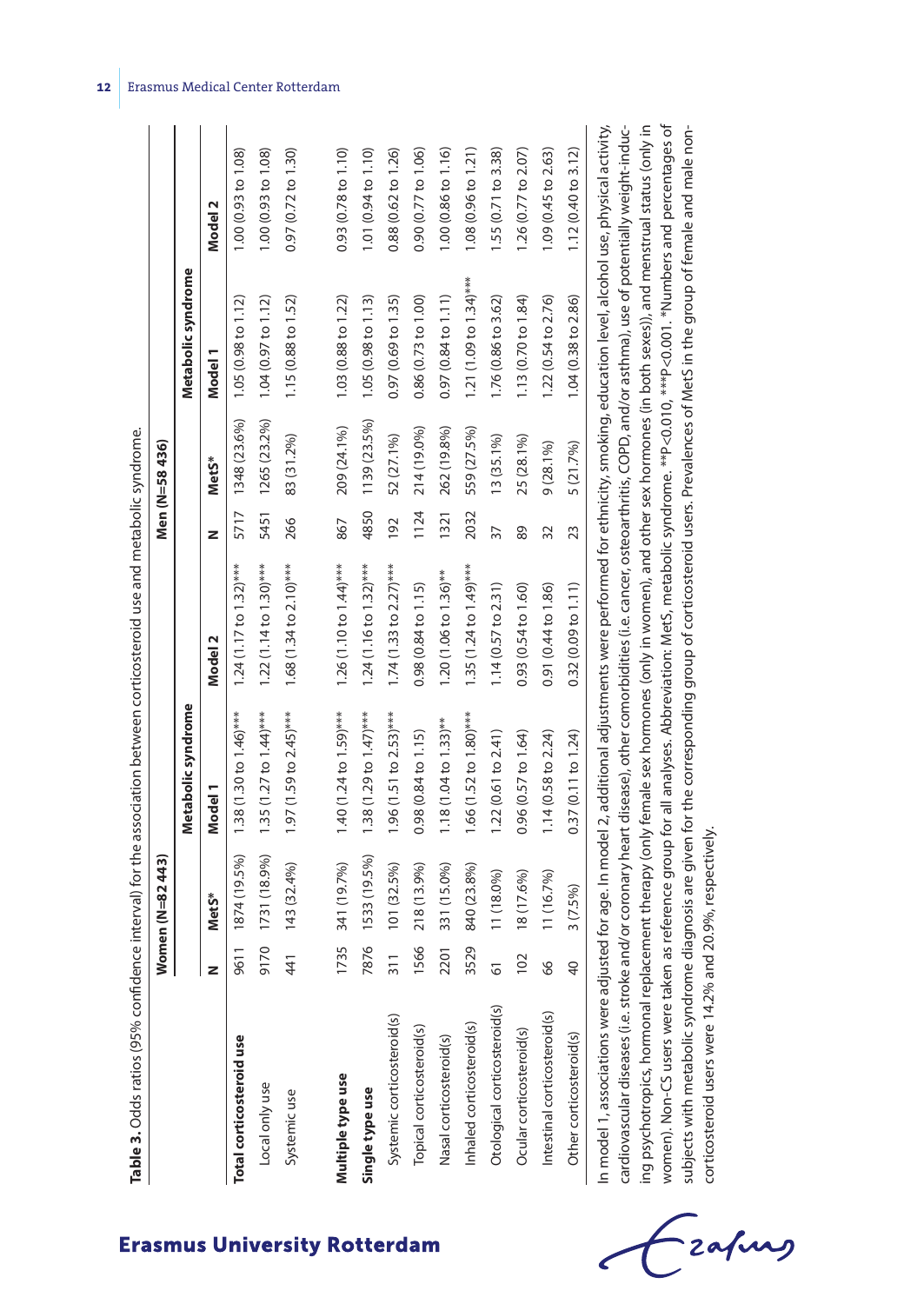

**Figure 1.** Associations between corticosteroid use and metabolic syndrome components. The associations (odds ratio with 95% C.I.) between corticosteroid use and the five metabolic syndrome components separately and combined in all corticosteroid users (A), and stratified for only local corticosteroid users (B), and systemic corticosteroid users (C). All analyses are adjusted for age, ethnicity, smoking, education level, alcohol use, physical activity, cardiovascular diseases (i.e. stroke and/or coronary heart disease), other comorbidities (i.e. cancer, osteoarthritis, COPD, and/or asthma), use of potentially weightinducing psychotropics, hormonal replacement therapy (only female sex hormones (in women), and other sex hormones (in both sexes)), and menstrual status (in women). Non-corticosteroid users were taken as reference group for all analyses.

#### **Corticosteroid use and cardiometabolic traits**

The associations between overall CS use and specific CS administration forms and types with cardiometabolic traits are presented in Figure 2 (see also Supplemental Table 2 for adjusted mean differences).

Frafing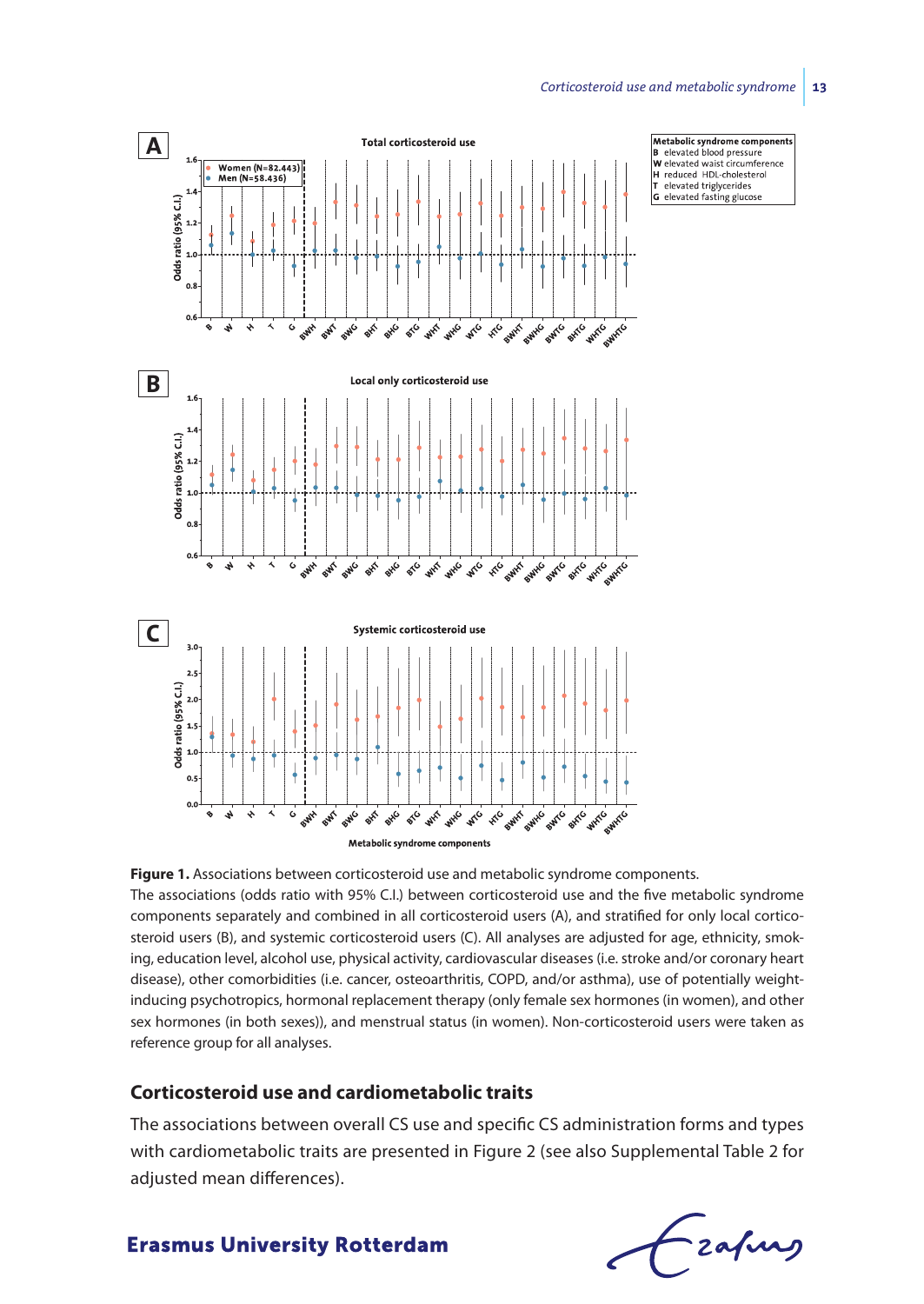#### **14** Erasmus Medical Center Rotterdam

Female CS users had higher BMI (+0.47 kg/m2 [95% CI, 0.38 to 0.57]), WC (+1.38 cm [95% CI, 1.13 to 1.63]), SBP (+0.37 mm Hg [95% CI, 0.06 to 0.68]), and triglycerides (+0.007 log mmol/L [95% CI, 0.003 to 0.011]) when compared to non-users. Similar findings together with a nominally significant higher fasting serum glucose levels (+0.01 mmol/L [95% CI, 0.001 to 0.03]) were also present in users of only local CS. Systemic CS users, by contrast, had increased HDL-cholesterol (+0.09 mmol/L [95% CI, 0.06 to 0.13]) and decreased fasting serum glucose levels (-0.26 mmol/L [95% CI, -0.32 to -0.21]) in addition to an increased WC (+1.72 cm [95% CI, 0.66 to 2.79]) and triglycerides (+0.050 log mmol/L [95% CI, 0.033 to 0.068]). Inhaled CS users had also higher BMI (+0.86 kg/m2 [95% CI, 0.70 to 1.02]), WC (+2.43 cm [95% CI, 2.02 to 2.83]), SBP (+0.69 mm Hg [95% CI, 0.20 to 1.19]), and fasting serum glucose levels (+0.03 mmol/L [95% CI, 0.01 to 0.05]).



**Figure 2.** Corticosteroid use and differences in cardiometabolic traits.

Red-tints indicate unfavorable differences whereas the blue-tints signify favorable differences in cardiometabolic traits between users and non-users of corticosteroids (see Supplemental Table 2 for adjusted mean differences). The associations are shown for the main corticosteroid users groups (A) and specified for the multiple type and the various single type users (B) in both sexes. All analyses are adjusted for age, ethnicity, smoking, education level, alcohol use, physical activity, cardiovascular diseases (i.e. stroke and/ or coronary heart disease), other comorbidities (i.e. cancer, osteoarthritis, COPD, and/or asthma), diabetes mellitus, use of potentially weight-inducing psychotropics, use of lipid-modifying drugs, use of antihypertensives, hormonal replacement therapy (only female sex hormones (in women), and other sex hormones (in both sexes)), and menstrual status (in women). Non-corticosteroid users were taken as reference group for all analyses. Abbreviations: BMI, body mass index; DBP, diastolic blood pressure; GLU, fasting plasma glucose; HDL, HDL-cholesterol; SBP, systolic blood pressure; TG, triglycerides; WC, waist circumference.

frafing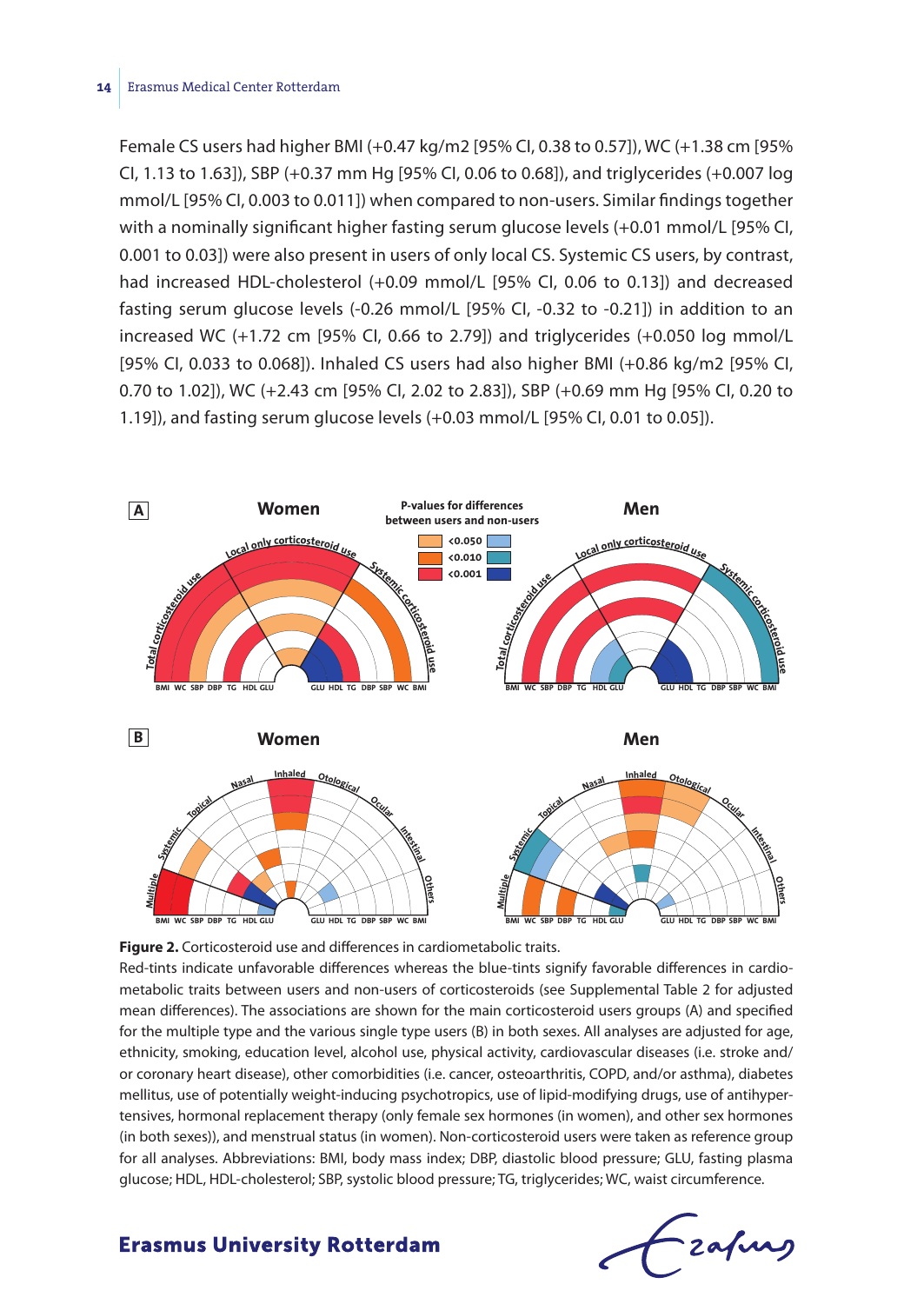In men, local only CS use was associated with a higher WC (+0.79 cm [95% CI, 0.51 to 1.08] and DBP (+0.52 mm Hg [95% CI, 0.26 to 0.78]). Systemic CS use was associated with higher HDL-cholesterol (+0.18 mmol/L [95% CI, 0.14 to 0.21]) and lower fasting serum glucose (-0.34 mmol/L [95% CI, -0.42 to -0.26]). Of the different administration types, use of inhaled CS were also in men associated with higher BMI (+0.25 kg/m2 [95% CI, 0.09 to 0.41]), WC (+1.44 cm [95% CI, 0.97 to 1.90]), and SBP (+0.74 mm Hg [95% CI, 0.11 to 1.37]), in addition to higher DBP (+0.60 mm Hg [95% CI, 0.18 to 1.01]) and HDL-cholesterol (+0.02 mmol/L [95% CI, 0.01 to 0.04]).

#### **Sensitivity analyses**

Analyses stratified by menopause status in women, age, and by presence of inflammatory diseases yielded nearly similar results with the main analyses (Supplemental Tables 3 and 4). Stratification by BMI did not change the results in men but revealed higher likelihood of having MetS in local only users only in non-obese females which was largely explained by the inhaled CS users (Supplemental Table 5).

#### **Discussion**

Overall, we found that use of local CS is associated with MetS especially in women in the general population. Moreover, users of local CS in both men and women had more adverse cardiometabolic traits when compared to non-users. Among the various local CS, the strongest associations were found in users of inhaled administration forms.

It is unclear why CS use is associated with the presence of MetS in women but not in men. Sex-differences in side effects of CS use have been reported previously with women being more susceptible [14-16]. Emerging evidence shows that CS are associated with a decrease in bone mineral density [14, 15] and increased rate of skin bruising in women but not in men [16]. Corticosteroid-induced lipodystrophy is also more common in women than in men and is associated with hypercholesterolemia, hypertriglyceridemia, and insulin resistance [17-19]. Sex differences exist in drug absorption, distribution, metabolism and elimination, and therefore, men and women might differ in their response to drug treatment [20]. Furthermore, women use inhaled CS more often than men and have a higher reported adherence and positive attitude in regard to their medication [21]. Moreover, administration of CS reduces the levels of sex hormones, including estrogen and testosterone, which have sex-specific cardiometabolic effects [22-25]. Also, high glucocorticoid exposure is well-known to induce visceral fat accumulation [6, 26] which is recognized as a key driver of metabolic alterations [26]. Given the sexual dimor-

Czafurg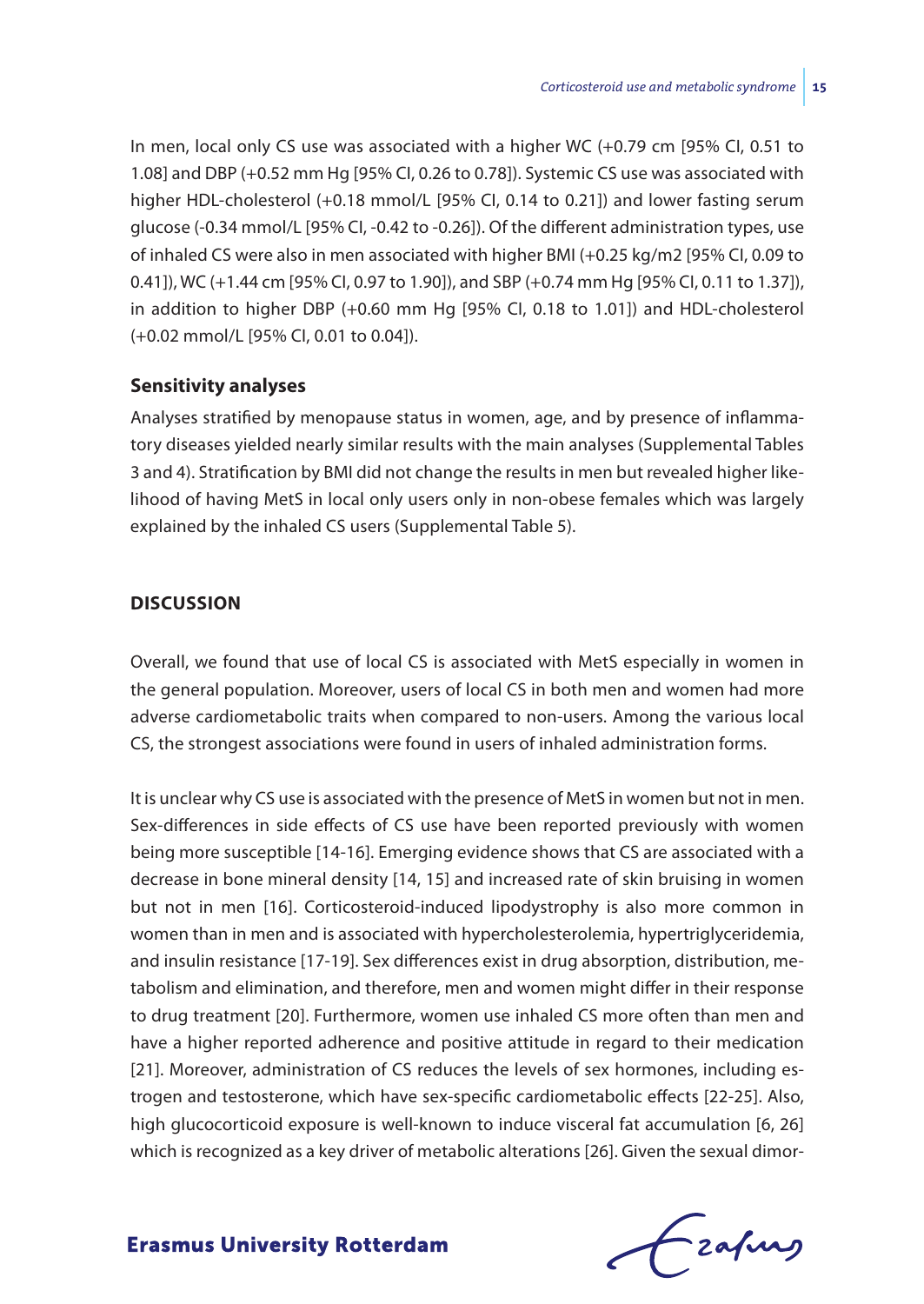phism in fat distribution, with women having a more gynoid fat deposition, changes in fat differences due to exogenously administered CS may be more obvious in women.

The strongest relation between local CS use and both increased presence of MetS and adverse cardiometabolic traits were found in inhaled CS users. Previous studies have assessed the safety of inhaled CS by investigating the risk on various systemic adverse events other than MetS and found, for example, a higher risk for cataract formation [27], loss of bone mineral density [14, 15, 28], and cutaneous atrophy [29]. These and our findings correspond to the general hypothesis that inhaled CS can induce serious systemic effects. Despite several small prospective trials demonstrating systemic absorption of inhaled corticosteroids [30-32], large and long-term randomized placebo-controlled trials in CS-naïve subjects focusing on cortisol-related metabolic effects are currently lacking. Nevertheless, the pharmacological characteristics of inhaled CS have been extensively studied and support the hypothesis that these agents possess a high potential to induce systemic alterations [33-35]. It is known, for example, that the largest proportion of the inhaled dose (i.e. around 50-90%) is deposited in the oropharyngeal area, swallowed, and eventually absorbed in the gut as it is for the systemic variants. Besides, a fraction of the inhaled corticosteroids will be deposited in the lungs and directly absorbed into the circulation without being subjected to the presystemic metabolism of the liver [33, 34].

The distribution of the different types of inhaled CS in this study were similar in both sexes and consisted predominantly of agents containing budesonide or fluticasone (Supplemental Figure 1), which bind to the glucocorticoid receptor with an affinity of 9.4 and 18.0 times greater, respectively, than dexamethasone [33, 35]. Moreover, a relatively high fraction of these two agents is unbound when present in the circulation in contrast to the more recently developed CS (e.g. ciclesonide and mometasone furoate) [33, 35]. These and other factors such as particle size, lipophilicity, clearance rate, but also the type of inhaler device determine the net amount of systemic availability and the potential for systemic adverse events in inhaled CS users [33-35]. Additionally, most of the inhaled users were using combination agents of CS with beta-agonists with the latter also being related to metabolic alterations [36]. It would therefore be conceivable that part of the increased MetS difference is due to the systemic availability of these agents. However, after full adjustment for covariates relevant to MetS as outcome we found rather similar likelihoods for users of only inhaled corticosteroids with and without beta-agonists in both sexes (Supplemental Table 6).

In the current study, we additionally demonstrated increased likelihood for MetS in women using only nasal CS. The prescription pattern of the nasal CS differed slightly from the inhaled forms in our sample with fluticasone and mometasone furoate com-

# frafing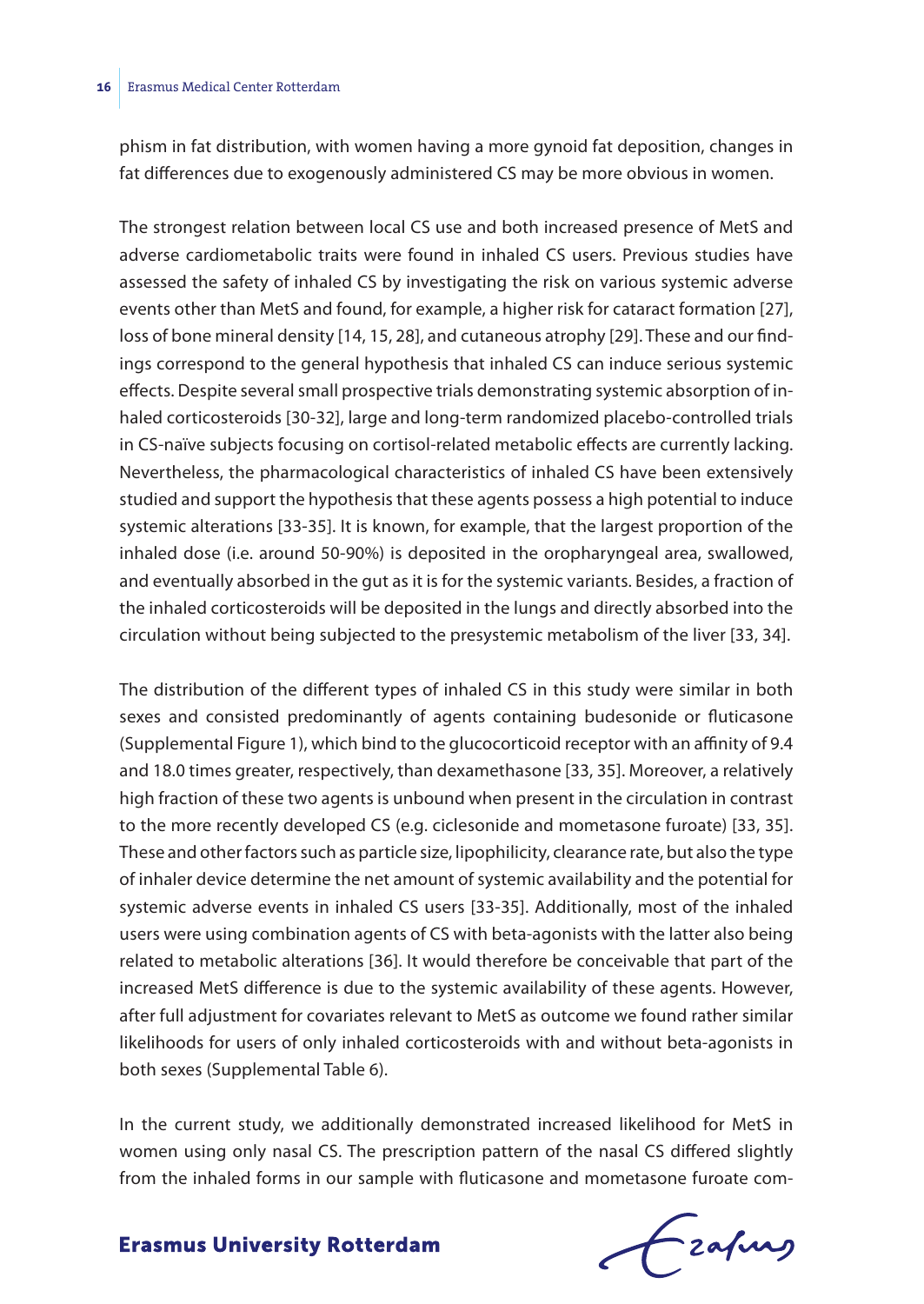prising the majority of the agents being used (Supplemental Figure 2). These agents can, just as the inhaled forms, be absorbed directly into the circulation by local uptake in the nasopharynx or via the gastrointestinal tract after transportation by the nasociliary mucosa and hence theoretically exert systemic effects [34, 37]. However, both agents are considered to have very low systemic bioavailability of <1% with nasal administration [37] and have previously been shown not to evidently alter the hypothalamic-pituitaryadrenal axis function even when regularly administered or in high doses [38-40]. As the main indications for nasal and inhaled forms, i.e. allergic rhinitis and asthma, are often present alongside [41], the effects of nasal CS could perhaps be overestimated by prior use of inhaled CS.

The relevance of this work could be put in context with the results of a previous large observational study by Souverein et al [42] showing that users of systemic CS, including also systemic with inhaled CS users, have increased risk for ischaemic heart disease and heart failure events. Similar results were also shown in other large studies in which use of CS was found to be associated with higher risk of cardiovascular events [43, 44]. This was especially evident in the proportion of the CS users who eventually developed an iatrogenic Cushing syndrome, who were found to have higher risk in comparison to both non-users as CS users not developing a Cushing-like phenotype [45]. Given the fact that from the different administration forms our findings were especially evident in users of systemic and inhaled CS, both agents with high potential to enter the bloodstream, and since Cushing syndrome patients are known to have increased cardiovascular disease risk [6], our results strengthens the hypothesis that these users could also be at risk for metabolic syndrome complications.

There are several strengths of our present study. This is the first population-based study to examine the association between overall and specific use of CS and presence of MetS and its components. High-quality information about exposure and well-characterized participants are other strengths of the current investigation. Furthermore, the large sample size allowed us to perform several subgroup analyses. However, there are several limitations that need to be taken into account. First, the cross-sectional design does not allow us to address the temporality of the observed associations. Therefore, we cannot draw any conclusions with regard to the causality of the observations. Second, we cannot rule out that confounding by indication may be present. However, analysis restricted to non-obese participants and inflammatory diseases confirmed the findings in the general population. Although we corrected for a broad range of confounding factors in our analysis, we cannot exclude the possibility of residual confounding, because of the observational study design.

Frafing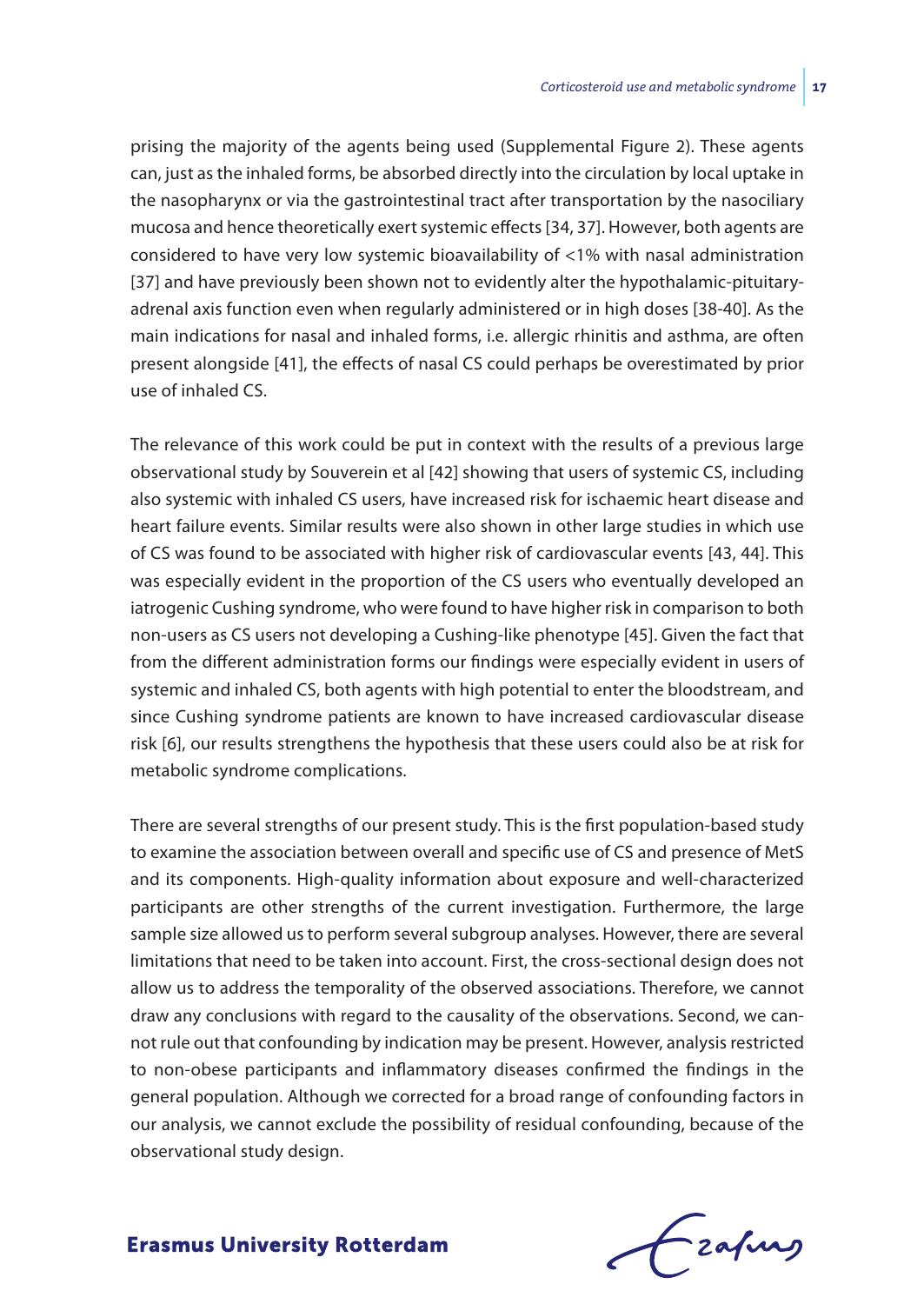## **Conclusions**

Use of local CS, particularly inhaled types, as well as systemic CS was associated with higher likelihood of having MetS, higher BMI, and other adverse cardiometabolic traits, especially among women. Since the inhaled CS are the main group of prescribed CS this might be a substantial risk to public health. Further studies are needed to confirm these findings and evaluate the direction of causality and mechanisms behind these associations.

Fraking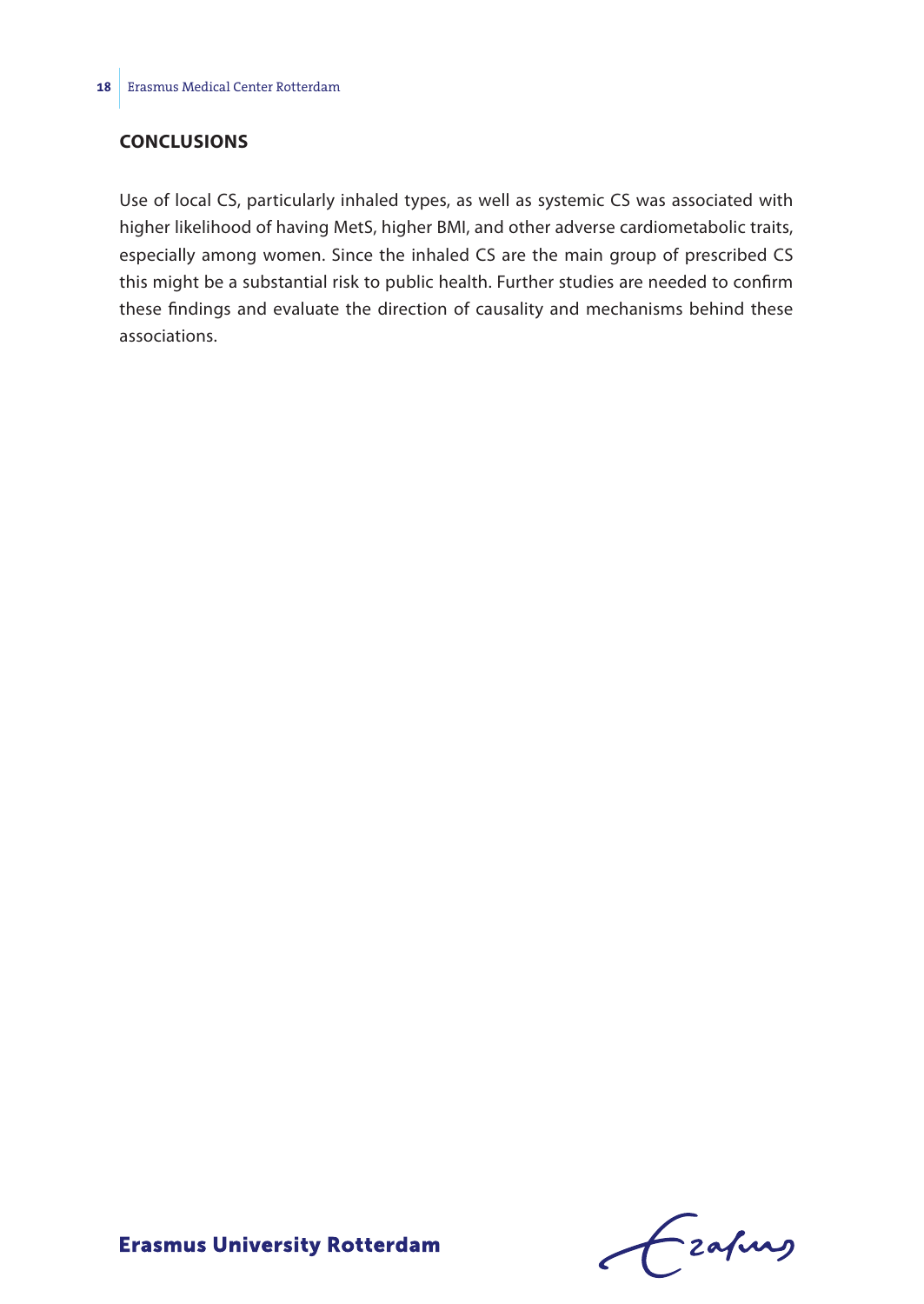#### **References**

- 1. Swartz, S.L. and R.G. Dluhy, *Corticosteroids: clinical pharmacology and therapeutic use.* Drugs, 1978. **16**(3): p. 238-55.
- 2. Fardet, L., I. Petersen, and I. Nazareth, *Prevalence of long-term oral glucocorticoid prescriptions in the UK over the past 20 years.* Rheumatology (Oxford), 2011. **50**(11): p. 1982-90.
- 3. van Staa, T.P., et al., *The use of inhaled corticosteroids in the United Kingdom and the Netherlands.* Respir Med, 2003. **97**(5): p. 578-85.
- 4. Fardet, L. and B. Feve, *Systemic glucocorticoid therapy: a review of its metabolic and cardiovascular adverse events.* Drugs, 2014. **74**(15): p. 1731-45.
- 5. Liu, D., et al., *A practical guide to the monitoring and management of the complications of systemic corticosteroid therapy.* Allergy Asthma Clin Immunol, 2013. **9**(1): p. 30.
- 6. Newell-Price, J., et al., *Cushing's syndrome.* Lancet, 2006. **367**(9522): p. 1605-17.
- 7. Broersen, L.H., et al., *Adrenal Insufficiency in Corticosteroids Use: Systematic Review and Meta-Analysis.* J Clin Endocrinol Metab, 2015. **100**(6): p. 2171-80.
- 8. Stolk, R.P., et al., *Universal risk factors for multifactorial diseases: LifeLines: a three-generation population-based study.* Eur J Epidemiol, 2008. **23**(1): p. 67-74.
- 9. Tisdale, J.E., D.A. Miller, and P. American Society of Health-System, *Drug-induced Diseases: Prevention, Detection, and Management*. 2010: American Society of Health-System Pharmacists.
- 10. Apovian, C.M., et al., *Pharmacological management of obesity: an endocrine Society clinical practice guideline.* J Clin Endocrinol Metab, 2015. **100**(2): p. 342-62.
- 11. Alberti, K.G., et al., *Harmonizing the metabolic syndrome: a joint interim statement of the International Diabetes Federation Task Force on Epidemiology and Prevention; National Heart, Lung, and Blood Institute; American Heart Association; World Heart Federation; International Atherosclerosis Society; and International Association for the Study of Obesity.* Circulation, 2009. **120**(16): p. 1640-5.
- 12. Organization, W.H., *World Health Organization. Definition and diagnosis of diabetes mellitus and intermediate hyperglycemia: report of a WHO/IDF consultation*. 2006. p. 1-50.
- 13. Chobanian, A.V., et al., *The Seventh Report of the Joint National Committee on Prevention, Detection, Evaluation, and Treatment of High Blood Pressure: the JNC 7 report.* JAMA, 2003. **289**(19): p. 2560-72.
- 14. Packe, G.E., et al., *Bone density in asthmatic patients taking high dose inhaled beclomethasone dipropionate and intermittent systemic corticosteroids.* Thorax, 1992. **47**(6): p. 414-7.
- 15. Marystone, J.F., E.L. Barrett-Connor, and D.J. Morton, *Inhaled and oral corticosteroids: their effects on bone mineral density in older adults.* Am J Public Health, 1995. **85**(12): p. 1693-5.
- 16. Mak, V.H.F., R. Melchor, and S.G. Spiro, *Easy Bruising as a Side-Effect of Inhaled Corticosteroids.* European Respiratory Journal, 1992. **5**(9): p. 1068-1074.
- 17. Fardet, L., et al., *Corticosteroid-induced lipodystrophy is associated with features of the metabolic syndrome.* Rheumatology, 2007. **46**(7): p. 1102-1106.
- 18. Fardet, L., et al., *Incidence and risk factors for corticosteroid-induced lipodystrophy: a prospective study.* J Am Acad Dermatol, 2007. **57**(4): p. 604-9.
- 19. Fardet, L., et al., *Corticosteroid-induced clinical adverse events: frequency, risk factors and patient's opinion.* Br J Dermatol, 2007. **157**(1): p. 142-8.
- 20. Soldin, O.P. and D.R. Mattison, *Sex differences in pharmacokinetics and pharmacodynamics.* Clin Pharmacokinet, 2009. **48**(3): p. 143-57.
- 21. Sundberg, R., et al., *Asthma in men and women: Treatment adherence, anxiety, and quality of sleep.* Respiratory Medicine, 2010. **104**(3): p. 337-344.

Czafurz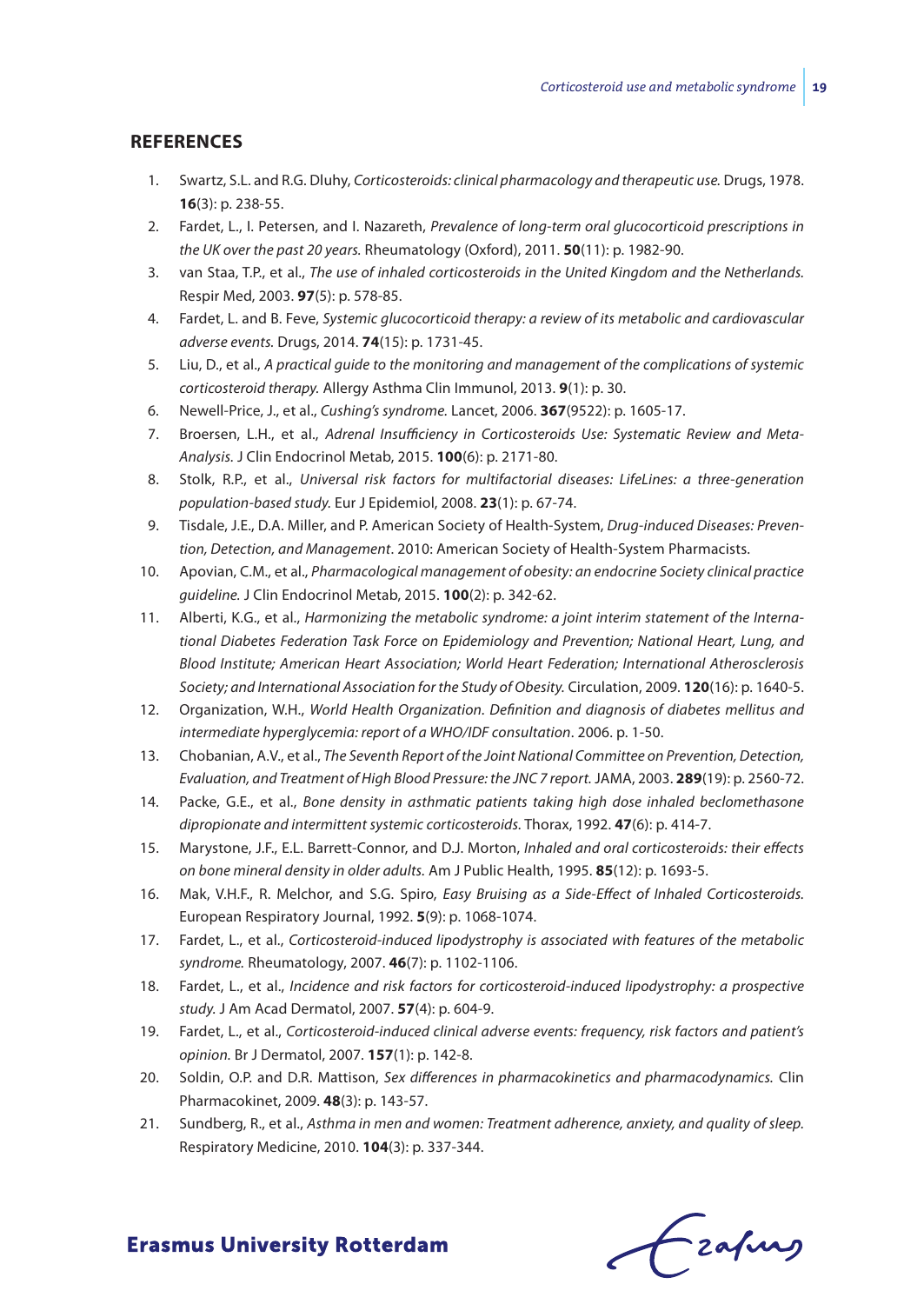#### **20** Erasmus Medical Center Rotterdam

- 22. Crilly, R.G., D.H. Marshall, and B.E. Nordin, *Metabolic effects of corticosteroid therapy in postmenopausal women.* J Steroid Biochem, 1979. **11**(1B): p. 429-33.
- 23. Kim, C. and J.B. Halter, *Endogenous sex hormones, metabolic syndrome, and diabetes in men and women.* Curr Cardiol Rep, 2014. **16**(4): p. 467.
- 24. Fitzgerald, R.C., S.J. Skingle, and A.J. Crisp, *Testosterone concentrations in men on chronic glucocorticosteroid therapy.* Journal of the Royal College of Physicians of London, 1997. **31**(2): p. 168-170.
- 25. Carson, T.E., et al., *Effect of intramuscular triamcinolone acetonide on the human ovulatory cycle.* Cutis, 1977. **19**(5): p. 633-7.
- 26. Wajchenberg, B.L., *Subcutaneous and visceral adipose tissue: their relation to the metabolic syndrome.* Endocr Rev, 2000. **21**(6): p. 697-738.
- 27. Cumming, R.G., P. Mitchell, and S.R. Leeder, *Use of inhaled corticosteroids and the risk of cataracts.* N Engl J Med, 1997. **337**(1): p. 8-14.
- 28. Wong, C.A., et al., *Inhaled corticosteroid use and bone-mineral density in patients with asthma.* Lancet, 2000. **355**(9213): p. 1399-403.
- 29. Capewell, S., et al., *Purpura and dermal thinning associated with high dose inhaled corticosteroids.* BMJ, 1990. **300**(6739): p. 1548-51.
- 30. Wilson, A.M., L.C. McFarlane, and B.J. Lipworth, *Effects of low and high doses of inhaled flunisolide and triamcinolone acetonide on basal and dynamic measures of adrenocortical activity in healthy volunteers.* J Clin Endocrinol Metab, 1998. **83**(3): p. 922-5.
- 31. Clark, D.J. and B.J. Lipworth, *Adrenal suppression with chronic dosing of fluticasone propionate compared with budesonide in adult asthmatic patients.* Thorax, 1997. **52**(1): p. 55-8.
- 32. Derom, E., et al., *Systemic effects of inhaled fluticasone propionate and budesonide in adult patients with asthma.* Am J Respir Crit Care Med, 1999. **160**(1): p. 157-61.
- 33. Derendorf, H., et al., *Relevance of pharmacokinetics and pharmacodynamics of inhaled corticosteroids to asthma.* Eur Respir J, 2006. **28**(5): p. 1042-50.
- 34. Lipworth, B.J. and C.M. Jackson, *Safety of inhaled and intranasal corticosteroids: lessons for the new millennium.* Drug Saf, 2000. **23**(1): p. 11-33.
- 35. Winkler, J., G. Hochhaus, and H. Derendorf, *How the lung handles drugs: pharmacokinetics and pharmacodynamics of inhaled corticosteroids.* Proc Am Thorac Soc, 2004. **1**(4): p. 356-63.
- 36. Abramson, M.J., J. Walters, and E.H. Walters, *Adverse effects of beta-agonists: are they clinically relevant?* Am J Respir Med, 2003. **2**(4): p. 287-97.
- 37. Allen, D.B., *Systemic effects of intranasal steroids: an endocrinologist's perspective.* J Allergy Clin Immunol, 2000. **106**(4 Suppl): p. S179-90.
- 38. Daley-Yates, P.T., et al., *Bioavailability of fluticasone propionate and mometasone furoate aqueous nasal sprays.* Eur J Clin Pharmacol, 2004. **60**(4): p. 265-8.
- 39. Nayak, A.S., et al., *Effective dose range of mometasone furoate nasal spray in the treatment of acute rhinosinusitis.* Ann Allergy Asthma Immunol, 2002. **89**(3): p. 271-8.
- 40. Patel, D., et al., *Lack of effect on adult and adolescent hypothalamic-pituitary-adrenal axis function with use of fluticasone furoate nasal spray.* Ann Allergy Asthma Immunol, 2008. **100**(5): p. 490-6.
- 41. Simons, F.E., *Allergic rhinobronchitis: the asthma-allergic rhinitis link.* J Allergy Clin Immunol, 1999. **104**(3 Pt 1): p. 534-40.
- 42. Souverein, P.C., et al., *Use of oral glucocorticoids and risk of cardiovascular and cerebrovascular disease in a population based case-control study.* Heart, 2004. **90**(8): p. 859-65.
- 43. Wei, L., T.M. MacDonald, and B.R. Walker, *Taking glucocorticoids by prescription is associated with subsequent cardiovascular disease.* Ann Intern Med, 2004. **141**(10): p. 764-70.

Czafurg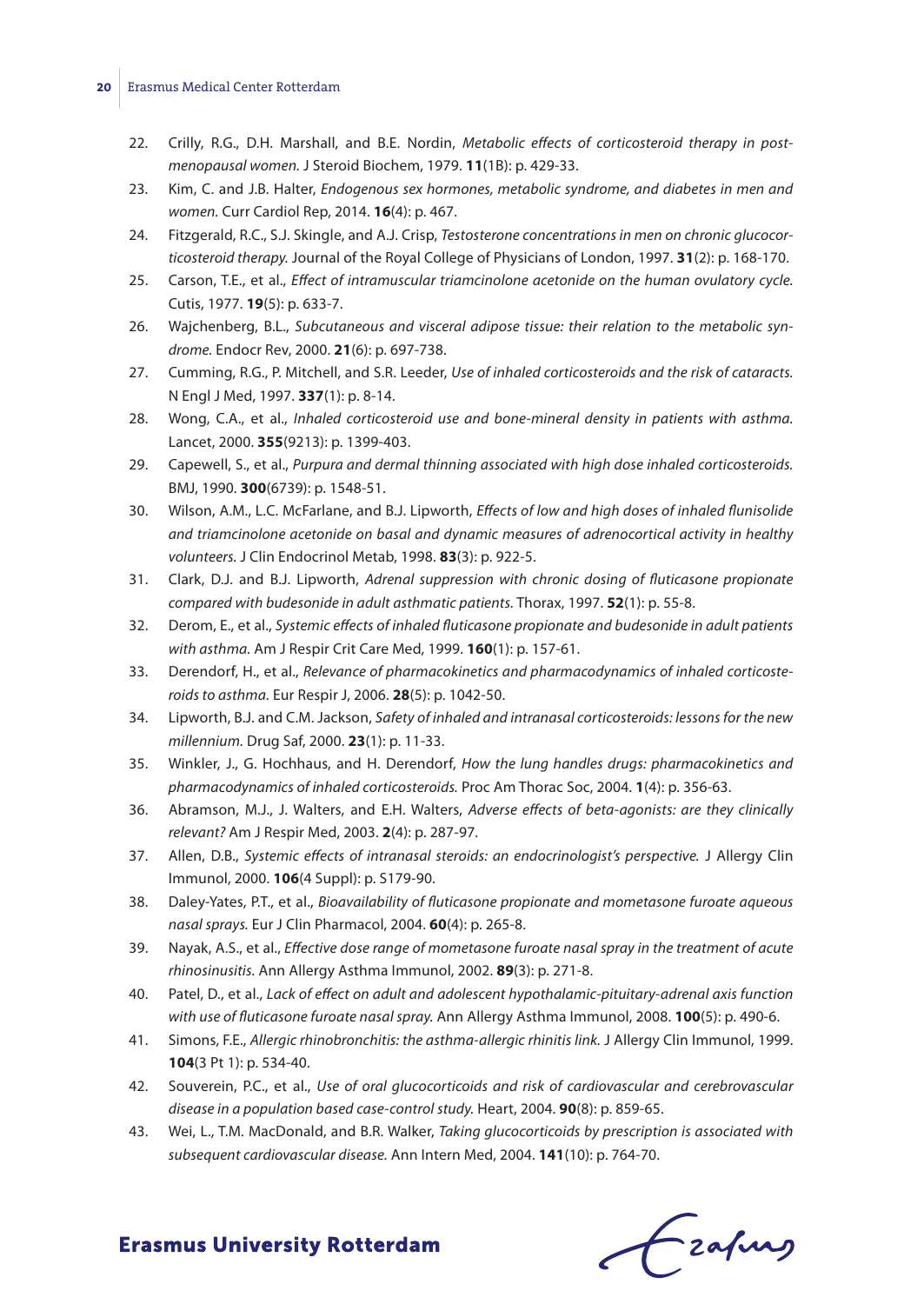- 44. Varas-Lorenzo, C., et al., *Use of oral corticosteroids and the risk of acute myocardial infarction.* Atherosclerosis, 2007. **192**(2): p. 376-83.
- 45. Fardet, L., I. Petersen, and I. Nazareth, *Risk of cardiovascular events in people prescribed glucocorticoids with iatrogenic Cushing's syndrome: cohort study.* BMJ, 2012. **345**: p. e4928.

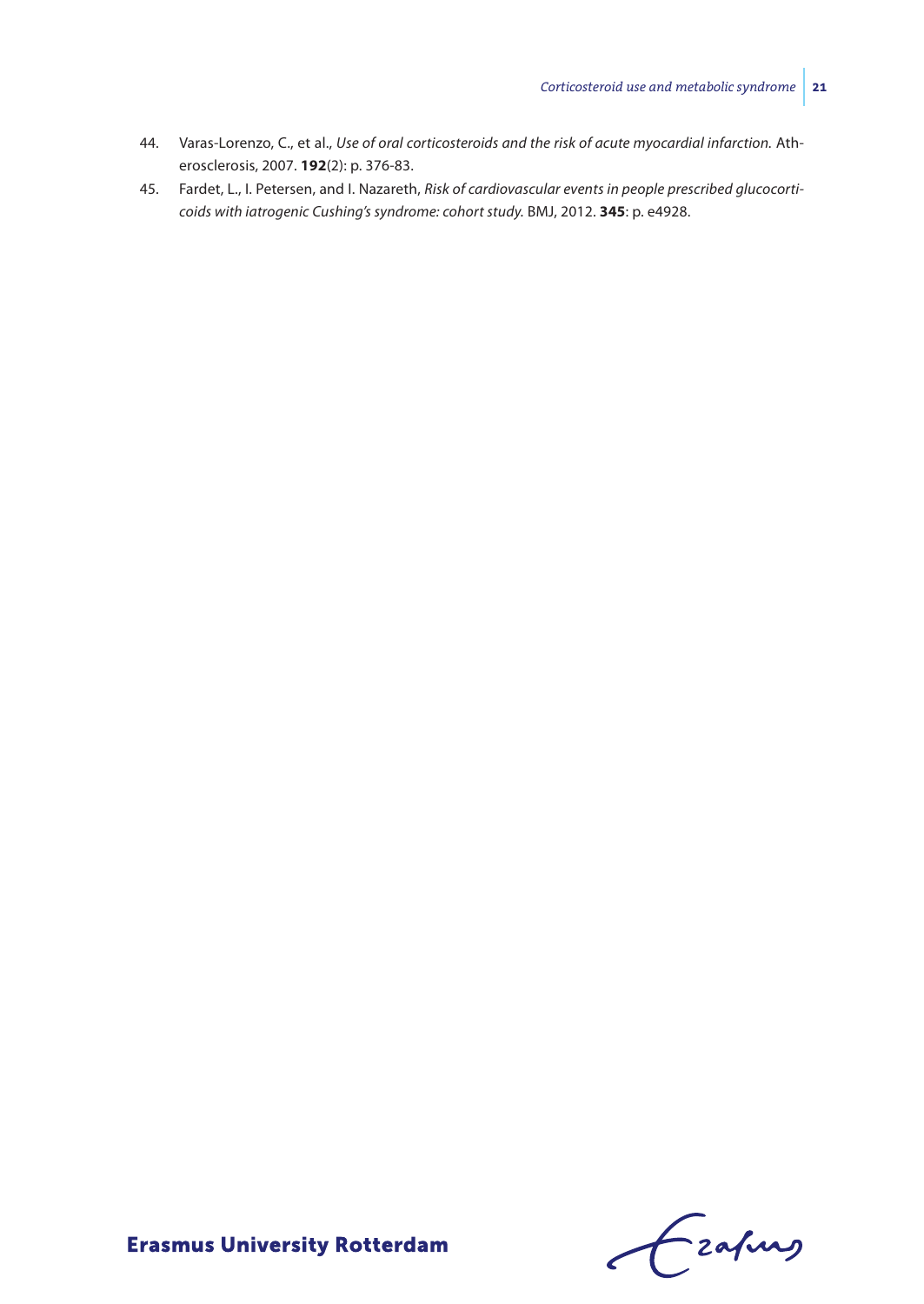#### **Supplemental Data**

|           | Drug group                          |                 |                 | ATC-code        |                 |
|-----------|-------------------------------------|-----------------|-----------------|-----------------|-----------------|
|           | Metabolic syndrome definition       |                 |                 |                 |                 |
|           | <b>Antihypertensives</b>            | CO <sub>2</sub> | CO <sub>3</sub> | CO <sub>4</sub> | CO <sub>7</sub> |
|           |                                     | C <sub>08</sub> | CO9             |                 |                 |
|           | <b>Blood glucose-lowering drugs</b> | A10A            | A10B            |                 |                 |
|           | Lipid-modifying drugs               | C10A            | C10B            |                 |                 |
|           | <b>Other drugs</b>                  |                 |                 |                 |                 |
|           | Hormonal replacement therapy        |                 |                 |                 |                 |
| $\bullet$ | Only female sex hormones            | G03A            | G03C            | G03D            | G03F            |
| $\bullet$ | <b>Other sex hormones</b>           | G03B            | G03E            | G03H            | G03X            |
|           | <b>Psychotropics</b> *              |                 |                 |                 |                 |
| $\bullet$ | <b>Anticonvulsants</b>              | <b>N03AF01</b>  | N03AG01         | N03AX12         | N03AX16         |
| $\bullet$ | <b>Antidepressants</b>              | <b>N06AA09</b>  | <b>N06CA01</b>  | <b>N06AB04</b>  | <b>N06AA04</b>  |
|           |                                     | <b>N06AB08</b>  | <b>N06AA01</b>  | <b>N06AA12</b>  | N06AX21         |
|           |                                     | <b>N06AB10</b>  | <b>N06AB03</b>  | <b>N06CA03</b>  | <b>N06AA02</b>  |
|           |                                     | <b>N06AA21</b>  | N06AX11         | <b>N06AA10</b>  | <b>N06AB05</b>  |
|           |                                     | <b>N06AF03</b>  | <b>N06AB06</b>  | <b>N06AF04</b>  | <b>N06AA06</b>  |
|           | <b>Antipsychotics</b>               | <b>N05AX12</b>  | <b>N05AA01</b>  | <b>N05AH02</b>  | <b>N05AB02</b>  |
|           |                                     | <b>N05AD01</b>  | N05AN           | <b>N05AN01</b>  | <b>N05AH03</b>  |
|           |                                     | <b>N05AX13</b>  | <b>N05AB03</b>  | <b>N05AH04</b>  | <b>N05AX08</b>  |
|           |                                     | N05AC02         | N05AF04         | <b>N05AB06</b>  | <b>N05AE04</b>  |

**Supplemental Table 1.** ATC codes for evaluated drugs.

\* For each drug group of the psychotropics, we only assessed the substances which were likely to induce weight gain as an adverse event (1,2).

Crahns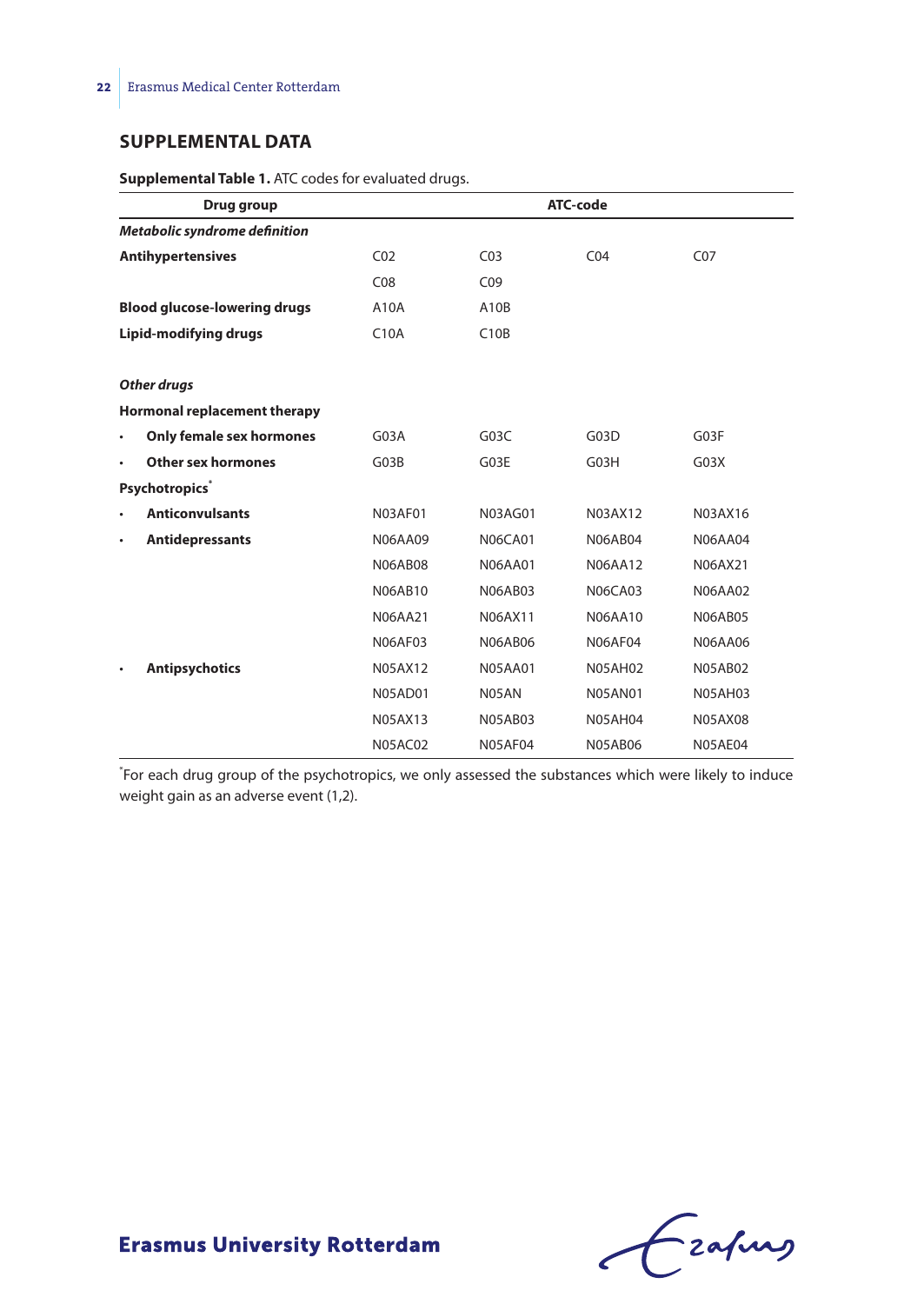| Supplemental Table 2. Adjusted mean differences in cardiometabolic traits between users and non-users of corticosteroids. |                              |                            |                            |                            |                              |                            |                                 |
|---------------------------------------------------------------------------------------------------------------------------|------------------------------|----------------------------|----------------------------|----------------------------|------------------------------|----------------------------|---------------------------------|
|                                                                                                                           |                              |                            |                            | Women (N=82 443)           |                              |                            |                                 |
|                                                                                                                           | 3MI (kg/m <sup>2</sup> )     | WC (cm)                    | SBP (mm Hg)                | DBP (mm Hg)                | TG (log mmol/L) <sup>ª</sup> | HDL (mmol/L)               | GLU (mmol/L)                    |
| Total corticosteroid use                                                                                                  | $0.38$ to $0.57$ )***        | $(1.13 to 1.63)$ ***       | $(0.06 to 0.68)$ *         | $(-0.10 to 0.28)$          | $(+0.003$ to 0.011)***       | $(-0.01 to 0.01)$          | $(-0.01 to 0.01)$               |
|                                                                                                                           | $+0.47$                      | $+1.38$                    | $+0.37$                    | $+0.09$                    | $+0.007$                     | $+0.001$                   | $+0.001$                        |
| Local only use                                                                                                            | $0.38$ to $0.58$ )***        | $(1.10 to 1.62)$ ***       | $(0.02 to 0.65)$ *         | $(-0.10 \text{ to } 0.28)$ | $(0.001 to 0.009)^*$         | $(-0.01 to 0.01)$          | $(0.001 to 0.03)$ *             |
|                                                                                                                           | $+0.48$                      | $+1.36$                    | $+0.33$                    | $+0.09$                    | $+0.005$                     | $-0.004$                   | $+0.01$                         |
| Systemicuse                                                                                                               | $-0.08$ to $0.75$ )          | $(0.66 to 2.79)$ **        | $(-0.23$ to $2.38)$        | $(-0.71$ to $0.89)$        | $(0.033 to 0.068)$ ***       | $(0.06 to 0.13)$ ***       | $(-0.32 to -0.21)$ ***          |
|                                                                                                                           | $+0.34$                      | $+1.72$                    | $+1.08$                    | $+0.09$                    | $+0.050$                     | $+0.09$                    | $-0.26$                         |
| Multiple type use                                                                                                         | $(0.46~{\rm to}~0.89)^{***}$ | $(1.12 to 2.22)$ ***       | $(-0.03 to 1.32)$          | $(-0.05 to 0.78)$          | $(-0.004$ to 0.014)          | $(-0.01 to 0.03)$          | $(-0.06 to -0.01)*$             |
|                                                                                                                           | $+0.68$                      | $+1.67$                    | $+0.64$                    | $+0.37$                    | $+0.005$                     | $+0.01$                    | $-0.03$                         |
| Single type use                                                                                                           | $(0.33 to 0.54)$ ***         | $(1.05 to 1.59)$ ***       | $(-0.02 to 0.65)$          | $(-0.17 to 0.24)$          | $(0.003 to 0.012)$ ***       | $(-0.01 to 0.01)$          | $(-0.01 to 0.02)$               |
|                                                                                                                           | $+0.43$                      | $+1.32$                    | $+0.31$                    | $+0.03$                    | $+0.008$                     | $-0.001$                   | $+0.01$                         |
| Systemic corticosteroid(s)                                                                                                | $-0.39$ to $0.60$ )          | $(0.08 to 2.60)$ *         | $(-0.60 to 2.50)$          | $(-1.03 to 0.87)$          | $(0.028 to 0.069)$ ***       | $(0.04 to 0.12)$ ***       | $(-0.32 \text{ to } -0.19)$ *** |
|                                                                                                                           | $+0.10$                      | $+1.34$                    | $+0.95$                    | $-0.08$                    | $+0.049$                     | $+0.08$                    | $-0.26$                         |
| Topical corticosteroid(s)                                                                                                 | $-0.09$ to $0.35$ )          | $(-0.12 \text{ to } 1.01)$ | $(-0.50 to 0.89)$          | $(-0.66 \text{ to } 0.20)$ | $(-0.002$ to $0.017)$        | $(-0.04 to -0.004)^*$      | $(-0.02 \text{ to } 0.04)$      |
|                                                                                                                           | $+0.13$                      | $+0.45$                    | $+0.20$                    | $-0.23$                    | $+0.007$                     | $-0.02$                    | $+0.01$                         |
| Nasal corticosteroid(s)                                                                                                   | $-0.06$ to $0.32$ )          | $(-0.04 \text{ to } 0.92)$ | $(-0.67 to 0.51)$          | $(-0.42 \text{ to } 0.31)$ | $(0.003 to 0.018)$ **        | $(-0.02 \text{ to } 0.01)$ | $(-0.01 to 0.04)$               |
|                                                                                                                           | $+0.13$                      | $+0.44$                    | $-0.08$                    | $-0.06$                    | $+0.010$                     | $-0.01$                    | $+0.01$                         |
| Inhaled corticosteroid(s)                                                                                                 | $0.70$ to $1.02$ )***        | $(2.02 to 2.83)***$        | $(0.20 to 1.19)$ **        | $(-0.01 to 0.61)$          | $(-0.004 \text{ to } 0.009)$ | $(-0.01 to 0.02)$          | $(0.01 to 0.05)$ **             |
|                                                                                                                           | $+0.86$                      | $+2.43$                    | $+0.69$                    | $+0.30$                    | $+0.002$                     | $+0.01$                    | $+0.03$                         |
| Otological corticosteroid(s)                                                                                              | $-0.43$ to 1.79)             | $(-1.02 \text{ to } 4.66)$ | $(-6.40 to 0.56)$          | $(-4.06 to 0.22)$          | $(-0.055$ to $0.038)$        | $(-0.18 to 0.003)$         | $(-0.13 \text{ to } 0.16)$      |
|                                                                                                                           | $+0.68$                      | $+1.82$                    | $-2.92$                    | $-1.92$                    | $-0.009$                     | $-0.09$                    | $+0.01$                         |
| Ocular corticosteroid(s)                                                                                                  | $-0.91$ to $0.81$ )          | $(-2.45 \text{ to } 1.95)$ | $(-3.34$ to $2.04)$        | $(-2.13 \text{ to } 1.19)$ | $(-0.022 \text{ to } 0.050)$ | $(-0.01 to 0.13)$          | $(-0.18 \text{ to } 0.05)$      |
|                                                                                                                           | 0.05                         | $-0.25$                    | $-0.65$                    | $-0.47$                    | $+0.014$                     | $+0.06$                    | $-0.07$                         |
| Intestinal corticosteroid(s)                                                                                              | $-1.40$ to 0.74)             | $(-2.29 \text{ to } 3.17)$ | $(-2.26 \text{ to } 4.43)$ | $(-1.85$ to $2.27)$        | $(-0.041$ to 0.048)          | $(0.002 to 0.18)$ *        | $(-0.06 to 0.22)$               |
|                                                                                                                           | 0.33                         | $+0.44$                    | $+1.08$                    | $+0.21$                    | $+0.003$                     | $+0.09$                    | $+0.08$                         |
| Other corticosteroid(s)                                                                                                   | $-1.02$ to $1.72$ )          | $(-1.46 \text{ to } 5.55)$ | $(-6.02 \text{ to } 2.56)$ | $(-3.22 \text{ to } 2.07)$ | $(-0.035$ to $0.080)$        | $(-0.12$ to $0.12)$        | $(-0.26 \text{ to } 0.09)$      |
|                                                                                                                           | $+0.35$                      | $+2.05$                    | $-1.73$                    | $-0.57$                    | $+0.023$                     | $-0.00$                    | $-0.08$                         |

en users and non-users of corticosteroids **Supplemental Table 2.** Adjusted mean differences in cardiometabolic traits between users and non-users of corticosteroids. j atabolic traits betw Ą  $\cdot$ diffe Í antal Table 7 Adjusted

í

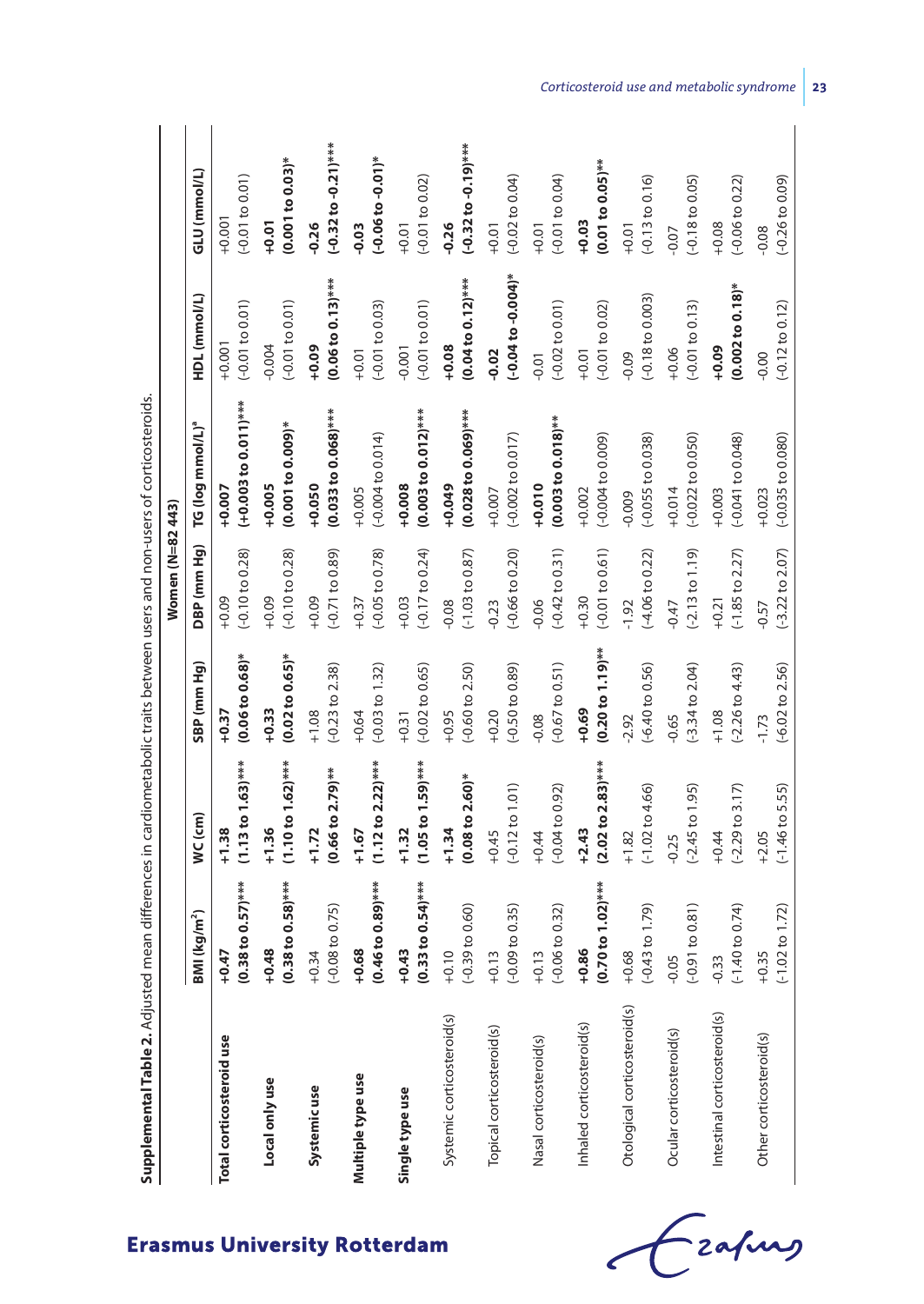| 7        |  |
|----------|--|
|          |  |
|          |  |
|          |  |
|          |  |
|          |  |
|          |  |
|          |  |
|          |  |
|          |  |
|          |  |
|          |  |
|          |  |
|          |  |
|          |  |
|          |  |
|          |  |
|          |  |
|          |  |
|          |  |
|          |  |
|          |  |
|          |  |
|          |  |
|          |  |
|          |  |
|          |  |
|          |  |
|          |  |
|          |  |
|          |  |
| ļ        |  |
| i        |  |
|          |  |
|          |  |
|          |  |
|          |  |
|          |  |
|          |  |
|          |  |
|          |  |
|          |  |
|          |  |
|          |  |
|          |  |
|          |  |
|          |  |
| į        |  |
|          |  |
| ļ        |  |
|          |  |
|          |  |
|          |  |
|          |  |
| ļ        |  |
| iol<br>ā |  |
| I        |  |

|                             |                                |                              |                                | Men (N=58436)                |                              |                            |                                 |
|-----------------------------|--------------------------------|------------------------------|--------------------------------|------------------------------|------------------------------|----------------------------|---------------------------------|
|                             | BM (kg/m <sup>2</sup> )        | WC (cm)                      | SBP (mm Hg)                    | DBP (mm Hg)                  | TG (log mmol/L) <sup>a</sup> | HDL (mmol/L)               | GLU (mmol/L)                    |
| <b>Total corticosteroid</b> | $(-0.03 to 0.17)$              | $(0.44 to 1.01)$ ***         | $(-0.14 \text{ to } 0.63)$     | $(0.22 to 0.73)$ ***         | $(-0.007$ to $0.006)$        | $(0.002 to 0.02)^*$        | $(-0.05 to -0.01)$ **           |
| use                         | 0.07                           | $+0.72$                      | $+0.25$                        | $+0.48$                      | 0.000                        | $+0.01$                    | $-0.03$                         |
| Local only use              | $(-0.002 to 0.20)$             | $(0.51 to 1.08)$ ***         | $(-0.13 \text{ to } 0.65)$     | $(0.26~{\rm to}~0.78)$ ***   | $(-0.006 to 0.007)$          | $(-0.01 to 0.01)$          | $(-0.03 to 0.01)$               |
|                             | $+0.10$                        | $+0.79$                      | $+0.26$                        | $+0.52$                      | 0.000                        | $+0.002$                   | $-0.01$                         |
| Systemicuse                 | $(-1.00 to -0.16)$ **          | $(-1.88 \text{ to } 0.51)$   | $(-1.69 \text{ to } 1.57)$     | $(-1.50 \text{ to } 0.65)$   | $(-0.040$ to $0.014)$        | $(0.14 to 0.21)$ ***       | $(-0.42 \text{ to } -0.26)$ *** |
|                             | 0.58                           | $-0.69$                      | $-0.06$                        | $-0.43$                      | $-0.013$                     | $+0.18$                    | $-0.34$                         |
| Multiple type use           | $(-0.11 to 0.37)$              | $(0.38 \text{ to } 1.73)$ ** | $(-0.53 \text{ to } 1.32)$     | $(0.26 \text{ to } 1.48)$ ** | $(-0.018 \text{ to } 0.013)$ | $(-0.004 to 0.04)$         | $(-0.11$ to $-0.02)$ **         |
|                             | $+0.13$                        | $+1.05$                      | $+0.40$                        | $+0.87$                      | $-0.003$                     | $+0.02$                    | $-0.06$                         |
| Single type use             | $(-0.05 \text{ to } 0.16)$     | $(0.37$ to $0.97$ )***       | $(-0.19 to 0.63)$              | $(0.14 to 0.68)$ **          | $(-0.007 \text{ to } 0.007)$ | $(0.00 to 0.02)*$          | $(-0.04 to -0.001)*$            |
|                             | $+0.06$                        | $+0.67$                      | $+0.22$                        | $+0.41$                      | 0.000                        | $+0.01$                    | $-0.02$                         |
| corticosteroid(s)           | $(-1.26 to -0.27)$ **          | $(-3.04 to -0.23)$ *         | $(-2.18 \text{ to } 1.65)$     | $(-1.67$ to 0.86)            | $(-0.055$ to $0.009)$        | $(0.13 to 0.22)$ ***       | $(-0.45 to -0.27)$ ***          |
| Systemic                    | 0.76                           | $-1.64$                      | $-0.27$                        | $-0.40$                      | $-0.023$                     | $+0.18$                    | $-0.36$                         |
| corticosteroid(s)           | $(-0.33$ to $0.08)$            | $(-0.47 \text{ to } 0.70)$   | $(-0.85$ to 0.74)              | $(-0.51$ to $0.54)$          | $(-0.012 \text{ to } 0.014)$ | $(-0.03 to 0.003)$         | $(-0.03 \text{ to } 0.04)$      |
| Topical                     | 0.13                           | $+0.11$                      | $-0.06$                        | $+0.02$                      | $+0.001$                     | $-0.02$                    | $+0.01$                         |
| corticosteroid(s)           | $(-0.18 \text{ to } 0.21)$     | $(-0.22 \text{ to } 0.87)$   | $(-0.94 \text{ to } 0.54)$     | $(0.14 \text{ to } 1.11)^*$  | $(-0.011 to 0.013)$          | $(-0.02 to 0.01)$          | $(-0.02 \text{ to } 0.06)$      |
| Nasal                       | $-0.02$                        | $+0.33$                      | $-0.20$                        | $+0.63$                      | $+0.001$                     | $-0.01$                    | $+0.02$                         |
| corticosteroid(s)           | $0.09$ to $0.41$ <sup>**</sup> | $(0.97 to 1.90)$ ***         | $(0.11$ to $1.37$ <sup>*</sup> | $(0.18 \text{ to } 1.01)$ ** | $(-0.012 \text{ to } 0.009)$ | $(0.01 to 0.04)$ **        | $(-0.06 \text{ to } 0.004)$     |
| Inhaled                     | $-0.25$                        | $+1.44$                      | $+0.74$                        | $+0.60$                      | $-0.001$                     | $+0.02$                    | $-0.03$                         |
| corticosteroid(s)           | $0.19$ to $2.44$ <sup>*</sup>  | $(0.30 \text{ to } 6.67)^*$  | $(-3.51$ to $5.18)$            | $(-4.71$ to $1.02)$          | $(-0.009 to 0.136)$          | $(-0.16 \text{ to } 0.04)$ | $(-0.08 \text{ to } 0.34)$      |
| Otological                  | $-1.32$                        | $+3.49$                      | $+0.84$                        | $-1.84$                      | $+0.063$                     | $-0.06$                    | $+0.13$                         |
| corticosteroid(s)           | $(-0.46 \text{ to } 0.99)$     | $(-0.92 \text{ to } 3.20)$   | $(-2.73 \text{ to } 2.88)$     | $(-0.66 \text{ to } 3.03)$   | $(-0.034$ to $0.059)$        | $(-0.08 to 0.05)$          | $(-0.21$ to $0.07)$             |
| Ocular                      | $-0.26$                        | $+1.14$                      | $+0.08$                        | $+1.19$                      | $+0.013$                     | $-0.02$                    | $-0.07$                         |
| corticosteroid(s)           | $(-1.57$ to 0.84)              | $(-3.12 \text{ to } 3.74)$   | $(-5.59 \text{ to } 3.76)$     | $(-3.01$ to $3.15)$          | $(-0.103$ to 0.053)          | $(-0.13 \text{ to } 0.08)$ | $(-0.52 \text{ to } -0.06)^*$   |
| Intestinal                  | 0.36                           | $+0.31$                      | $-0.92$                        | $+0.07$                      | $-0.025$                     | $-0.02$                    | $-0.29$                         |
| corticosteroid(s)           | $(-0.71$ to $2.13)$            | $(-3.73$ to $4.36)$          | $(-3.04 \text{ to } 7.98)$     | $(-2.86 \text{ to } 4.40)$   | $(-0.056 \text{ to } 0.127)$ | $(-0.23$ to $0.02)$        | $(-0.25$ to 0.29)               |
| Other                       | $+0.71$                        | $+0.32$                      | $+2.47$                        | $+0.77$                      | $+0.036$                     | $-0.10$                    | $+0.02$                         |

Czapus  $\epsilon$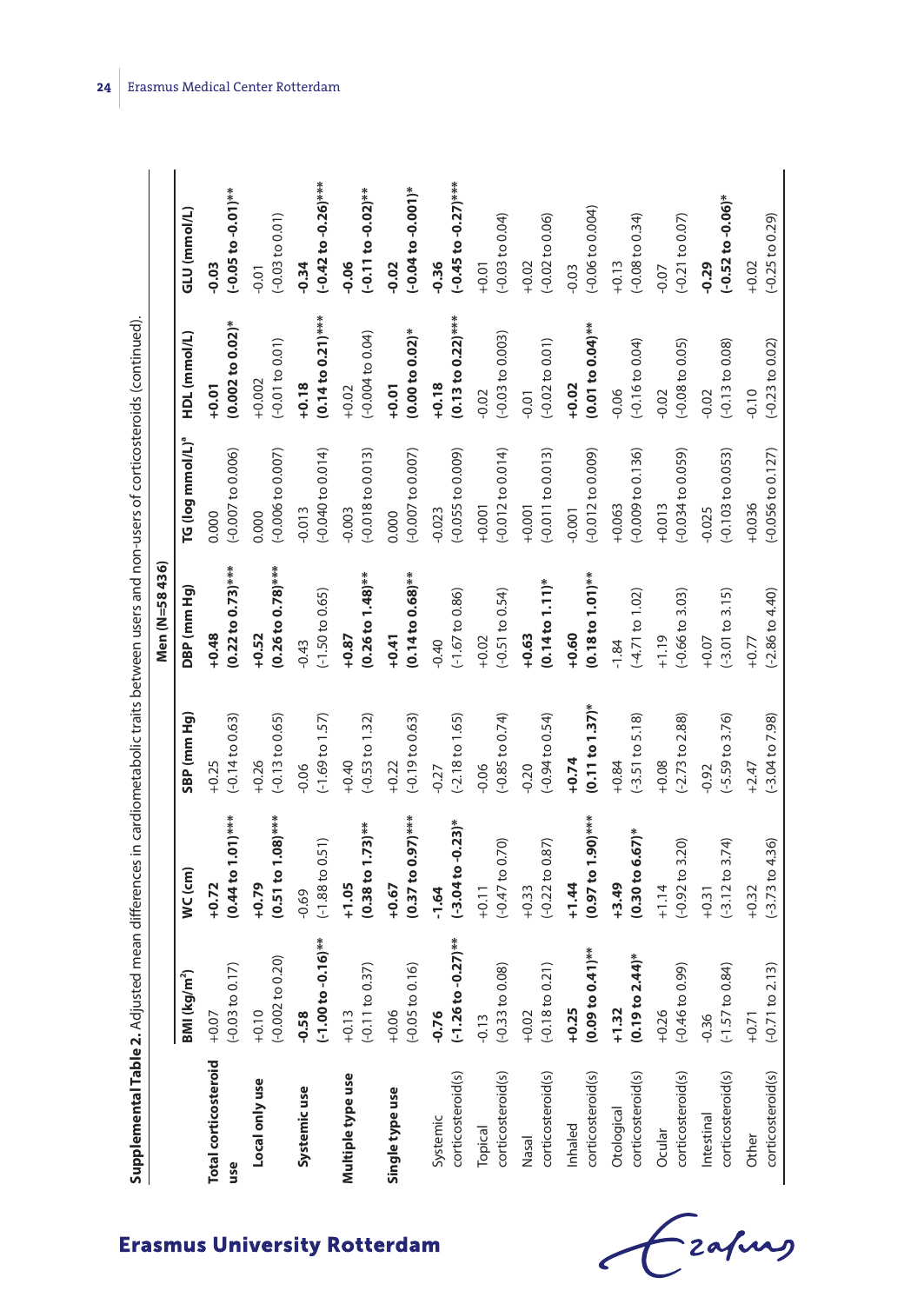All analyses are adjusted for age, ethnicity, smoking, education level, alcohol use, physical activity, cardiovascular diseases (i.e. stroke and/or coronary heart disease), other comorbidities (i.e. cancer, osteoarthritis, COPD, and/or asthma), diabetes mellitus, use of potentially weight-inducing psychotropics, use of lipid-modifying drugs, use of antihypertensives, hormonal replacement therapy (only female sex hormones (in women), and other sex hormones (in both sexes)), and menstrual status (in women). Non-corticosteroid users were taken as reference group for all analyses. Values can be converted to conventional units (i.e. mg/dL) by dividing by the following conversion factors: 0.0113 for triglycerides, 0.0259 for HDL-cholesterol, and 0.0555 for glucose. Abbreviations: *BMI*, body mass index; *DBP*, diastolic blood pressure; *GLU*, fasting plasma glucose; *HDL*, HDL-cholesterol; *SBP*, systolic blood pressure; *TG*, triglycerides; *WC*, waist circumference. \*P<0.050, \*\*P<0.010, \*\*\*P<0.001. aAdjusted mean All analyses are adjusted for age, ethnicity, smoking, education level, alcohol use, physical activity, cardiovascular diseases (i.e. stroke and/or coronary heart disease), other comorbidities (i.e. cancer, osteoarthritis, COPD, and/or asthma), diabetes mellitus, use of potentially weight-inducing psychotropics, use of lipid-modifying drugs, use of antihypertensives, hormonal replacement therapy (only female sex hormones (in women), and other sex hormones (in both sexes)), and menstrual status (in women). Non-corticosteroid users were taken as reference group for all analyses. Values can be converted to conventional units (i.e. mg/dL) by dividing by the following conversion factors: 0.0113 for triglycerides, 0.0259 for HDL-cholesterol, and 0.0555 for glucose. Abbreviations:  $8M$ l, body mass index;  $DB$ P, diastolic blood pressure; GLU, fasting plasma glucose; HDL, HDL-cholesterol; SBP, systolic blood pressure; TG, triglycerides; WC, waist circumference. \*P<0.050, \*\*P<0.010, \*\*\*P<0.001. \*Adjusted mean differences (95% C.I.) are shown for log10-transformed triglycerides values. differences (95% C.I.) are shown for log10-transformed triglycerides values.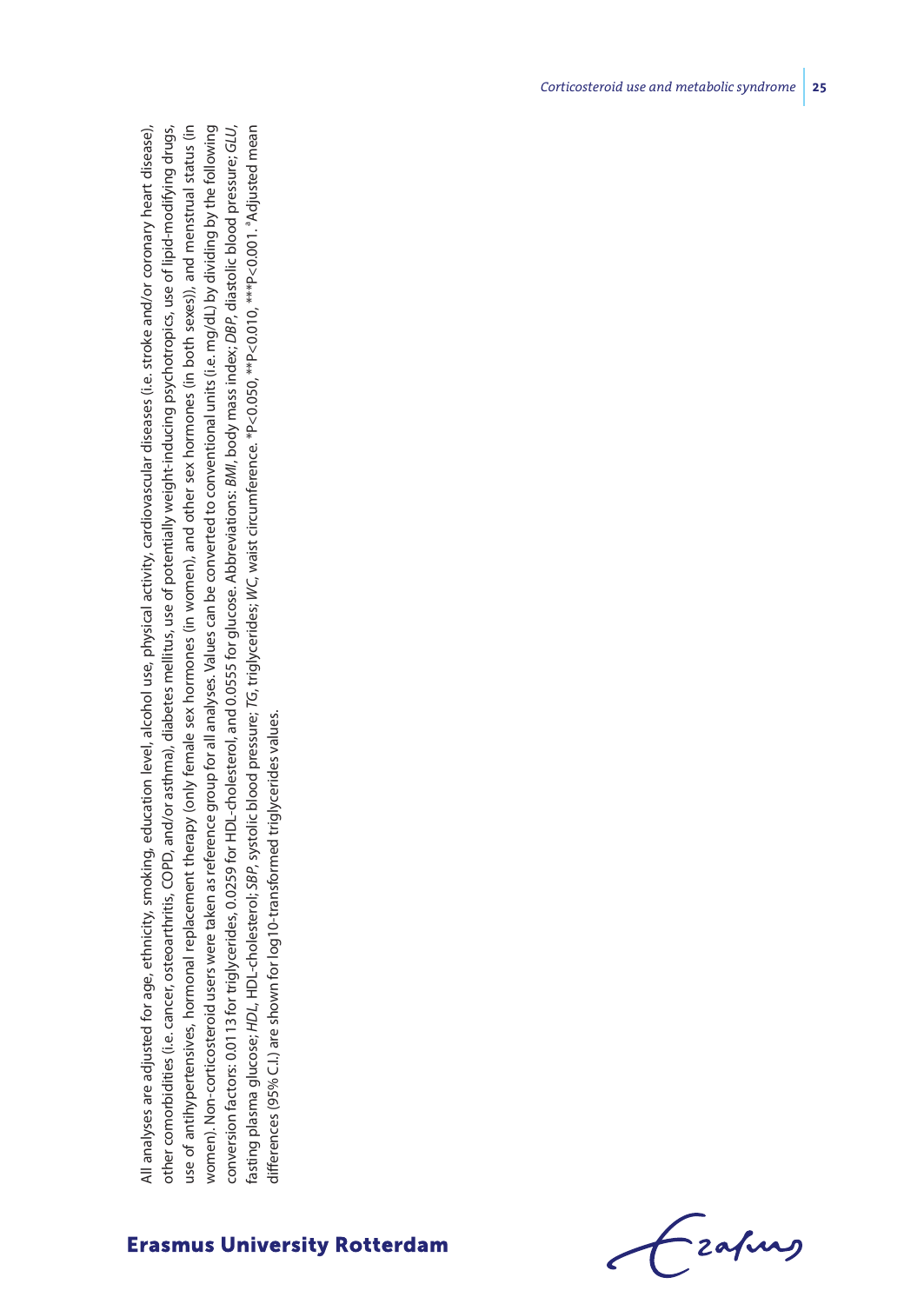| <b>Supplemental Table 3.</b> Sensitivity analysis for the association between corticosteroid use and metabolic syndrome (in pre- and postmenopausal women) based on age. |                |                                    |                                                                    |                                                                      |      |                                    |                                                                     |                               |
|--------------------------------------------------------------------------------------------------------------------------------------------------------------------------|----------------|------------------------------------|--------------------------------------------------------------------|----------------------------------------------------------------------|------|------------------------------------|---------------------------------------------------------------------|-------------------------------|
| Women (N=82443)                                                                                                                                                          |                | <50 years (N=56 658)               |                                                                    |                                                                      |      | ≥50 years (N=25 785)               |                                                                     |                               |
|                                                                                                                                                                          |                |                                    | Metabolic syndrome                                                 |                                                                      |      |                                    | Metabolic syndrome                                                  |                               |
|                                                                                                                                                                          |                | MetS, No. (%) <sup>ª</sup> Model 1 |                                                                    | Model 2                                                              | z    | MetS, No. (%) <sup>ª</sup> Model 1 |                                                                     | Model 2                       |
| Total corticosteroid use                                                                                                                                                 |                | 6241 759 (12.2)                    |                                                                    | $1.46(1.34 \text{ to } 1.58)$ *** 1.28 $(1.17 \text{ to } 1.41)$ *** |      | 3370 1115 (33.1)                   | $1.32(1.22 to 1.43)***$ 1.19 (1.09 to 1.30)***                      |                               |
| Local only use                                                                                                                                                           | 6025           | 718 (14.1)                         |                                                                    | $1.43(1.31 to 1.56)***$ $1.26(1.15 to 1.39)***$                      |      | 3145 1013 (32.2)                   | $1.28(1.18 \text{ to } 1.39)$ *** $1.16(1.06 \text{ to } 1.27)$ *** |                               |
| Systemic use                                                                                                                                                             | 216            | 41 (19.0)                          | 2.25 (1.59 to 3.19)*** 1.79 (1.25 to 2.57)**                       |                                                                      |      | 225 102 (45.3)                     | $1.84(1.40 to 2.41)***$ 1.62 (1.22 to 2.16)***                      |                               |
| Multiple type use                                                                                                                                                        |                | 150 144 (12.5)                     | $1.49(1.24 \text{ to } 1.78)$ *** $1.32(1.09 \text{ to } 1.60)$ ** |                                                                      | 585  | 197(33.7)                          | $1.33(1.11 to 1.59)$ **                                             | 1.19 (0.98 to 1.43)           |
| Single type use                                                                                                                                                          | 160            | 615 (12.1)                         | 1.45 (1.33 to 1.59) ***                                            | $1.28(1.16 to 1.41)$ ***                                             | 2785 | 918 (33.0)                         | $1.32(1.21 to 1.43)***$                                             | $1.19(1.09 to 1.31)$ ***      |
| Systemic corticosteroid(s)                                                                                                                                               | 48             | 26 (17.6)                          | $2.03(1.32$ to $3.12)$ **                                          | $1.66(1.07$ to 2.59)*                                                | 163  | 75 (46.0)                          | $1.93(1.40 to 2.65)***$                                             | $1.79(1.28 to 2.49)***$       |
| Topical corticosteroid(s)                                                                                                                                                | 1081           | 97 (9.0)                           | 1.13(0.91 to 1.39)                                                 | 1.16 (0.93 to 1.44)                                                  | 485  | 121(24.9)                          | 0.87 (0.71 to 1.08)                                                 | 0.85 (0.68 to 1.06)           |
| Nasal corticosteroid(s)                                                                                                                                                  |                | 590 164 (10.3)                     | $1.22(1.03 to 1.44)$ *                                             | $1.24(1.04 to 1.47)^*$                                               | 511  | 167(27.3)                          | 1.13 (0.94 to 1.35)                                                 | 1.14 (0.95 to 1.38)           |
| Inhaled corticosteroid(s)                                                                                                                                                | 2112           | 314 (14.9)                         | $1.79(1.58 to 2.03)$ ***                                           | 1.37 (1.19 to 1.58)***                                               | 1417 | 526 (37.1)                         | 1.55(1.38 to 1.74)                                                  | $1.32(1.17 to 1.49)$ ***      |
| Otological corticosteroid(s)                                                                                                                                             | $\overline{4}$ | 5(12.2)                            | 1.28(0.50 to 3.29)                                                 | 1.18(0.45 to 3.13)                                                   | 20   | 6(30.0)                            | 1.14 (0.43 to 3.05)                                                 | $1.14(0.42 \text{ to } 3.12)$ |
| Ocular corticosteroid(s)                                                                                                                                                 | 52             | 4(7.7)                             | 0.82(0.29 to 2.30)                                                 | 0.76(0.27 to 2.14)                                                   | 50   | 14(28.0)                           | 1.02 (0.54 to 1.92)                                                 | 1.01(0.53 to 1.94)            |
| Intestinal corticosteroid(s)                                                                                                                                             | 42             | 4 (9.5)                            | $1.14(0.40 \text{ to } 3.21)$                                      | 0.84 (0.28 to 2.48)                                                  | 24   | 7(29.2)                            | 1.14 (0.47 to 2.79)                                                 | 0.92(0.35 to 2.41)            |
| Other corticosteroid(s)                                                                                                                                                  | Lŋ             | 1(4.0)                             | 0.40(0.05 to 3.00)                                                 | 0.43(0.06 to 3.24)                                                   | 15   | 2(13.3)                            | 0.36(0.08 to 1.61)                                                  | 0.28(0.06 to 1.37)            |



Fzafung  $\epsilon$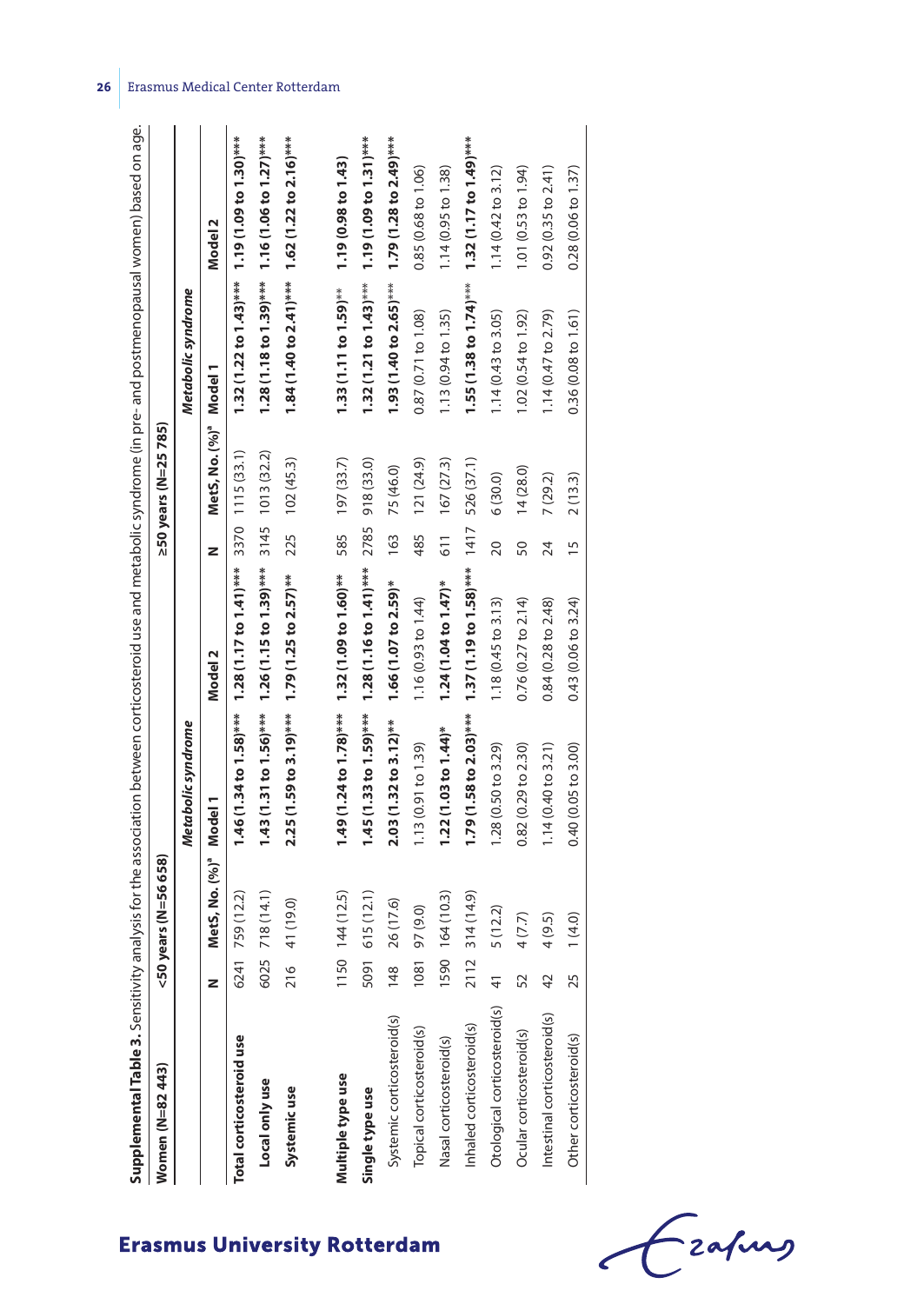|                                                 |                | <50 years (N=38 585)       |                         |                       |                | ≥50 years (N=19 851)       |                     |                               |
|-------------------------------------------------|----------------|----------------------------|-------------------------|-----------------------|----------------|----------------------------|---------------------|-------------------------------|
|                                                 |                |                            | Metabolic syndrome      |                       |                |                            | Metabolic syndrome  |                               |
| z                                               |                | MetS, No. (%) <sup>ª</sup> | Model 1                 | Model 2               | z              | MetS, No. (%) <sup>ª</sup> | Model <sup>1</sup>  | Model 2                       |
| Total corticosteroid use                        | 3495           | 582 (16.7)                 | $1.12(1.02 to 1.23)$ *  | 1.08(0.97 to 1.20)    |                | 2222 766 (34.5)            | 1.00 (0.91 to 1.09) | 0.92(0.83 to 1.02)            |
| Local only use                                  |                | 3378 557 (16.5)            | $1.10(1.00 to 1.22)$ *  | 1.07 (0.97 to 1.19)   |                | 2073 708 (34.2)            | 0.99 (0.90 to 1.09) | 0.92(0.83 to 1.03)            |
| Systemicuse                                     | 117            | 25 (21.4)                  | 1.47(0.94 to 2.32)      | 1.22 (0.76 to 1.96)   | 149            | 58 (38.9)                  | 1.06 (0.76 to 1.49) | 0.90(0.63 to 1.30)            |
|                                                 |                |                            |                         |                       |                |                            |                     |                               |
| Multiple type use                               | 496            | 85 (17.1)                  | 1.13 (0.89 to 1.44)     | 1.04 (0.81 to 1.34)   | 371            | 124(33.4)                  | 0.96 (0.77 to 1.20) | 0.81 (0.64 to 1.03)           |
| Single type use                                 |                | 2999 497 (16.6)            | $1.11(1.01 to 1.23)$ *  | 1.09 (0.97 to 1.21)   | 1851           | 642 (34.7)                 | 1.00(0.91 to 1.11)  | 0.94 (0.84 to 1.05)           |
| Systemic corticosteroid(s)                      | 93             | 16(17.2)                   | 1.14 (0.66 to 1.97)     | 0.95(0.53 to 1.68)    | 99             | 36 (36.4)                  | 0.92 (0.61 to 1.40) | 0.91 (0.58 to 1.42)           |
| Topical corticosteroid(s)                       | 738            | 99 (13.4)                  | 0.91(0.73 to 1.13)      | 0.98 (0.78 to 1.22)   | 386            | 115 (29.8)                 | 0.82(0.65 to 1.02)  | 0.85(0.67 to 1.07)            |
| Nasal corticosteroid(s)                         | 917            | 133(14.5)                  | 0.95(0.78 to 1.14)      | 1.00 (0.82 to 1.21)   | 404            | 129(31.9)                  | 0.97 (0.79 to 1.21) | 0.97(0.77 to 1.21)            |
| Inhaled corticosteroid(s)                       | 1159           | 227 (19.6)                 | $1.33(1.14 to 1.55)***$ | 1.17 (0.995 to 1.39)  | 873            | 332 (38.0)                 | 1.12 (0.97 to 1.29) | 0.99 (0.84 to 1.16)           |
| Otological corticosteroid(s)                    | $\frac{8}{18}$ | 5 (27.8)                   | 3.04 (1.05 to 8.84)*    | 3.66 (1.25 to 10.76)* | $\overline{0}$ | 8(42.1)                    | 1.33 (0.53 to 3.33) | 0.95(0.35 to 2.58)            |
| Ocular corticosteroid(s)                        | 42             | 11(26.2)                   | 1.99 (0.98 to 4.02)     | 2.05 (1.00 to 4.19)*  | 47             | 14(29.8)                   | 0.79 (0.42 to 1.50) | 0.92(0.47 to 1.78)            |
| $\overline{17}$<br>Intestinal corticosteroid(s) |                | 3(17.6)                    | 1.30 (0.37 to 4.64)     | 1.52 (0.43 to 5.44)   | 15             | 6(40.0)                    | 1.21 (0.42 to 3.48) | $0.98(0.32 \text{ to } 3.06)$ |
| Other corticosteroid(s)                         | $\frac{5}{5}$  | 3(20.0)                    | 1.14(0.31 to 4.15)      | 1.21 (0.32 to 4.55)   | $\infty$       | 2(25.0)                    | 0.78(0.16 to 3.94)  | 0.86(0.17 to 4.38)            |

tropics, hormonal replacement therapy (only female sex hormones (only in women), and other sex hormones (in both sexes)), and menstrual status (only in women). tropics, hormonal replacement therapy (only female sex hormones (only in women), and other sex hormones (in both sexes)), and menstrual status (only in women). Non-corticosteroid users were taken as reference group for all analyses. Values are shown as odds ratios with 95% C.I. \*P<0.050, \*\*P<0.010, \*\*\*P<0.001. "Numbers and Non-corticosteroid users were taken as reference group for all analyses. Values are shown as odds ratios with 95% C.I. \*P<0.050, \*\*P<0.010, \*\*\*P<0.001. aNumbers and percentages of subjects with metabolic syndrome diagnosis are given for the corresponding group of corticosteroid users. percentages of subjects with metabolic syndrome diagnosis are given for the corresponding group of corticosteroid users.

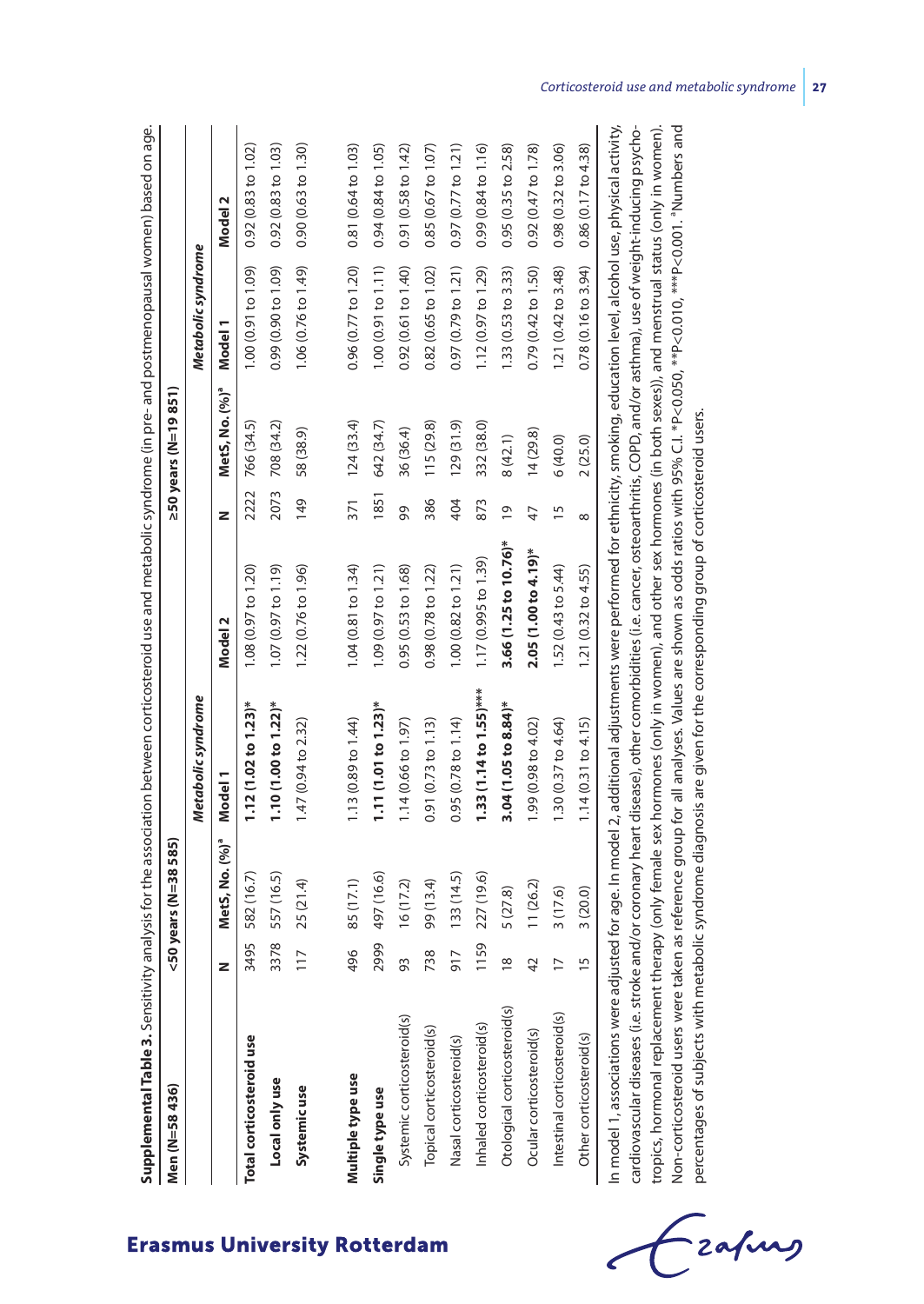| Women (N=82 443)             |              | No inflammatory diseases (N=66 624) |                                                                    |                                                                 |                 |                                    | Inflammatory disease(s) present (N=15 819)                          |                               |
|------------------------------|--------------|-------------------------------------|--------------------------------------------------------------------|-----------------------------------------------------------------|-----------------|------------------------------------|---------------------------------------------------------------------|-------------------------------|
|                              |              |                                     | Metabolic syndrome                                                 |                                                                 |                 |                                    | Metabolic syndrome                                                  |                               |
|                              |              | MetS, No. (%) <sup>ª</sup>          | Model 1                                                            | Model 2                                                         | z               | MetS, No. (%) <sup>ª</sup> Model 1 |                                                                     | Model 2                       |
| Total corticosteroid use     |              | 4314 677 (15.7)                     |                                                                    | $1.22(1.11$ to $1.33)$ *** $1.19(1.09$ to $1.31)$ ***           |                 | 5297 1197 (22.6)                   | $1.24(1.14 \text{ to } 1.35)$ *** $1.21(1.11 \text{ to } 1.32)$ *** |                               |
| Local only use               |              | 4058 611 (15.1)                     | $1.18(1.08 to 1.30)$ *** $1.17(1.06 to 1.29)$ **                   |                                                                 |                 | 5112 1120 (21.9)                   | $1.21(1.11$ to $1.32$ )*** $1.18(1.08$ to $1.29)$ ***               |                               |
| Systemicuse                  |              | 256 66 (25.8)                       | $1.70(1.26 \text{ to } 2.30)$ *** $1.57(1.15 \text{ to } 2.14)$ ** |                                                                 | 185             | 77 (41.6)                          | $2.07(1.51 to 2.84)***$ 1.81 (1.30 to $2.52)***$                    |                               |
|                              |              |                                     |                                                                    |                                                                 |                 |                                    |                                                                     |                               |
| Multiple type use            | 89           | 79 (20.3)                           |                                                                    | $1.64$ (1.25 to 2.14)*** 1.65 (1.25 to 2.18)*** 1346 262 (19.5) |                 |                                    | 1.08 (0.93 to 1.25)                                                 | 1.10 (0.94 to 1.29)           |
| Single type use              | 925          | 598 (15.2)                          | $1.18(1.07 to 1.29)$ ***                                           | $1.15(1.04 to 1.27)$ **                                         | 3951            | 935 (23.7)                         | $1.30(1.19 to 1.42)$ ***                                            | $1.24(1.13 to 1.37)$ ***      |
| Systemic corticosteroid(s)   | 22           | 59 (26.6)                           | $1.71(1.24$ to $2.36$ <sup>**</sup>                                | $1.58(1.13$ to $2.20$ <sup>**</sup>                             | 89              | 42 (47.2)                          | $2.35(1.51 to 3.67)***$                                             | $2.11(1.33 to 3.34)$ **       |
| Topical corticosteroid(s)    | 253          | 153 (12.2)                          | 0.96(0.80 to 1.15)                                                 | 0.96(0.80 to 1.16)                                              | $\frac{313}{2}$ | 65 (20.8)                          | 1.00(0.75 to 1.34)                                                  | 1.02 (0.75 to 1.38)           |
| Nasal corticosteroid(s)      |              | 710 232 (13.6)                      | $1.17(1.01 to 1.35)*$                                              | $1.19(1.03 to 1.38)$ *                                          | 491             | 99 (20.2)                          | 1.10 (0.87 to 1.39)                                                 | 1.17 (0.92 to 1.49)           |
| Inhaled corticosteroid(s)    | 26<br>5      | 125(23.8)                           | 1.59 (1.28 to 1.98)***                                             | $1.42(1.13 to 1.78)$ **                                         | 3003            | 715 (23.8)                         | $1.34(1.21 to 1.48)$ *** $1.25(1.13 to 1.39)$ ***                   |                               |
| Otological corticosteroid(s) | $\sim$<br>5  | 8(15.4)                             | 1.17 (0.79 to 1.75)                                                | 1.04 (0.46 to 2.34)                                             | Ō               | 3(33.3)                            | 1.41 (0.67 to 2.97)                                                 | 1.60 (0.76 to 3.36)           |
| Ocular corticosteroid(s)     | 84           | 14(16.7)                            | 0.94 (0.69 to 1.28)                                                | 0.91 (0.49 to 1.70)                                             | $\frac{8}{18}$  | 4(22.2)                            | 1.01 (0.56 to 1.80)                                                 | $0.90(0.28 \text{ to } 2.92)$ |
| Intestinal corticosteroid(s) | $\circ$<br>4 | 5(10.9)                             | 0.70(0.27 to 1.83)                                                 | 0.61(0.22 to 1.69)                                              | 20              | 6(30.0)                            | 2.11 (0.76 to 5.81)                                                 | 1.54 (0.50 to 4.71)           |
| Other corticosteroid(s)      | $\sim$       | 2(6.3)                              | 0.35(0.17 to 0.74)                                                 | 0.28(0.06 to 1.30)                                              | $\infty$        | 1(12.5)                            | 0.41 (0.14 to 1.22)                                                 | 0.41(0.05 to 3.44)            |
|                              |              |                                     |                                                                    |                                                                 |                 |                                    |                                                                     |                               |

Czafing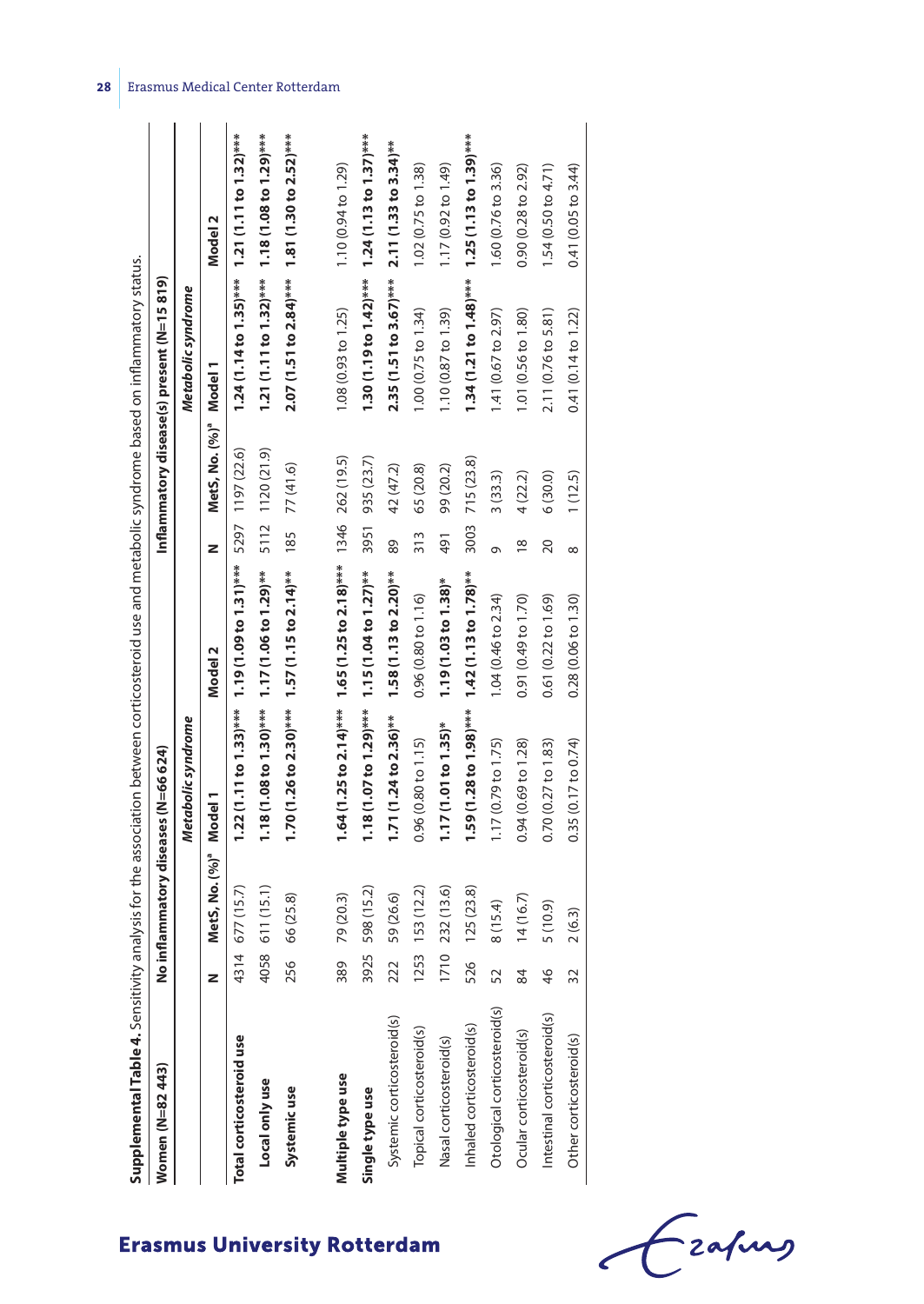| Men (N=58 436)                                                                                                                                                                                                                                                                                                                                    |                 | No inflammatory diseases (N=48 974) |                     |                     |                 |                            | Inflammatory disease(s) present (N=9462) |                               |
|---------------------------------------------------------------------------------------------------------------------------------------------------------------------------------------------------------------------------------------------------------------------------------------------------------------------------------------------------|-----------------|-------------------------------------|---------------------|---------------------|-----------------|----------------------------|------------------------------------------|-------------------------------|
|                                                                                                                                                                                                                                                                                                                                                   |                 |                                     | Metabolic syndrome  |                     |                 |                            | Metabolic syndrome                       |                               |
|                                                                                                                                                                                                                                                                                                                                                   | z               | MetS, No. (%) <sup>ª</sup>          | Model 1             | Model 2             | z               | MetS, No. (%) <sup>ª</sup> | Model 1                                  | Model <sub>2</sub>            |
| Total corticosteroid use                                                                                                                                                                                                                                                                                                                          | 2868            | 590 (20.6)                          | 0.94 (0.86 to 1.04) | 0.96(0.87 to 1.06)  | 2849            | 758 (26.6)                 | 0.97 (0.88 to 1.08)                      | $0.98(0.88 \text{ to } 1.10)$ |
| Local only use                                                                                                                                                                                                                                                                                                                                    | 2697            | 542 (20.1)                          | 0.93 (0.84 to 1.03) | 0.95(0.86 to 1.06)  | 2754            | 723 (26.3)                 | 0.97(0.87 to 1.08)                       | 0.99(0.89 to 1.11)            |
| Systemic use                                                                                                                                                                                                                                                                                                                                      | 171             | 48 (28.1)                           | 1.11 (0.78 to 1.58) | 1.05(0.73 to 1.52)  | 95              | 35 (36.8)                  | 1.08 (0.69 to 1.70)                      | 0.87(0.53 to 1.41)            |
|                                                                                                                                                                                                                                                                                                                                                   |                 |                                     |                     |                     |                 |                            |                                          |                               |
| Multiple type use                                                                                                                                                                                                                                                                                                                                 | 218             | 50 (22.9)                           | 0.91 (0.65 to 1.27) | 0.88 (0.61 to 1.27) | 649             | 159 (24.5)                 | 0.89 (0.73 to 1.08)                      | 0.89 (0.72 to 1.09)           |
| Single type use                                                                                                                                                                                                                                                                                                                                   | 2650            | 540 (20.4)                          | 0.95 (0.86 to 1.05) | 0.97 (0.87 to 1.08) | 2200            | 599 (27.2)                 | 1.00(0.89 to 1.12)                       | 1.01 (0.90 to 1.14)           |
| Systemic corticosteroid(s)                                                                                                                                                                                                                                                                                                                        | 152             | 38 (25.0)                           | 0.93(0.64 to 1.37)  | 0.89(0.60 to 1.34)  | $\overline{40}$ | 14(35.0)                   | 1.01 (0.50 to 2.04)                      | 0.86 (0.40 to 1.84)           |
| Topical corticosteroid(s)                                                                                                                                                                                                                                                                                                                         | 957             | 170(17.8)                           | 0.84 (0.71 to 1.00) | 0.89(0.75 to 1.07)  | 167             | 44 (26.3)                  | 0.91(0.63 to 1.31)                       | 0.95(0.65 to 1.39)            |
| Nasal corticosteroid(s)                                                                                                                                                                                                                                                                                                                           | 1055            | 189 (17.9)                          | 0.91(0.77 to 1.07)  | 0.95(0.80 to 1.13)  | 266             | 73 (27.4)                  | 1.08 (0.81 to 1.44)                      | 1.10 (0.82 to 1.48)           |
| Inhaled corticosteroid(s)                                                                                                                                                                                                                                                                                                                         | 349             | 106(30.4)                           | 1.23 (0.96 to 1.57) | 1.13 (0.87 to 1.47) | 1683            | 453 (26.9)                 | 0.99(0.87 to 1.12)                       | 1.00 (0.88 to 1.14)           |
| Otological corticosteroid(s)                                                                                                                                                                                                                                                                                                                      | $\overline{30}$ | 8 (26.7)                            | 1.27 (0.82 to 1.96) | 1.16 (0.46 to 2.90) |                 | 5(71.4)                    | 5.82 (2.39 to 14.16)*                    | 4.87 (0.74 to 32.16)          |
| Ocular corticosteroid(s)                                                                                                                                                                                                                                                                                                                          | $\overline{1}$  | 21 (29.6)                           | 1.29 (0.98 to 1.69) | 1.42 (0.82 to 2.45) | $\frac{8}{2}$   | 4(22.2)                    | $0.63$ (0.35 to 1.14)                    | 0.78(0.25 to 2.41)            |
| Intestinal corticosteroid(s)                                                                                                                                                                                                                                                                                                                      | $\frac{8}{10}$  | 4(22.2)                             | 0.98 (0.54 to 1.79) | 0.76(0.20 to 2.85)  | $\overline{4}$  | 5 (35.7)                   | 1.31 (0.73 to 2.35)                      | 1.60 (0.49 to 5.28)           |
| Other corticosteroid(s)                                                                                                                                                                                                                                                                                                                           | $\frac{8}{2}$   | 4(22.2)                             | 1.15 (0.64 to 2.07) | 1.15(0.37 to 3.62)  | 5               | 1(20.0)                    | 0.64 (0.20 to 2.06)                      | 0.79(0.08 to 7.81)            |
| Presence of inflammatory disease was defined as having osteoarthritis, asthma, and/or COPD. Subjects who had none of these three were classified as having no inflam-<br>matory diseases. In model 1, associations were adjusted for age. In model 2, additional adjustments were performed for ethnicity, smoking, education level, alcohol use, |                 |                                     |                     |                     |                 |                            |                                          |                               |
| physical activity, cardiovascular diseases (i.e. stroke and/or coronary heart disease), other comorbidities (i.e. cancer, osteoarthritis, COPD, and/or asthma), use of weight-                                                                                                                                                                    |                 |                                     |                     |                     |                 |                            |                                          |                               |

**29** Corticosteroid use and metabolic syndrome **29** 

inducing psychotropics, hormonal replacement therapy (only female sex hormones (only in women), and other sex hormones (in both sexes)), and menstrual status (only in women). Non-corticosteroid users were taken as reference group for all analyses. Values are shown as odds ratios with 95% C.I. \*P<0.050, \*\*P<0.010, \*\*\*P<0.001.

inducing psychotropics, hormonal replacement therapy (only female sex hormones (only in women), and other sex hormones (in both sexes)), and menstrual status (only in women). Non-corticosteroid users were taken as reference group for all analyses. Values are shown as odds ratios with 95% C.I. \*P<0.050, \*\*P<0.010, \*\*\*P<0.001.

aNumbers and percentages of subjects with metabolic syndrome diagnosis are given for the corresponding group of corticosteroid users.

Numbers and percentages of subjects with metabolic syndrome diagnosis are given for the corresponding group of corticosteroid users.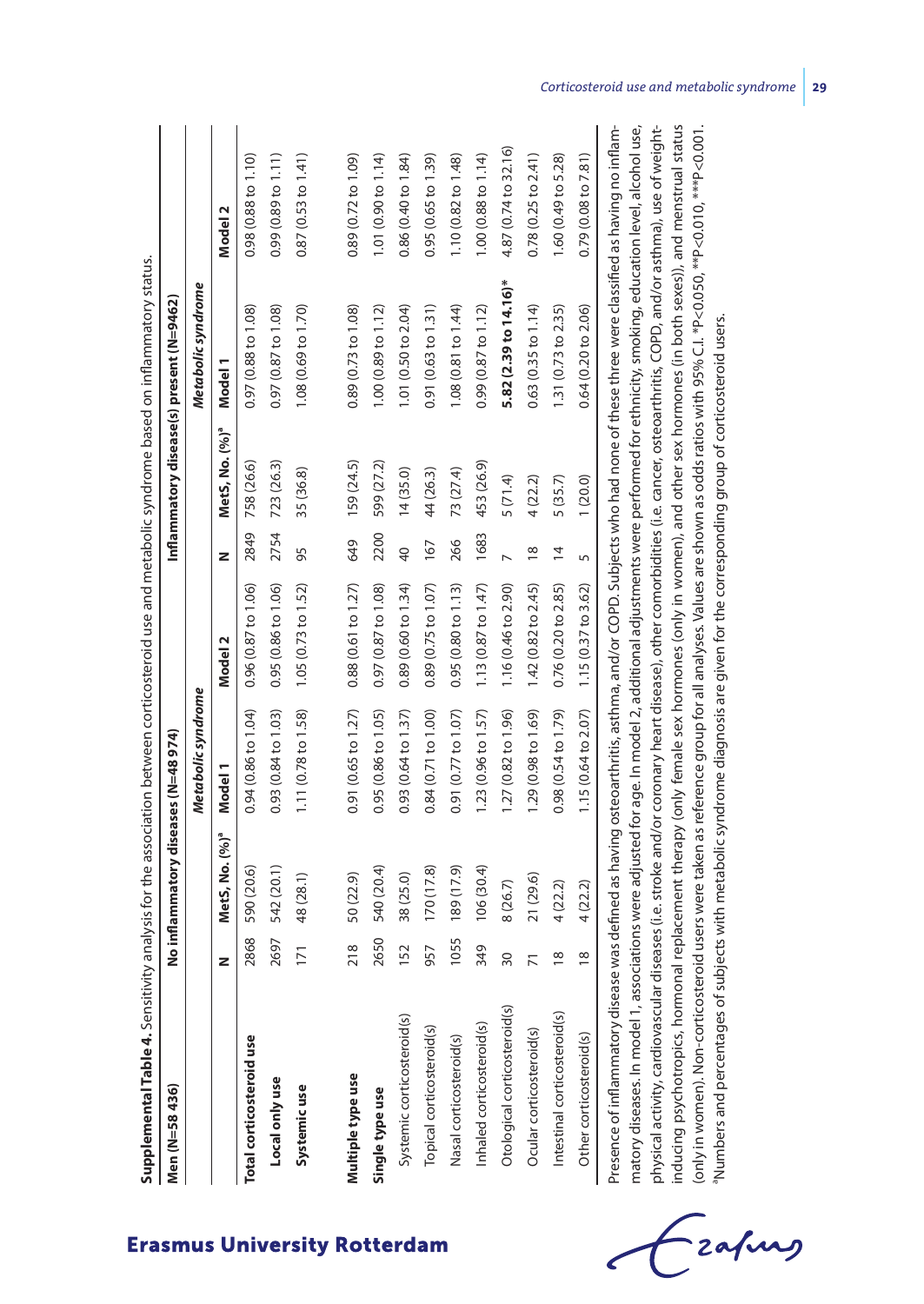| Supplemental Table 5. Sensitivity analysis for the association between corticosteroid use and metabolic syndrome stratified for obesity. |                 |                                    |                                                       |                         |                 |                                    |                                                       |                               |
|------------------------------------------------------------------------------------------------------------------------------------------|-----------------|------------------------------------|-------------------------------------------------------|-------------------------|-----------------|------------------------------------|-------------------------------------------------------|-------------------------------|
| Women (N=82443)                                                                                                                          |                 | Non-obese (N=68760)                |                                                       |                         |                 | Obese (N=13 683)                   |                                                       |                               |
|                                                                                                                                          |                 |                                    | Metabolic syndrome                                    |                         |                 |                                    | Metabolic syndrome                                    |                               |
|                                                                                                                                          |                 | MetS, No. (%) <sup>ª</sup> Model 1 |                                                       | Model 2                 | z               | MetS, No. (%) <sup>ª</sup> Model 1 |                                                       | Model 2                       |
| Total corticosteroid use                                                                                                                 |                 | 7445 896 (12.0)                    | $1.25(1.15$ to $1.35)$ *** $1.16(1.07$ to $1.27)$ *** |                         |                 | 2166 978 (45.2)                    | $1.15(1.05$ to $1.27$ )**                             | 1.09(0.99 to 1.21)            |
| Local only use                                                                                                                           |                 | 7114 826 (11.6)                    | $1.23(1.13 to 1.33)***$ 1.15 $(1.05 to 1.26)**$       |                         |                 | 2056 905 (44.0)                    | $1.11(1.01 to 1.23)*$                                 | 1.05(0.95 to 1.17)            |
| Systemic use                                                                                                                             | $\overline{31}$ | 70 (21.1)                          | $1.60(1.19$ to $2.13)$ **                             | 1.38 (1.02 to 1.86)*    | 110             | 73 (66.4)                          | $2.31(1.52$ to $3.49)$ *** $2.16(1.42$ to $3.29)$ *** |                               |
| Multiple type use                                                                                                                        |                 | 300 160 (12.3)                     | $1.32(1.10 to 1.57)$ **                               | $1.25(1.03 to 1.50)*$   | 435             | 181 (41.6)                         | 0.97(0.79 to 1.19)                                    | $0.94(0.76 \text{ to } 1.17)$ |
|                                                                                                                                          |                 |                                    |                                                       |                         |                 |                                    |                                                       |                               |
| Single type use                                                                                                                          | 6145            | 736 (12.0)                         | $1.23(1.13 to 1.34)***$                               | $1.15(1.05 to 1.26)$ ** | 1731            | 797 (46.0)                         | $1.20(1.08 to 1.34)$ ***                              | $1.13(1.01 to 1.27)^*$        |
| Systemic corticosteroid(s)                                                                                                               | 239             | 50 (20.9)                          | $1.54(1.10 to 2.17)^*$                                | 1.37 (0.97 to 1.96)     | 72              | 51 (70.8)                          | 2.91 (1.71 to 4.94)***                                | 2.76 (1.62 to 4.72)***        |
| Topical corticosteroid(s)                                                                                                                | 1306            | 113(8.7)                           | 0.91(0.74 to 1.12)                                    | 0.90(0.73 to 1.12)      | 260             | 105 (40.4)                         | 1.03(0.80 to 1.34)                                    | 1.00(0.77 to 1.31)            |
| Nasal corticosteroid(s)                                                                                                                  | 835             | 175(9.5)                           | 1.15 (0.98 to 1.36)                                   | 1.18 (0.99 to 1.39)     | 366             | 156 (42.6)                         | 1.22 (0.99 to 1.52)                                   | $1.27(1.02 to 1.58)$ *        |
| Inhaled corticosteroid(s)                                                                                                                | 2546            | 373 (14.7)                         | $1.43(1.26 to 1.61)$ ***                              | $1.24(1.09 to 1.41)$ ** | 983             | 467 (47.5)                         | $1.20(1.05 to 1.37)$ **                               | 1.07(0.92 to 1.24)            |
| Otological corticosteroid(s)                                                                                                             | $\overline{6}$  | 5(10.2)                            | 0.98(0.37 to 2.61)                                    | 0.97 (0.36 to 2.59)     | $\overline{12}$ | 6(50.0)                            | 1.38(0.43 to 4.42)                                    | 1.26 (0.39 to 4.12)           |
| Ocular corticosteroid(s)                                                                                                                 | 85              | 13(15.3)                           | 1.18(0.63 to 2.22)                                    | 1.15 (0.60 to 2.19)     | $\overline{17}$ | 5(29.4)                            | 0.59(0.20 to 1.71)                                    | 0.56(0.19 to 1.61)            |
| Intestinal corticosteroid(s)                                                                                                             | 54              | 6(11.1)                            | 1.20 (0.50 to 2.92)                                   | 0.97(0.39 to 2.43)      | $\overline{12}$ | 5(41.7)                            | 0.93(0.28 to 3.06)                                    | 0.85(0.24 to 2.99)            |
| Other corticosteroid(s)                                                                                                                  | 31              | 1(3.2)                             | 0.23(0.03 to 1.72)                                    | 0.18(0.02 to 1.48)      | o               | 2(22.2)                            | 0.38(0.08 to 1.94)                                    | 0.35(0.07 to 1.89)            |

roid use and metabolic syndrome stratified for obesity المطلب ستشمش والمستلم

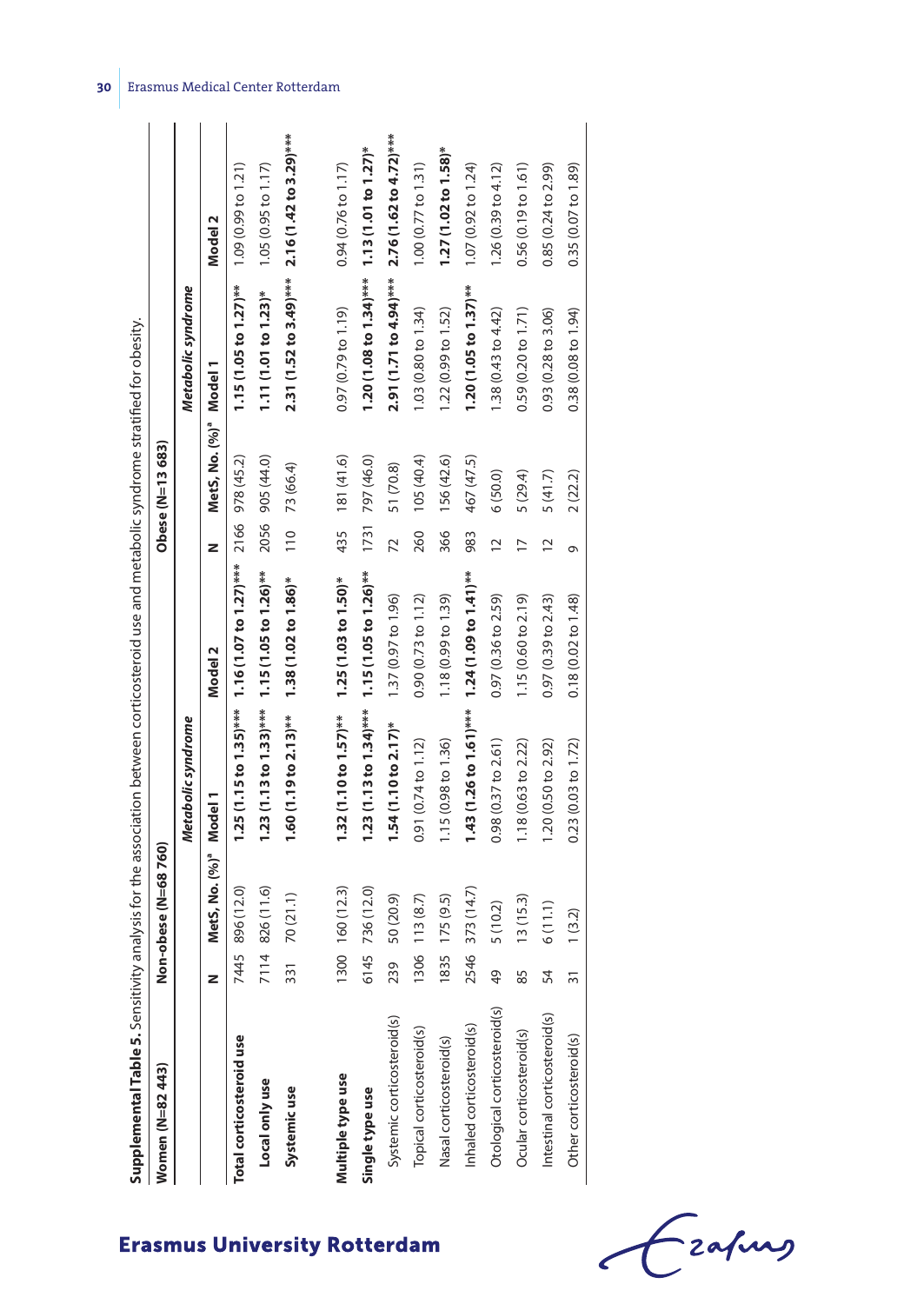| Supplemental Table 5. Sensitivity analysis for the association between corticosteroid use and metabolic syndrome stratified for obesity.<br>Men (N=58436)                                                                                                                                                                                                                   |      | Non-obese (N=49 938)       |                          |                           |                 | Obese (N=8498)             |                      |                               |
|-----------------------------------------------------------------------------------------------------------------------------------------------------------------------------------------------------------------------------------------------------------------------------------------------------------------------------------------------------------------------------|------|----------------------------|--------------------------|---------------------------|-----------------|----------------------------|----------------------|-------------------------------|
|                                                                                                                                                                                                                                                                                                                                                                             |      |                            | Metabolic syndrome       |                           |                 |                            | Metabolic syndrome   |                               |
|                                                                                                                                                                                                                                                                                                                                                                             | z    | MetS, No. (%) <sup>ª</sup> | Model 1                  | Model 2                   | z               | MetS, No. (%) <sup>a</sup> | Model 1              | Model 2                       |
| Total corticosteroid use                                                                                                                                                                                                                                                                                                                                                    | 4739 | 785 (16.6)                 | 1.01(0.93 to 1.10)       | 1.00 (0.91 to 1.10)       | 978             | 563 (57.6)                 | 0.92 (0.80 to 1.06)  | 0.91(0.78 to 1.05)            |
| Local only use                                                                                                                                                                                                                                                                                                                                                              | 4521 | 734 (16.2)                 | 1.01 (0.92 to 1.10)      | $1.01$ (0.92 to $1.11$ )  | 930             | 531 (57.1)                 | 0.91(0.79 to 1.05)   | 0.90 (0.78 to 1.05)           |
| Systemicuse                                                                                                                                                                                                                                                                                                                                                                 | 218  | 51 (23.4)                  | 1.06 (0.76 to 1.49)      | 0.96 (0.67 to 1.36)       | 48              | 32 (66.7)                  | 1.21 (0.66 to 2.24)  | 1.11 (0.58 to 2.11)           |
|                                                                                                                                                                                                                                                                                                                                                                             |      |                            |                          |                           |                 |                            |                      |                               |
| Multiple type use                                                                                                                                                                                                                                                                                                                                                           | 710  | 124(17.5)                  | 1.03 (0.84 to 1.27)      | 0.99 (0.79 to 1.23)       | 157             | 85 (54.1)                  | 0.78(0.56 to 1.08)   | 0.74(0.52 to 1.04)            |
| Single type use                                                                                                                                                                                                                                                                                                                                                             | 4029 | 661 (16.4)                 | $1.01$ (0.92 to $1.10$ ) | 1.01 (0.91 to 1.11)       | 821             | 478 (58.2)                 | 0.95(0.82 to 1.10)   | $0.94(0.81 \text{ to } 1.11)$ |
| Systemic corticosteroid(s)                                                                                                                                                                                                                                                                                                                                                  | 162  | 34 (21.0)                  | 0.95(0.63 to 1.42)       | 0.89 (0.58 to 1.36)       | $\overline{30}$ | 18 (60.0)                  | 0.95 (0.45 to 2.00)  | 0.97 (0.44 to 2.10)           |
| Topical corticosteroid(s)                                                                                                                                                                                                                                                                                                                                                   | 978  | 137 (14.0)                 | 0.90(0.74 to 1.09)       | 0.97 (0.80 to 1.18)       | 146             | 77 (52.7)                  | 0.78(0.56 to 1.09)   | 0.76(0.54 to 1.08)            |
| Nasal corticosteroid(s)                                                                                                                                                                                                                                                                                                                                                     | 1129 | 154 (13.6)                 | 0.94(0.79 to 1.13)       | $0.99$ $(0.83$ to $1.19)$ | 192             | 108 (56.3)                 | 0.99(0.74 to 1.33)   | 0.96(0.71 to 1.30)            |
| Inhaled corticosteroid(s)                                                                                                                                                                                                                                                                                                                                                   | 1616 | 308 (19.1)                 | 1.10 (0.97 to 1.26)      | 1.04 (0.89 to 1.20)       | 416             | 251 (60.3)                 | 0.99 (0.80 to 1.22)  | 1.00 (0.80 to 1.25)           |
| Otological corticosteroid(s)                                                                                                                                                                                                                                                                                                                                                | 25   | 5 (20.0)                   | 1.24 (0.44 to 3.53)      | 1.17 (0.40 to 3.49)       | $\overline{12}$ | 8 (66.7)                   | 1.23 (0.36 to 4.23)  | 1.05 (0.28 to 3.89)           |
| Ocular corticosteroid(s)                                                                                                                                                                                                                                                                                                                                                    | 20   | 12(17.1)                   | 0.91 (0.47 to 1.74)      | 0.95 (0.48 to 1.88)       | $\overline{0}$  | 13(68.4)                   | 1.23 (0.46 to 3.30)  | 1.40 $(0.52$ to 3.77)         |
| Intestinal corticosteroid(s)                                                                                                                                                                                                                                                                                                                                                | 28   | 7(25.0)                    | 1.45(0.58 to 3.63)       | 1.47 (0.56 to 3.84)       | 4               | 2(50.0)                    | 0.85(0.12 to 6.20)   | 0.53(0.07 to 4.15)            |
| Other corticosteroid(s)                                                                                                                                                                                                                                                                                                                                                     | 21   | 4 (19.0)                   | 1.37(0.44 to 4.21)       | 1.50 (0.49 to 4.66)       | $\sim$          | 1(50.0)                    | 0.69 (0.04 to 10.95) | 0.87 (0.05 to 14.93)          |
| Non-obese is defined as having a BMI <30.0 kg/m <sup>2</sup> and obese as BMI ≥30.0 kg/m <sup>2</sup> . In model 1, associations were adjusted for age. In model 2, additional adjustments<br>were performed for ethnicity, smoking, education level, alcohol use, physical activity, cardiovascular diseases (i.e. stroke and/or coronary heart disease), other comorbidi- |      |                            |                          |                           |                 |                            |                      |                               |

**Supplemental Table 5.** Sensitivity analysis for the association between corticosteroid use and metabolic syndrome stratified for obesity. Š  $\ddot{\cdot}$  $\overline{a}$  $\overline{1}$  $\overline{\phantom{a}}$ Í

ties (i.e. cancer, osteoarthritis, COPD, and/or asthma), use of weight-inducing psychotropics, hormonal replacement therapy (only female sex hormones (only in women), ties (i.e. cancer, osteoarthritis, COPD, and/or asthma), use of weight-inducing psychotropics, hormonal replacement therapy (only female sex hormones (only in women), and other sex hormones (in both sexes)), and menstrual status (only in women). Non-corticosteroid users were taken as reference group for all analyses. Values are shown and other sex hormones (in both sexes)), and menstrual status (only in women). Non-corticosteroid users were taken as reference group for all analyses. Values are shown as odds ratios with 95% C1. \*P<0.050, \*\*P<0.010, \*\*P<0.001. "Numbers and percentages of subjects with metabolic syndrome diagnosis are given for the corresponding as odds ratios with 95% C.I. \*P<0.050, \*\*P<0.010, \*\*\*P<0.001. aNumbers and percentages of subjects with metabolic syndrome diagnosis are given for the corresponding group of corticosteroid users. group of corticosteroid users.

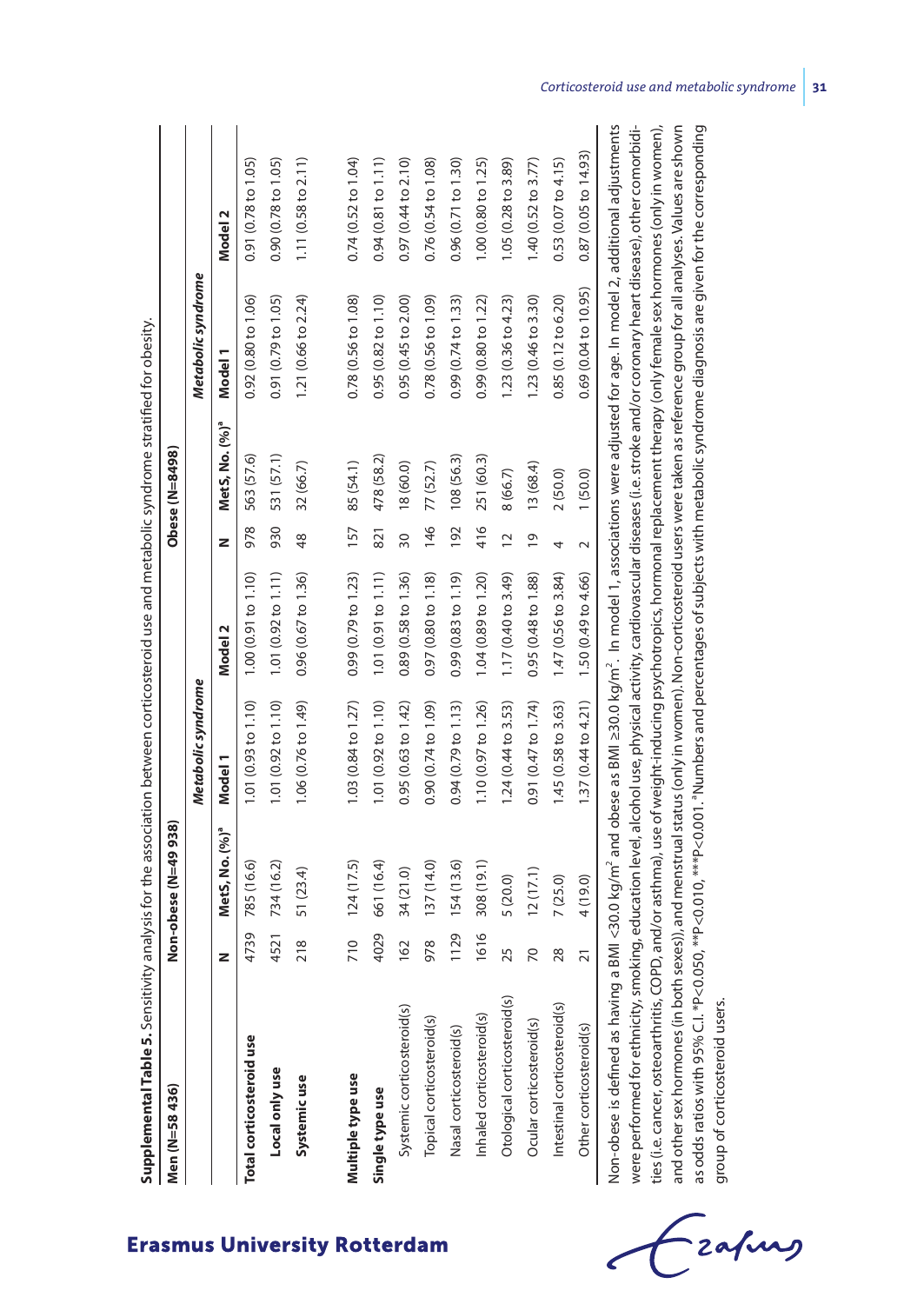| <b>Supplemental Table 6.</b> Sensitivity analysis for the association between corticosteroid use and metabolic syndrome in single type inhaled corticosteroid(s) users.   |                                    |                    |                                                                   |                        |                                            |                    |
|---------------------------------------------------------------------------------------------------------------------------------------------------------------------------|------------------------------------|--------------------|-------------------------------------------------------------------|------------------------|--------------------------------------------|--------------------|
|                                                                                                                                                                           | Women                              |                    | Nen                                                               |                        |                                            |                    |
|                                                                                                                                                                           |                                    | Metabolic syndrome |                                                                   |                        | Metabolic syndrome                         |                    |
|                                                                                                                                                                           | MetS, No. (%) <sup>ª</sup> Model 1 |                    | Model 2                                                           | MetS, No. (%)ª Model 1 |                                            | Model 2            |
| Single type inhaled corticosteroid(s) 3529 840 (23.8)<br>use                                                                                                              |                                    |                    |                                                                   | 2032 559 (27.5)        |                                            |                    |
| Nithout beta-agonists                                                                                                                                                     | 1318 290 (22.0)                    |                    | 1.59 (1.38 to 1.82)*** 1.35 (1.17 to 1.57)*** 705   166 (23.5)    |                        | 1.04 (0.86 to 1.25)                        | 1.01(0.83 to 1.23) |
| With beta-agonists                                                                                                                                                        | 2211 550 (24.9)                    |                    | $1.70(1.53 to 1.88)***$ $1.35(1.20 to 1.51)***$ $1327$ 393 (29.6) |                        | 1.30 (1.15 to 1.48)*** 1.12 (0.98 to 1.29) |                    |
| In model 1, associations were adjusted for age. In model 2, additional adjustments were performed for ethnicity, smoking, education level, alcohol use, physical activity |                                    |                    |                                                                   |                        |                                            |                    |

cardiovascular diseases (i.e. stroke and/or coronary heart disease), other comorbidities (i.e. cancer, osteoarthritis, COPD, and/or asthma), use of weight-inducing psycho-In model 1, associations were adjusted for age. In model 2, additional adjustments were performed for ethnicity, smoking, education level, alcohol use, physical activity, tropics, hormonal replacement therapy (only female sex hormones (only in women), and other sex hormones (in both sexes)), and menstrual status (only in women). Non-corticosteroid users were taken as reference group for all analyses. Values are shown as odds ratios with 95% C.I. \*\*\*P<0.001. "Numbers and percentages of subjects Non-corticosteroid users were taken as reference group for all analyses. Values are shown as odds ratios with 95% C.I. \*\*\*P<0.001. "Numbers and percentages of subjects tropics, hormonal replacement therapy (only female sex hormones (only in women), and other sex hormones (in both sexes)), and menstrual status (only in women). cardiovascular diseases (i.e. stroke and/or coronary heart disease), other comorbidities (i.e. cancer, osteoarthritis, COPD, and/or asthma), use of weight-inducing psychowith metabolic syndrome diagnosis are given for the corresponding group of corticosteroid users. with metabolic syndrome diagnosis are given for the corresponding group of corticosteroid users.  $\vert$   $\equiv$ 

Frafing